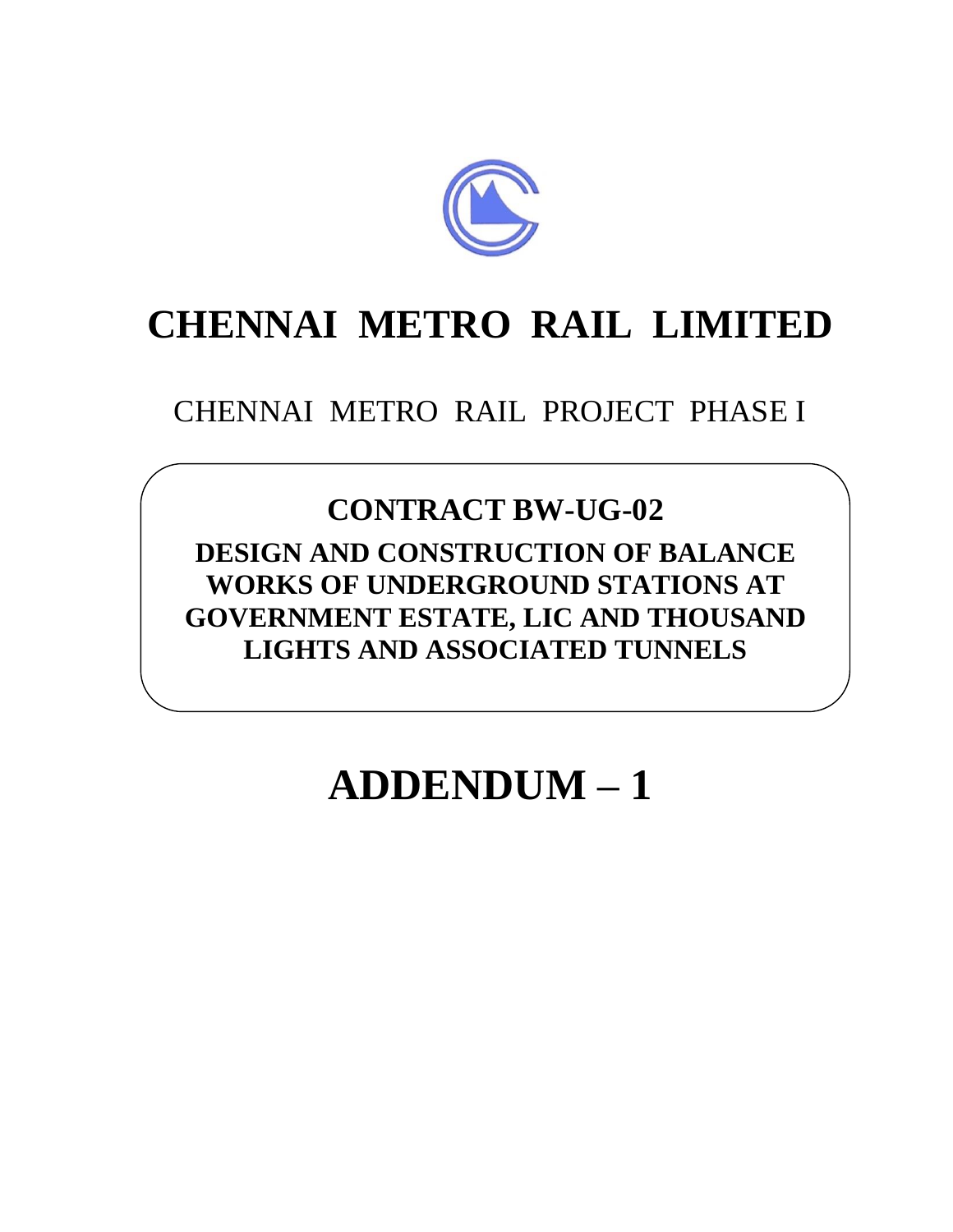

| Sl.No        | <b>Reference</b>                  | <b>Available Para/Clause</b>                                                | Amendment                                                                               |
|--------------|-----------------------------------|-----------------------------------------------------------------------------|-----------------------------------------------------------------------------------------|
| $\mathbf{A}$ | <b>All parts of Bid Documents</b> |                                                                             |                                                                                         |
| A1.          |                                   | <b>Employer's Representative</b>                                            | Replace with the following:                                                             |
|              |                                   |                                                                             |                                                                                         |
|              |                                   |                                                                             | <b>Engineer</b>                                                                         |
| A2.          |                                   | <b>Engineer's Representative</b>                                            | Replace with the following:                                                             |
|              |                                   |                                                                             |                                                                                         |
|              |                                   |                                                                             | <b>Engineer</b>                                                                         |
| A3.          |                                   | <b>LIC</b> Building                                                         | Replace with the following:                                                             |
|              |                                   |                                                                             |                                                                                         |
|              |                                   |                                                                             | $\overline{LIC}$                                                                        |
| $\bf{B}$     |                                   | Part 1 Section III: Evaluation and Qualification Criteria - Initial Filter  |                                                                                         |
| <b>B1.</b>   | 1.1.3<br>Clause                   | <b>The</b><br><i><b>Applicant</b></i><br><i>shall</i><br><u>the</u><br>meet | Delete the following:                                                                   |
|              | Others                            | <u>following minimum criteria:</u>                                          |                                                                                         |
|              | General<br>(c)                    |                                                                             | The Applicant shall meet the following<br>minimum criteria:                             |
|              | Experience                        | <b>1.The average annual turnover</b>                                        |                                                                                         |
|              |                                   | as prime contractor or joint                                                |                                                                                         |
|              |                                   | venture partner (defined as<br>billing for works in progress                | 1. The average annual turnover as prime<br>contractor or joint venture partner (defined |
|              |                                   | and completed) over the last 5                                              | as billing for works in progress and                                                    |
|              |                                   | financial years (i.e financial                                              | completed) over the last 5 financial years                                              |
|              |                                   | years ending between April 1,                                               | (i.e financial years ending between April 1,                                            |
|              |                                   | <u>2010 to March 31st, 2015) of</u>                                         | 2010 to March 31st, 2015) of USD 85                                                     |
|              |                                   | USD 85 Million / INR 510                                                    | Million / INR 510 Crores equivalent.                                                    |
|              |                                   | <b>Crores equivalent.</b>                                                   | Successful<br>experience<br>2.<br>as<br>prime                                           |
|              |                                   | 2.Successful<br>experience<br>as                                            | contractor in the execution of at least four                                            |
|              |                                   | the<br>in<br>contractor<br><u>prime</u>                                     | projects<br>of comparable nature<br>and                                                 |
|              |                                   | <i>execution of at least four</i>                                           | complexity to the proposed contract within                                              |
|              |                                   | projects of comparable nature                                               | the last 10 years ending 31.03.2015; at least                                           |
|              |                                   | and complexity to the proposed                                              | two out of these four projects must have                                                |
|              |                                   | contract within the last 10                                                 | been completed within the last 5 years                                                  |
|              |                                   | years ending 31.03.2015; at                                                 | ending 31.03. 2015.                                                                     |
|              |                                   | <u>least two out of these four</u>                                          |                                                                                         |
|              |                                   | have<br><u>been</u><br>must<br>projects                                     | This experience in the last 5 years shall                                               |
|              |                                   | completed within the last 5                                                 | include:                                                                                |
|              |                                   | <u>years ending 31.03. 2015.</u>                                            | Executed and completed at least<br>1.                                                   |
|              |                                   |                                                                             | one tunnel by Closed Face TBM of at least                                               |
|              |                                   | <b>This experience in the last 5</b>                                        | 3 km in total length (single tunnel length to                                           |
|              |                                   | years shall include:                                                        | be counted), and of finished internal                                                   |
|              |                                   | i. Executed and completed at                                                | diameter not less than 5 m, below the local                                             |
|              |                                   | least one tunnel by Closed                                                  | groundwater table and in mixed ground                                                   |
|              |                                   | <b>Face TBM of at least 3 km in</b>                                         | conditions that vary from weak alluvial                                                 |
|              |                                   | <u>total length (single tunnel</u>                                          | deposits to competent rock; and                                                         |
|              |                                   | <u>length to be counted), and of</u>                                        | ii. Execution and completion of at least                                                |
|              |                                   | <u>finished internal diameter not</u>                                       | three underground stations all below the                                                |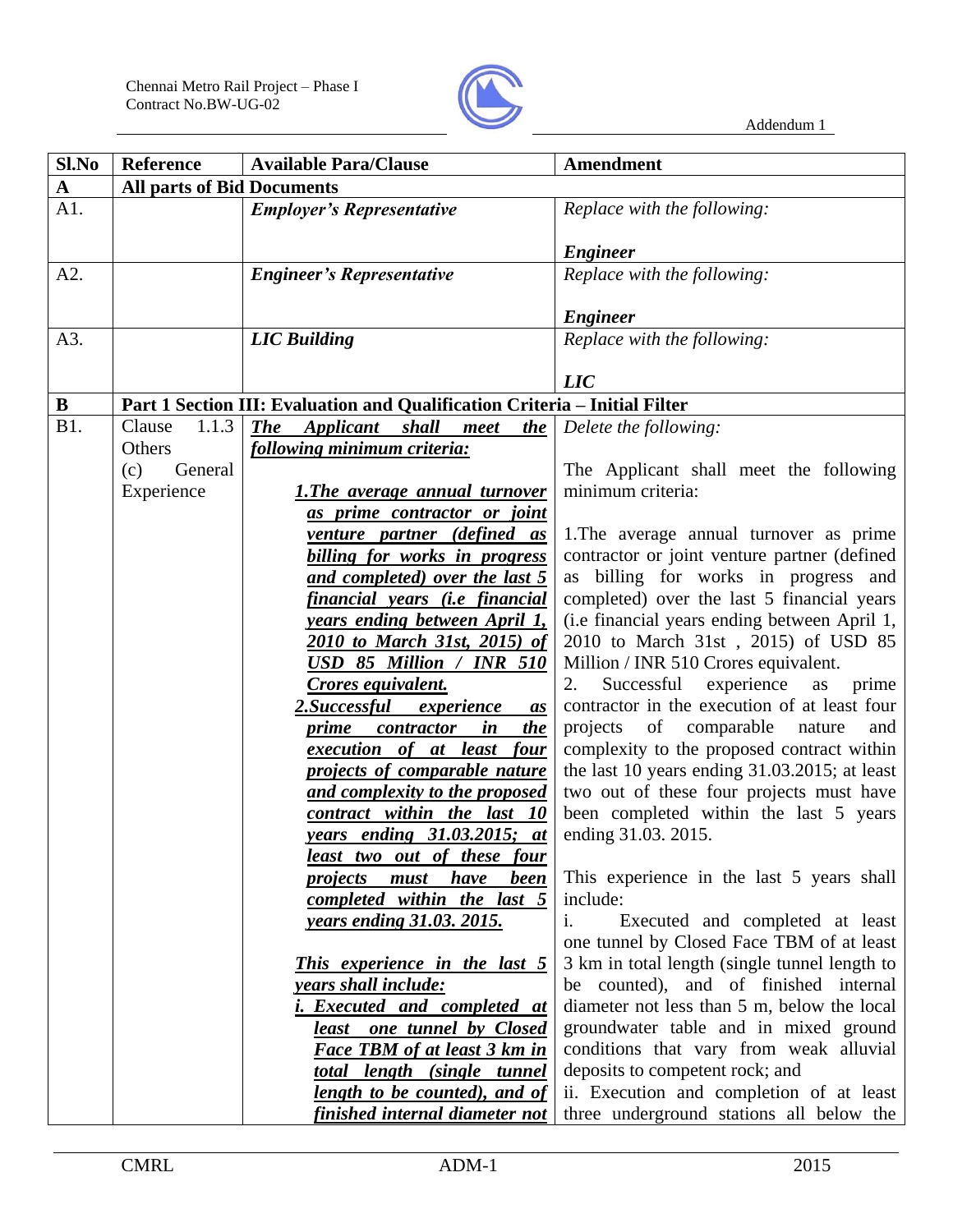

| Sl.No            | <b>Reference</b> | <b>Available Para/Clause</b>                               | <b>Amendment</b>                                            |
|------------------|------------------|------------------------------------------------------------|-------------------------------------------------------------|
|                  |                  | less than 5 m, below the local                             | local groundwater table and in mixed                        |
|                  |                  | groundwater table and in                                   | ground conditions that vary from alluvial                   |
|                  |                  | mixed ground conditions that                               | deposits to competent rock and with the                     |
|                  |                  | from weak alluvial<br>vary                                 | following features:                                         |
|                  |                  | <i>deposits to competent rock;</i>                         | excavation depth to accommodate                             |
|                  |                  | and                                                        | levels<br>(platform)<br>more<br>and<br>two<br><sub>or</sub> |
|                  |                  | <i>ii. Execution and completion of</i>                     | concourse) below the ground surface :; and                  |
|                  |                  | at least three underground                                 | An excavated volume of not less                             |
|                  |                  | stations all below the local                               | than 70,000 cubic meters in each station.                   |
|                  |                  | groundwater table and in                                   |                                                             |
|                  |                  | mixed ground conditions that                               |                                                             |
|                  |                  | vary from alluvial deposits to                             |                                                             |
|                  |                  | competent rock and with the                                |                                                             |
|                  |                  | following features:                                        |                                                             |
|                  |                  | depth<br><u>- excavation</u><br>$\boldsymbol{\mathit{to}}$ |                                                             |
|                  |                  | accommodate two<br>or                                      |                                                             |
|                  |                  | more levels (platform                                      |                                                             |
|                  |                  | and concourse) below the                                   |                                                             |
|                  |                  | ground surface.; and                                       |                                                             |
|                  |                  | - An excavated volume                                      |                                                             |
|                  |                  | of not less than 70,000                                    |                                                             |
|                  |                  | cubic meters in each                                       |                                                             |
|                  |                  | station.                                                   |                                                             |
|                  |                  | The applicant is required to submit                        |                                                             |
|                  |                  | satisfactory performance certificates                      |                                                             |
|                  |                  | from their respective client's along                       |                                                             |
|                  |                  | with the tender. Where necessary,                          |                                                             |
|                  |                  | CMRL will make inquiries with the                          |                                                             |
|                  |                  | Applicant's clients.                                       |                                                             |
| B <sub>2</sub> . | Clause<br>1.1.3  | The Applicant must submit a list of                        | Add the following to para:                                  |
|                  | Others           | potential Lead Detailed<br>Design                          |                                                             |
|                  | (d)<br>Lead      | Consultants (DDC) they propose to                          | The Previous' Employer's Certificate shall                  |
|                  | Detailed         | appoint to prepare detailed design of                      | be provided in the format "Appendix 1 to                    |
|                  | Design           | the works on his behalf and the                            | EQC".                                                       |
|                  | Consultant       | successful contractor will be obliged to                   | This will be taken into account at the time                 |
|                  | (DDC)            | appoint a DDC from the list submitted.                     | of appointment of DDC after award of                        |
|                  |                  | It is not necessary for the DDC to be                      | contract.                                                   |
|                  |                  | jointly and severally bound with the                       |                                                             |
|                  |                  | Applicant. However the proposed                            |                                                             |
|                  |                  | DDC must be separately listed in the                       |                                                             |
|                  |                  | application with necessary documents                       |                                                             |
|                  |                  | supporting their credentials/experience                    |                                                             |
|                  |                  | including their previous employers'                        |                                                             |
|                  |                  | certificates. It is mandatory for these                    |                                                             |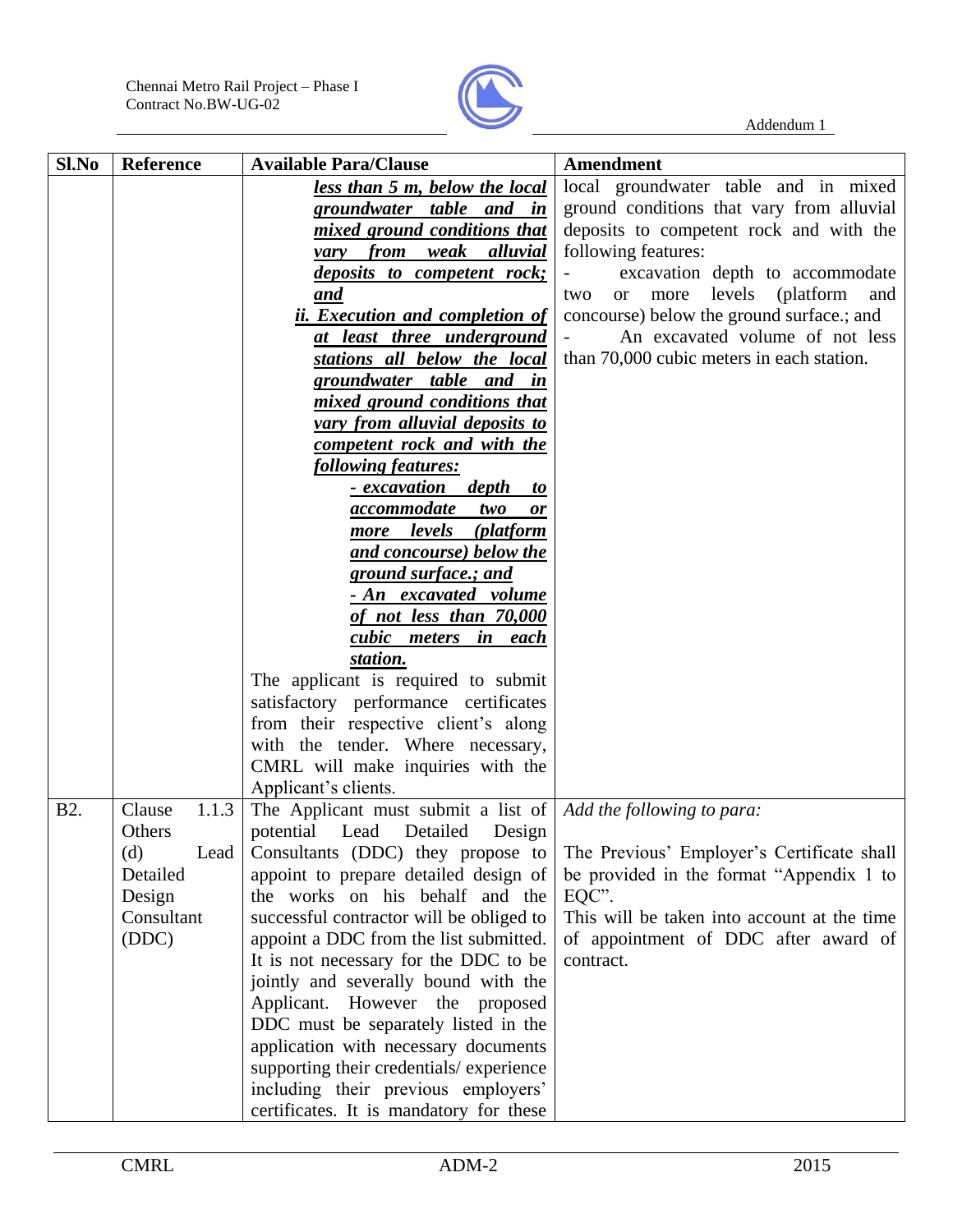

| Sl.No          | <b>Reference</b>        | <b>Available Para/Clause</b>                                                | <b>Amendment</b>                                                                         |
|----------------|-------------------------|-----------------------------------------------------------------------------|------------------------------------------------------------------------------------------|
|                |                         | forms to be signed by the proposed                                          |                                                                                          |
|                |                         | DDC. This will be evaluated as a part<br>of the technical evaluation.       |                                                                                          |
| <b>B</b> 3.    | 1.2.3<br>Clause         | Bidders have the option to bid for any                                      | Replace with the following:                                                              |
|                | Award                   | one or both packages. Bids will be                                          |                                                                                          |
|                | Criteria<br>for         | evaluated package-wise, taking into                                         | Bidders have the option to bid for any one                                               |
|                | Multiple                | account discounts offered, if any, for                                      | or both packages. Bids will be evaluated                                                 |
|                | Contracts<br>(ITB 38.4) | individual<br>packages.<br>Only<br>one<br>package contract (BW-UG-02 or BW- | package-wise, taking into account discounts<br>offered, if any, for individual packages. |
|                |                         | $\overline{UG-03)}$ Contract(s) will be awarded to                          | For award of two packages to a single                                                    |
|                |                         | the Bidder or Bidders offering the                                          | bidder when he is lowest for both contracts,                                             |
|                |                         | lowest evaluated cost to the Employer                                       | he should meet EQC-Combined criteria in                                                  |
|                |                         | for combined packages, subject to the                                       | with<br>Clause<br>accordance<br>$\overline{2}$<br>(ii)                                   |
|                |                         | selected Bidder(s) meeting the required                                     | Qualification<br>Multiple<br>for<br>Criteria                                             |
| B4.            | Clause $2$ (ii)         | qualification criteria for the <b>package</b> .<br><b>Delete</b>            | Contracts.<br>Replace with the following:                                                |
|                | Qualification           |                                                                             |                                                                                          |
|                | Criteria<br>for         |                                                                             | For the award of two packages, the                                                       |
|                | Multiple                |                                                                             | <b>Bidders should satisfy the requirements set</b>                                       |
|                | Contracts               |                                                                             | out in the qualifying criteria enclosed                                                  |
|                |                         |                                                                             | herewith as EQC for award of multiple                                                    |
| <b>B5.</b>     | 2.3<br>Clause           | Table for 2.3.1 to 2.3.3                                                    | packages.                                                                                |
|                | Financial               |                                                                             | Add the following as note to Bidders below<br>the table:                                 |
|                | Situation               |                                                                             |                                                                                          |
|                |                         |                                                                             | <b>Note to Bidders:</b>                                                                  |
|                |                         |                                                                             | 1. For evaluation under Clause 2.3.3                                                     |
|                |                         |                                                                             | (i): Bankers' reference to be                                                            |
|                |                         |                                                                             | provided by the Bidder (for Single                                                       |
|                |                         |                                                                             | entity or each member of the JV, as<br>applicable).                                      |
|                |                         |                                                                             | 2. For evaluation under Clause 2.3.3                                                     |
|                |                         |                                                                             | (ii): Auditor's Certificate to this                                                      |
|                |                         |                                                                             | effect has to be provided by the                                                         |
|                |                         |                                                                             | <b>Bidder</b> (for Single entity or JV-all                                               |
| B6.            | Clause<br>2.4.          | Table for 2.4.1 to 2.4.2 (b) ii)                                            | parties combined, as applicable)<br>Replace with New Table 2.4 attached to this          |
|                | General                 |                                                                             | addendum.                                                                                |
|                | Experience              |                                                                             |                                                                                          |
| B7             | All EQC                 | "Applicant"                                                                 | Replace "Applicant" with "Bidder".                                                       |
| $\mathbf{C}$ . |                         | <b>Part 1 Section IV: Bidding Form</b>                                      |                                                                                          |
| C1.            | Schedule<br>of          | RBI-CPI- (labour)                                                           | Replace with the following:                                                              |
|                | Adjustment              | <b>RBI-CPI-</b> (Cement+Lime)- Cement                                       |                                                                                          |
|                | Data                    | <b>RBI-CPI-</b> (Steel Long)- Steel                                         | RBI-CPI - <i>for</i> labour                                                              |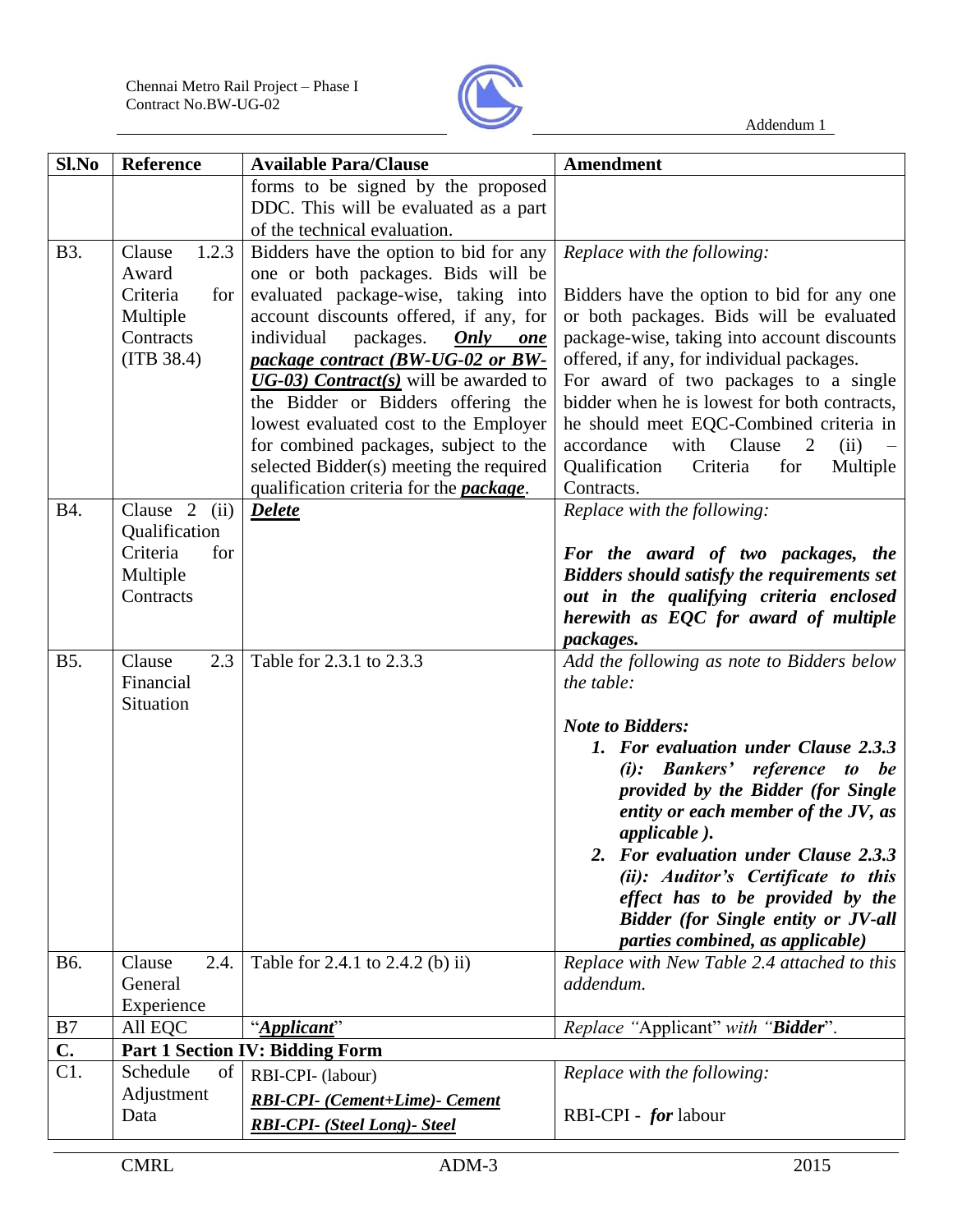

| Sl.No  | Reference         | <b>Available Para/Clause</b>            | Amendment                                                                |
|--------|-------------------|-----------------------------------------|--------------------------------------------------------------------------|
|        | Table<br>$A$ :    | <b>RBI-CPI-</b> Mineral Oil (Fuel)      | <b>RBI-WPI-(Cement+Lime) - for Cement</b>                                |
|        | Local             |                                         | <b>RBI-WPI-</b> (Steel Long) - for Steel                                 |
|        | Currency          |                                         | <b>RBI-WPI- Mineral Oil-for Fuel</b>                                     |
|        | Column<br>$(C)$ : |                                         |                                                                          |
|        | Source<br>of      |                                         |                                                                          |
|        | Index             |                                         |                                                                          |
| $C2$ . | Schedule<br>of    | The Bidder shall fill in column (E) and | Add the following:                                                       |
|        | Adjustment        | specify a value within the ranges given |                                                                          |
|        | Data              | by the Employer in b, c, d and e of     | Note:                                                                    |
|        | Table<br>$A$ :    | column (F), so that the total weighting | For payment made in foreign currency, for                                |
|        | Local             | equals 1.00.                            | the purpose of calculation<br>of Price                                   |
|        | Currency          |                                         | adjustment<br>Foreign<br>for<br>Currency,                                |
|        |                   |                                         | Currency conversion factor as specified in                               |
|        |                   |                                         | Specific Provisions SP 22 Clause 13.8.1 b                                |
|        |                   |                                         | and c shall be applied.                                                  |
| C3.    | Price             | <b>Price Schedules</b>                  | Replace with the New Price Schedule                                      |
|        | Schedules         |                                         | attached herewith in Section 3.1 of                                      |
|        |                   |                                         | Addendum 1.                                                              |
|        |                   |                                         |                                                                          |
| C4.    | Schedule<br>of    | Table:                                  | Replace with tables New Price Centre A                                   |
|        | Payments          | Price Centre A                          |                                                                          |
| C5.    | Schedule<br>of    | Table:                                  | Replace with tables New Price Centre I                                   |
|        | Payments          |                                         |                                                                          |
|        |                   | Price Centre I                          |                                                                          |
| C6.    | Form<br>EQU:      | Form                                    | Add the following:                                                       |
|        | Equipment         |                                         |                                                                          |
|        |                   |                                         | Note:                                                                    |
|        |                   |                                         | For the major equipments proposed to be                                  |
|        |                   |                                         | hired by Bidder, the Bidder shall submit                                 |
|        |                   |                                         | the Consent letter of the Vendor/Supplier                                |
|        |                   |                                         | who is providing the equipment to the                                    |
|        |                   |                                         | <b>Bidder.</b>                                                           |
| C7     | EXP-<br>Form      | Form                                    | Add the following:                                                       |
|        | 2(a)              |                                         |                                                                          |
|        |                   |                                         | Note:                                                                    |
|        |                   |                                         | As an enclosure to this form, the bidder                                 |
|        |                   |                                         | (single firm or each member of JV) shall                                 |
|        |                   |                                         | furnish Employer's Certificate containing                                |
|        |                   |                                         | the following details for each contract                                  |
|        |                   |                                         | submitted for evaluation under<br><i>this</i>                            |
|        |                   |                                         | criteria:                                                                |
|        |                   |                                         | 1. Project name                                                          |
|        |                   |                                         | 2. Name and address of client/employer.<br>3. Brief description of scope |
|        |                   |                                         | (a) No. of underground stations,                                         |
|        |                   |                                         | (b) length of metro rail tunnel,                                         |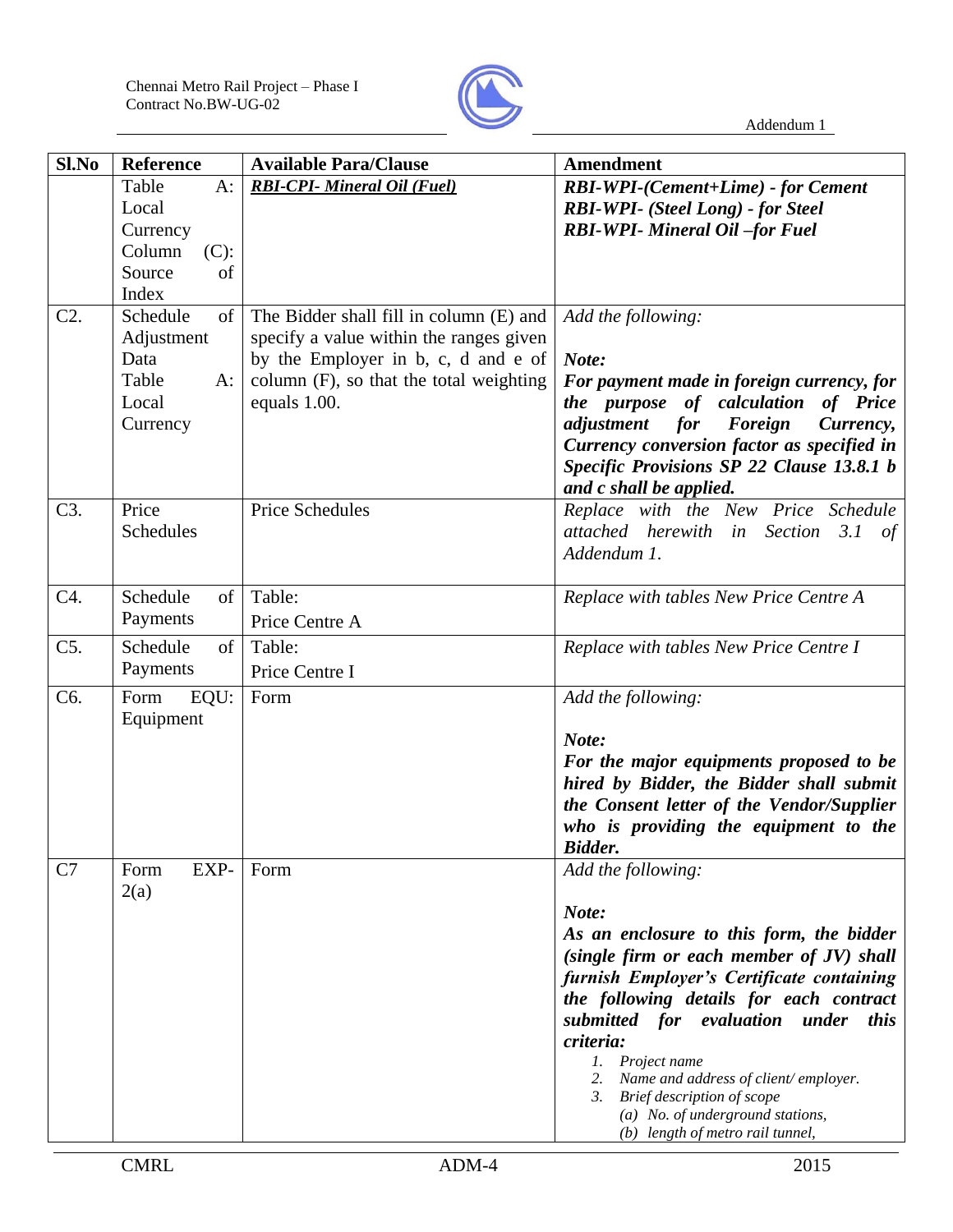

| Sl.No          | <b>Reference</b> | <b>Available Para/Clause</b>                        | <b>Amendment</b>                                                                                                                                                                                                                                                                                                                                                                                                                                                                                                                                                                                                                                                                                                                   |
|----------------|------------------|-----------------------------------------------------|------------------------------------------------------------------------------------------------------------------------------------------------------------------------------------------------------------------------------------------------------------------------------------------------------------------------------------------------------------------------------------------------------------------------------------------------------------------------------------------------------------------------------------------------------------------------------------------------------------------------------------------------------------------------------------------------------------------------------------|
|                |                  |                                                     | (c) tunnel diameter., methodology adopted<br>for tunneling,<br>(d) local groundwater condition etc.<br>Contract agreement number and date.<br>4.<br>Type of contract.<br>5.<br>Name of the contractor (single entity or JV)<br>6.<br>Starting date and Contract duration<br>7.<br>8.<br>Original date of completion<br>In case of JV:<br>9. Percentage participation of JV<br>10. Apportionment of works between<br>JV<br>partners.<br>Status up to $30^{th}$ September 2015<br>11. Value of project at award.<br>12. Percentage of works completed<br><b>Each Underground stations</b><br>a)<br>Metro rail Tunnels<br>b)<br>Tunnel Dia. And methodology adopted<br>c)<br>for tunneling.<br>13. Value of work certified till date. |
| D              |                  | <b>Part 1 Section I: Supplementary Instructions</b> |                                                                                                                                                                                                                                                                                                                                                                                                                                                                                                                                                                                                                                                                                                                                    |
| D <sub>1</sub> | 45.1.2.1         |                                                     | Add the following:<br>The bidder shall note that the works are to<br>be executed in mixed ground conditions<br>varying from alluvial deposits to complete<br>rock and below local ground water table.                                                                                                                                                                                                                                                                                                                                                                                                                                                                                                                              |
| D2             | 45.4.2           |                                                     | Add the following:<br>45.4.3<br>Tentative list of equipments taken over<br>the terminated<br>contractor<br>from<br>and<br>site in<br>'as-is-where-is'<br>available<br>in<br>condition is provided in lists 1A, 1B and 2.<br>Equipments in list 1A and 1B are available<br>free of cost.<br>Equipments in list 2 are available for hire<br>and the rates are to be negotiated by the<br>Bidder with the respective equipment<br>owners directly.<br>Lists are attached as Annexure<br>to<br><b>Supplementary Instructions 45.4.3.</b><br>45.4.4<br>The bidder shall be responsible for all the<br>plant & machinery, equipments provided<br>by Employer, during the period of usage at                                              |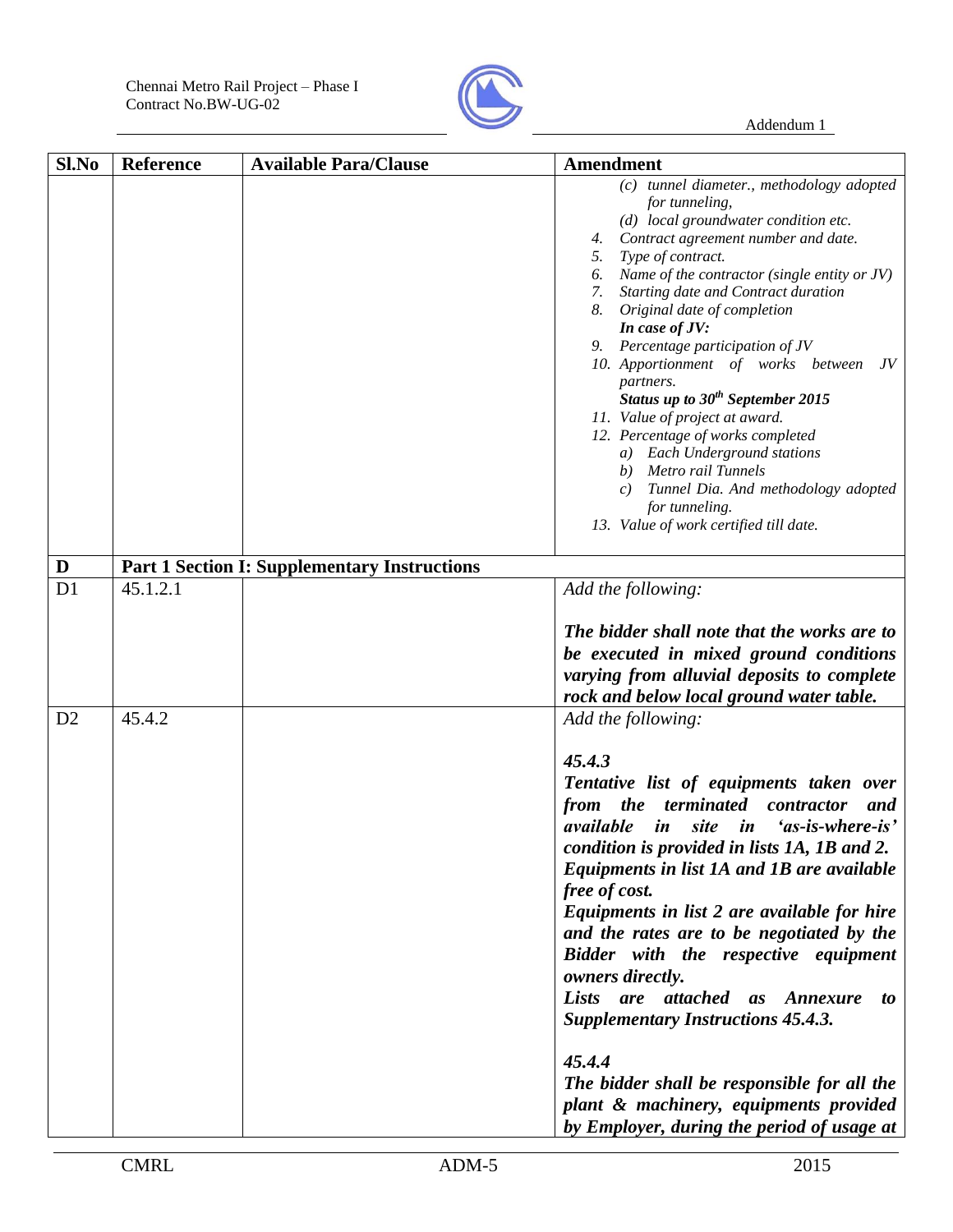

| Sl.No       | <b>Reference</b>                         | <b>Available Para/Clause</b>                                                                                                                                                                                                                                                                                                                                                                                                                                               | <b>Amendment</b>                                                                                                                                                                                                                                                       |
|-------------|------------------------------------------|----------------------------------------------------------------------------------------------------------------------------------------------------------------------------------------------------------------------------------------------------------------------------------------------------------------------------------------------------------------------------------------------------------------------------------------------------------------------------|------------------------------------------------------------------------------------------------------------------------------------------------------------------------------------------------------------------------------------------------------------------------|
|             |                                          |                                                                                                                                                                                                                                                                                                                                                                                                                                                                            | site, including operation, maintenance,<br>repairs, safety, etc complete. They shall be<br>returned to the Employer in working<br>condition upon completion of works.<br>45.4.5                                                                                        |
|             |                                          |                                                                                                                                                                                                                                                                                                                                                                                                                                                                            | The equipments are required to be certified<br>by competent authority/ organization<br>periodically as per statutory requirements.<br>Necessary insurance for the equipments<br>and third party insurance also should be<br>covered by the Bidder during the period of |
| E           |                                          | Part 1 Section II: Bid Data Sheet                                                                                                                                                                                                                                                                                                                                                                                                                                          | usage.                                                                                                                                                                                                                                                                 |
| E1          | <b>ITB 1.1</b>                           | The name, identification and number<br>of the contract(s)comprising this ICB<br>is:<br>(a) BW-UG-02"Design and<br>Construction of balance works of<br>underground stations at<br>Government Estate, LIC,<br>Thousand lights and Associated<br>Tunnels"<br>(b) $BW-UG-03$ "Design and<br><b>Construction of balance works of</b><br>underground stations at AG-<br><u>DMS, Teynampet, Nandanam,</u><br><b>Saidapet and Saidapet ramp</b><br>portion and Associated Tunnels" | Remove the following:<br>(b) BW-UG-03"Design and Construction of<br>balance works of underground stations at<br>AG-DMS, Teynampet, Nandanam, Saidapet<br>and Saidapet ramp portion and Associated<br>Tunnels"                                                          |
| E2          | <b>ITB 22.2</b>                          | (a) <b>Board resolution of each member</b><br>their<br><i><u>authorising</u></i><br>respective<br><i>signatories</i><br>(b) Power of Attorney<br>of each<br>JV/Consortium<br>member<br>$\boldsymbol{\theta}$ f<br><i>authorizing the signatories of the</i><br><b>Bidder to commit the Tender.</b>                                                                                                                                                                         | Replace with the following:<br>An authenticating document issued by the<br>person with right of representation on<br>behalf of the firm/company.                                                                                                                       |
| $\mathbf F$ |                                          | Part 3 – Section VIII Particular Conditions Part A – Contract Data                                                                                                                                                                                                                                                                                                                                                                                                         |                                                                                                                                                                                                                                                                        |
| F1.         | $1.1.2.4 \& 1.3$<br><b>Contract Data</b> | Chennai Metro Rail Limited<br><b>CMRL Depot, Admin. Building,</b><br>Poonamallee High Road,<br>Koyambedu,<br>Chennai 600 107.                                                                                                                                                                                                                                                                                                                                              | Replace with the following:<br>The General Consultants,<br>Chennai Metro Rail Limited,<br>Admin. Building, CMRL Depot,<br>Poonamallee High Road,                                                                                                                       |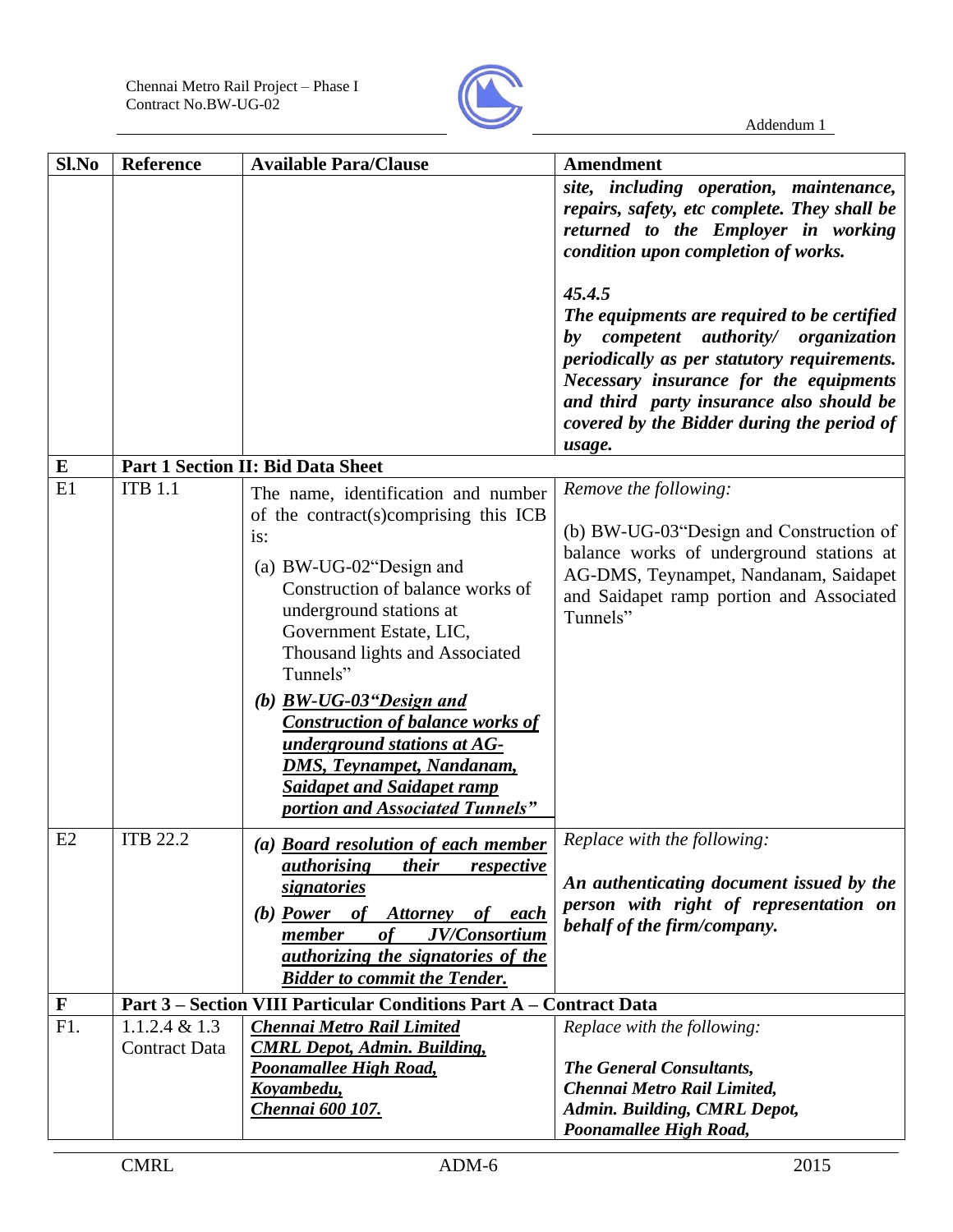

| Sl.No            | <b>Reference</b>        | <b>Available Para/Clause</b>                                  | <b>Amendment</b>                                                            |
|------------------|-------------------------|---------------------------------------------------------------|-----------------------------------------------------------------------------|
|                  |                         |                                                               | Koyambedu,                                                                  |
|                  |                         |                                                               | Chennai 600 107.                                                            |
| F2.              | 1.3<br>Contract<br>Data | "Electronic transmission systems"                             | Replace with the following:                                                 |
|                  |                         |                                                               | Fax and e-mail.                                                             |
| F <sub>3</sub>   | 8.1(c)                  | "Immediately"                                                 | Replace with the following:                                                 |
|                  |                         |                                                               | "Within 7 days after the issue of Letter of<br>Acceptance"                  |
| F <sub>4</sub>   | 13.8                    | Shall be only in INR and the amount                           | Replace with the following:                                                 |
|                  |                         | to be adjusted shall be excluding                             |                                                                             |
|                  |                         | Taxes, duties, TN VAT                                         | Shall be applicable to the currencies                                       |
|                  |                         |                                                               | quoted by the contractor and the amount                                     |
|                  |                         |                                                               | adjusted shall be excluding taxes, duties                                   |
|                  |                         |                                                               | and TN VAT.                                                                 |
| F <sub>5</sub>   | 14.2                    | 5% of the accepted contract amount                            | Replace 5% with 10%                                                         |
|                  |                         | <i>payable in the currencies</i>                              |                                                                             |
| F <sub>6</sub>   | 14.3(c)                 | 5%                                                            | Replace with the following                                                  |
|                  | Percentage of           |                                                               |                                                                             |
|                  | Retention               |                                                               | 0%                                                                          |
|                  | Money                   |                                                               |                                                                             |
| F7               | limit<br>14.3(c)        | <b>5% of the Accepted Contract Amount</b>                     | Replace with the following                                                  |
|                  | of Retention            |                                                               |                                                                             |
|                  | Money                   |                                                               | 2.5% of the Accepted Contract Amount in<br>the form of Bank Guarantee to be |
|                  |                         |                                                               | submitted at the time of signing the                                        |
|                  |                         |                                                               | contract agreement                                                          |
| $\mathbf G$      |                         | <b>Part 3 - Section VIII Particular Conditions - Part B -</b> | <b>Specific Provisions</b>                                                  |
| G1.              | Title                   | <b>PART B</b> – <i>Particular Conditions</i> (SP)             | Conditions"<br>"Particular<br>Replace<br>with                               |
|                  | Page 2-2                |                                                               | "Specific Provisions".                                                      |
| G <sub>2</sub> . | Title of Table          | The following Clauses in this Part $B -$                      | Conditions"<br>Replace<br>"Particular<br>with                               |
|                  |                         | <b>Particular Conditions</b><br>supplement                    | "Specific Provisions".                                                      |
|                  |                         | Section VII General Conditions, unless                        |                                                                             |
|                  |                         | otherwise stated.                                             |                                                                             |
| G3.              | SP <sub>6</sub>         | Modify para 2 of 4.2 GC                                       | Replace "Public Sector Undertaking bank"                                    |
|                  |                         | Contractor<br>shall<br>deliver<br>the<br>The                  | "Public Sector Undertaking bank<br>with                                     |
|                  |                         | Performance Security to the Employer                          | selected by the Contractor".                                                |
|                  |                         | within 28 days after receiving the                            |                                                                             |
|                  |                         | Letter of Acceptance, and shall send a                        |                                                                             |
|                  |                         | copy to the Engineer. The Performance                         |                                                                             |
|                  |                         | Security shall be issued by a <b>Public</b>                   |                                                                             |
|                  |                         | <b>Sector Undertaking bank</b> , and shall be                 |                                                                             |
|                  |                         | in the form annexed to the Particular                         |                                                                             |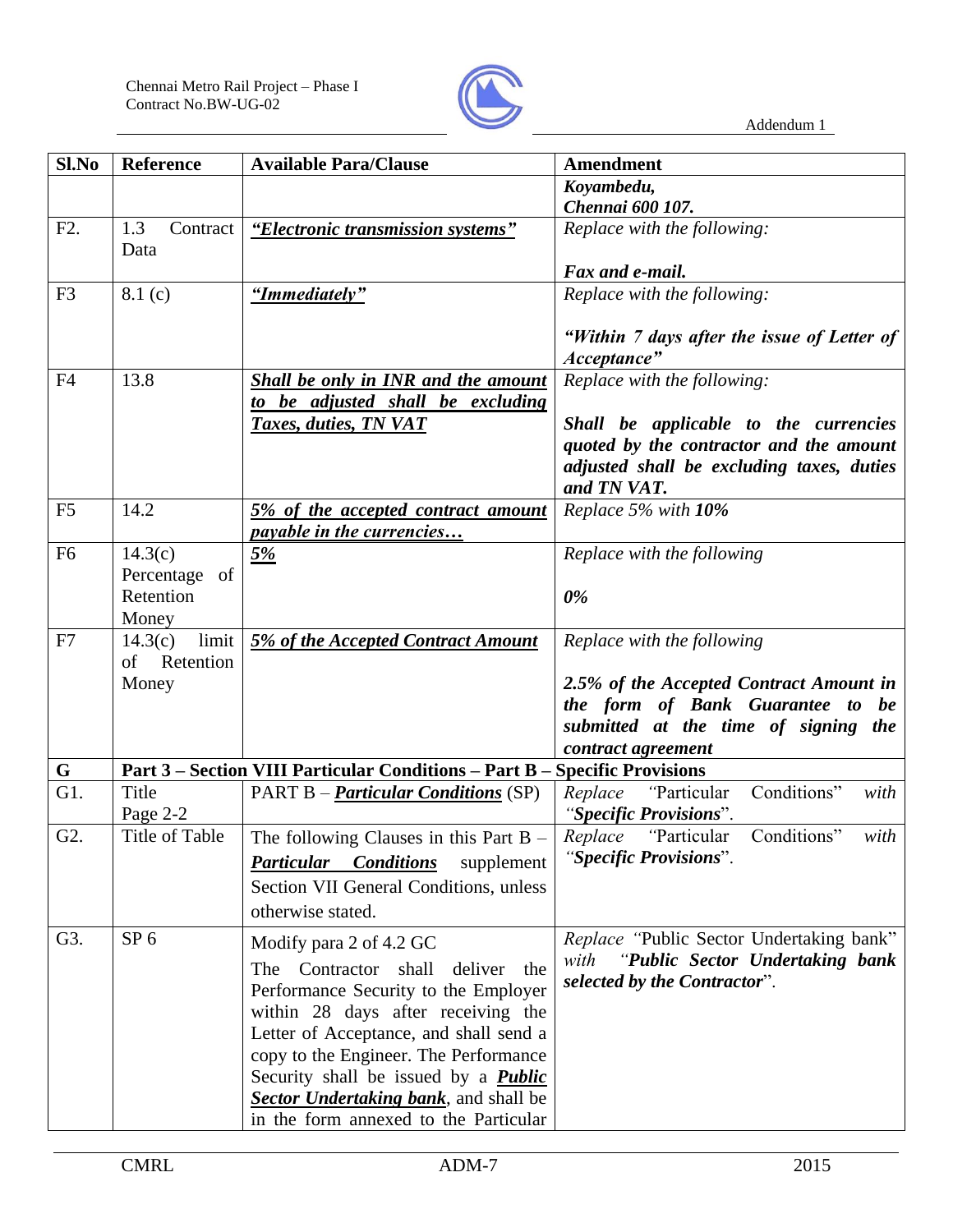

| Sl.No   | <b>Reference</b> | <b>Available Para/Clause</b>                        | <b>Amendment</b>                        |
|---------|------------------|-----------------------------------------------------|-----------------------------------------|
|         |                  | Conditions, as stipulated by the                    |                                         |
|         |                  | Employer, or in another form approved               |                                         |
|         |                  | by the Employer.                                    |                                         |
| G4.     | SP 12            | Add the following sub-clause to the                 | Replace "Part B" with "Section VII".    |
|         |                  | end of Sub-Clause 4.15 of <i>Part B</i>             |                                         |
|         |                  | <b>General Conditions</b>                           |                                         |
| G5.     | SP 13.7.2.2 1.   | Any new tax which is imposed "after                 | <i>Replace with the following:</i>      |
|         |                  | the due date of submission of tender"               |                                         |
|         |                  | and                                                 | "after the Base Date"                   |
| G6.     | SP 22            | "Price Variation"                                   | Replace with "Price Adjustment"         |
| G7      | <b>SP</b>        | <b>SP</b>                                           | Add the following new items:            |
|         |                  |                                                     |                                         |
|         |                  |                                                     | SP <sub>26</sub>                        |
|         |                  |                                                     | SP <sub>27</sub>                        |
| $\bf H$ |                  | Part 2 Employer's Requirements Volume 1 Appendix 2B |                                         |
| H1      | Contract Key     | Key Dates Column with key dates as                  | Remove the Column with key dates as per |
|         | Dates (Table)    | per calendar year                                   | calendar year                           |

Encl:

Appendix 1 to EQC: Format for Previous Employer's Certificate for DDC

New Table 2.4: General Experience

EQC for award of multiple packages

Section 3.1: New Price Schedule including Pricing Summary

New Price Centre A

New Price Centre I

SP 26 and SP 27

Annexure to Supplementary Instructions 45.4.3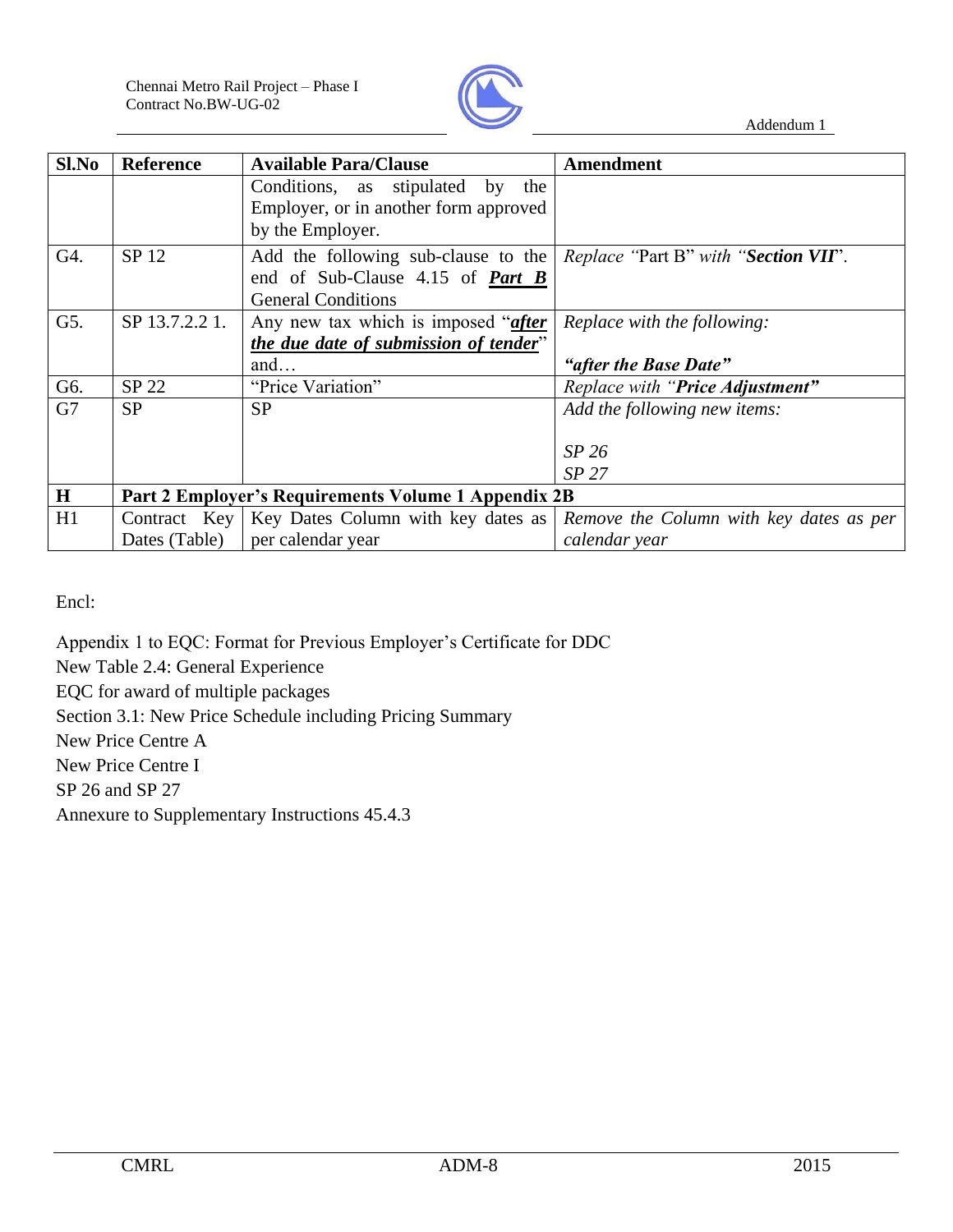

Appendix 1 to EQC: Refer Sl.No.B2 of Addendum 1

## **Appendix 1 to EQC Format for Previous Employer's Certificate for DDC**

APPLICATION FORM (1)

# **Lead Detailed Design Consultant (DDC)**

Name of Lead Detailed Design Consultant (DDC)

To technically qualify, the Lead Detailed Design Consultant (DDC) shall be required to pass the specified requirements applicable to this form, as set out in this document.

On a separate page, using the format of Forms (1a) and (1b), the Lead DDC is requested to list all contracts of a similar nature and complexity to the contract for which the Lead DDC wishes to qualify and undertaken during the last 10 years. The value should be based on the currencies of the contracts converted into INR, at the date of substantial completion, or for current contracts at the time of award. The information is to be summarized, using Forms (1a) and (1b), for each contract completed or under execution, designed by the Lead DDC.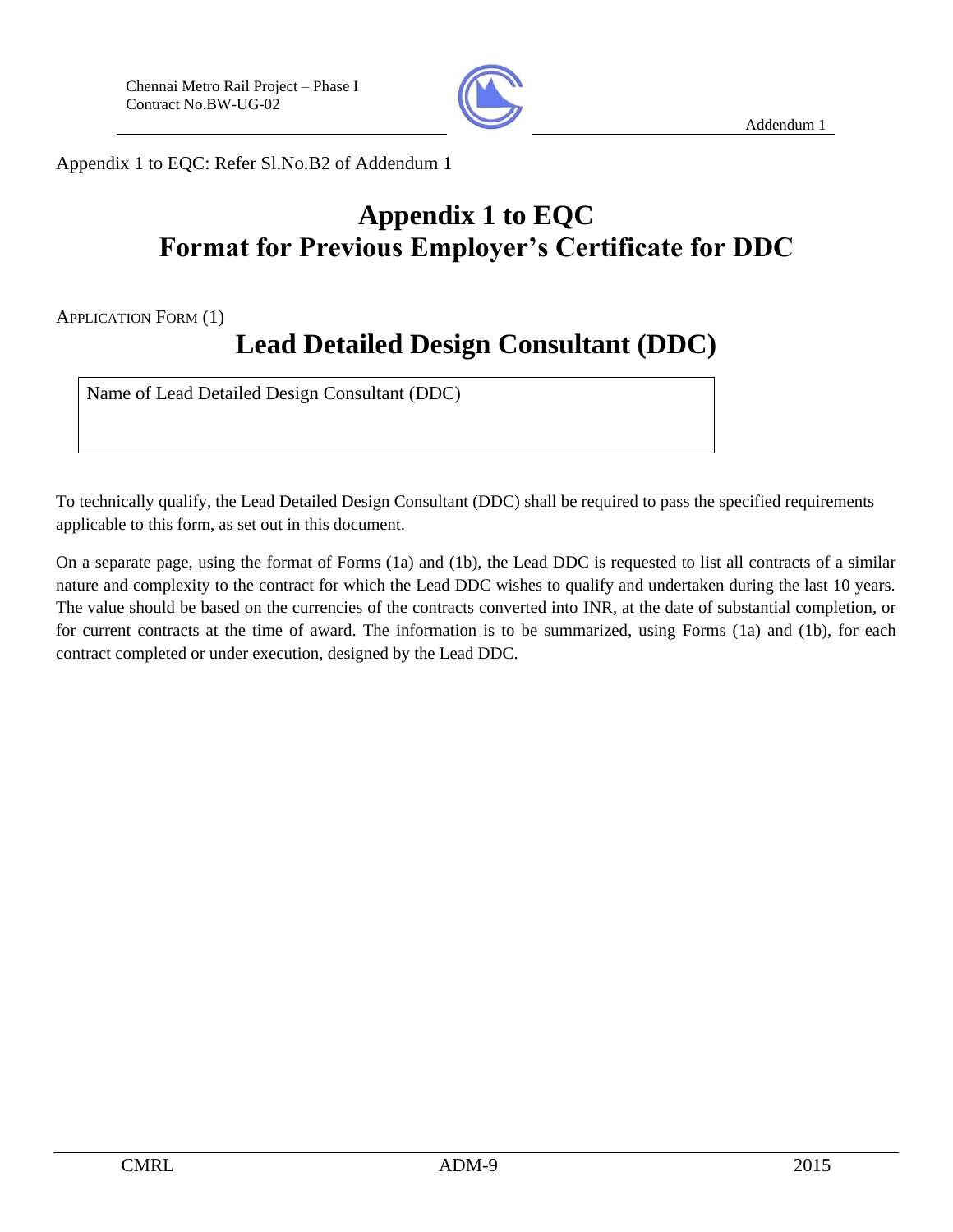

APPLICATION FORM (1a)

## **Lead Detailed Design Consultant (DDC) Details of Contracts of Similar Nature and Complexity**

Name of lead design consultant

Use a separate sheet for each contract.

| 1.               | Number of contact                                                                                                                                                                                                | Country        |  |  |  |
|------------------|------------------------------------------------------------------------------------------------------------------------------------------------------------------------------------------------------------------|----------------|--|--|--|
|                  | Name of the contract                                                                                                                                                                                             |                |  |  |  |
| 2.               | Name of employer                                                                                                                                                                                                 |                |  |  |  |
| 3.               | <b>Employer Address</b>                                                                                                                                                                                          |                |  |  |  |
| $\overline{4}$ . | Nature of works and special features relevant to the contract for which the Applicant<br>wishes to prequalify. (Please use separate sheets if the space is insufficient)                                         |                |  |  |  |
| 5.               | <b>Consultancy Role (Check One)</b>                                                                                                                                                                              |                |  |  |  |
|                  | <b>Lead Consultant</b><br>Consultant                                                                                                                                                                             | Sub-consultant |  |  |  |
| 6.               | Value in specified currencies at completion, or at date of award for current contracts,<br>• Total Consultancy Amount: (name of currency)                                                                        |                |  |  |  |
|                  | • Sub-Contract Amount (if the role was sub-contractor): _____________ (name of                                                                                                                                   |                |  |  |  |
|                  | currency)                                                                                                                                                                                                        |                |  |  |  |
|                  | • Responsible Consultancy Amount (if the role was partner in a joint venture):                                                                                                                                   |                |  |  |  |
|                  | (name of currency)                                                                                                                                                                                               |                |  |  |  |
|                  | (percentage of share)%                                                                                                                                                                                           |                |  |  |  |
| 7.               | Equivalent value INR (please specify exchange rates)                                                                                                                                                             |                |  |  |  |
| 8.               | Date of Award                                                                                                                                                                                                    |                |  |  |  |
| 9.               | Date of Completion                                                                                                                                                                                               |                |  |  |  |
| 10.              | Contract/subcontract duration (years and months)                                                                                                                                                                 |                |  |  |  |
|                  |                                                                                                                                                                                                                  |                |  |  |  |
|                  |                                                                                                                                                                                                                  |                |  |  |  |
| 11.              | Specified requirements <sup>4</sup> (Please use separate sheets if the space is insufficient)                                                                                                                    |                |  |  |  |
|                  | The Applicant should insert details pertaining to any specific contractual criteria required for particular operations as listed in Clause 1.1.2 (d) of Evaluation and Qualification Criteria:<br>Initial Filter |                |  |  |  |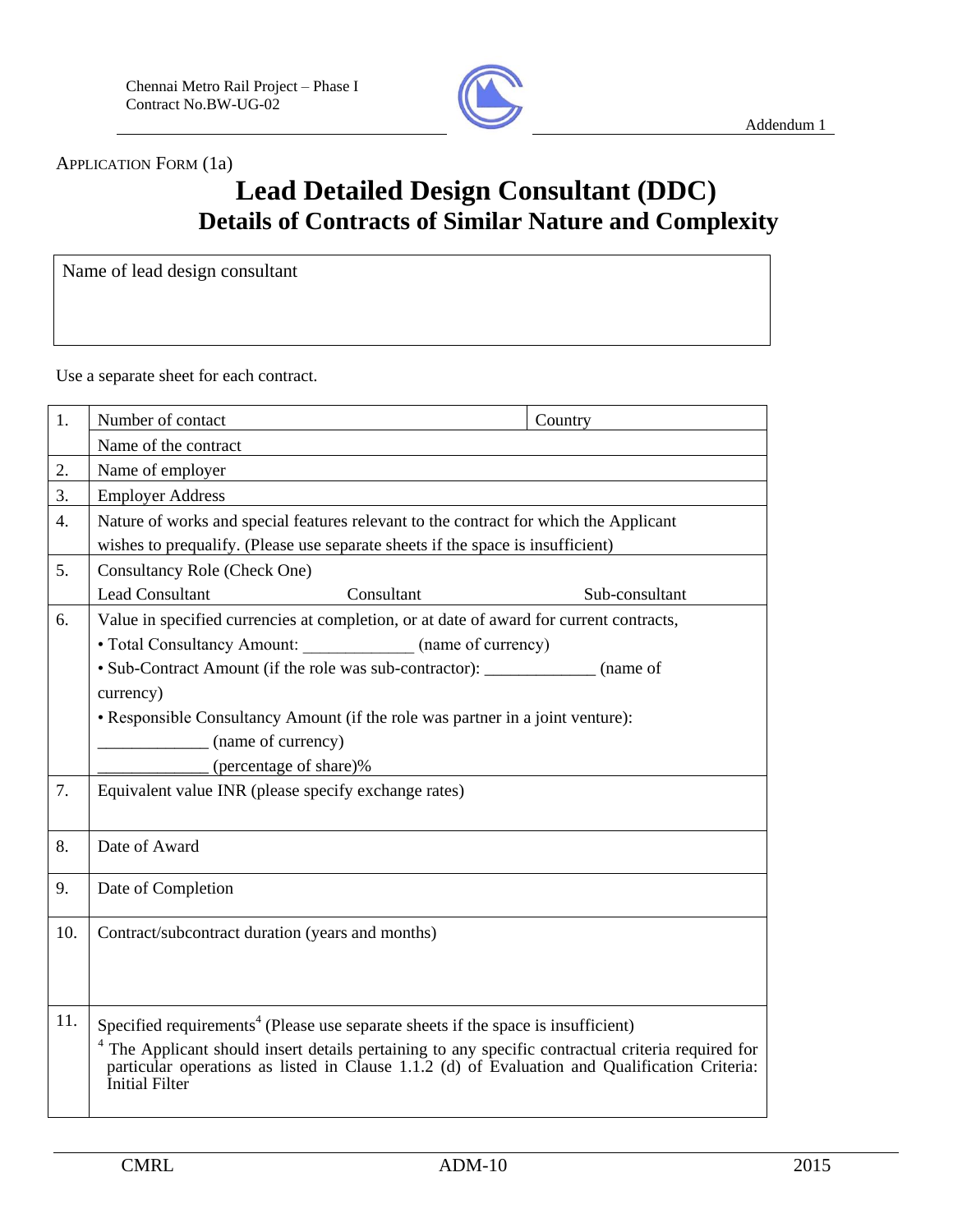

APPLICATION FORM (1b)

## **Lead Detailed Design Consultant (DDC) Details of Contracts of Similar Nature and Complexity**

Name of lead design consultant

Name of Contract, Contract No. and Location

| Sl. No.    | Eligibility parameters                                 |                                    | Description of the Contract details to be filled in<br>by the Lead Detailed Design Consultant |
|------------|--------------------------------------------------------|------------------------------------|-----------------------------------------------------------------------------------------------|
| 1.         | Tunnels:                                               | Mixed ground Conditions            |                                                                                               |
|            | Use of Closed face tunnel<br>boring machines           |                                    |                                                                                               |
| the tunnel |                                                        | Total length of the tunnel         |                                                                                               |
|            |                                                        | Finished internal Dia. of          |                                                                                               |
| 2.         | Underground                                            | Mixed ground Conditions            |                                                                                               |
|            | <b>Stations</b><br>No. of stations<br>Excavation depth |                                    |                                                                                               |
|            |                                                        |                                    |                                                                                               |
|            |                                                        | <b>Excavation Volume</b>           |                                                                                               |
|            | <b>Traffic Management</b>                              |                                    |                                                                                               |
|            |                                                        | Diversion<br>Utility<br>Protection |                                                                                               |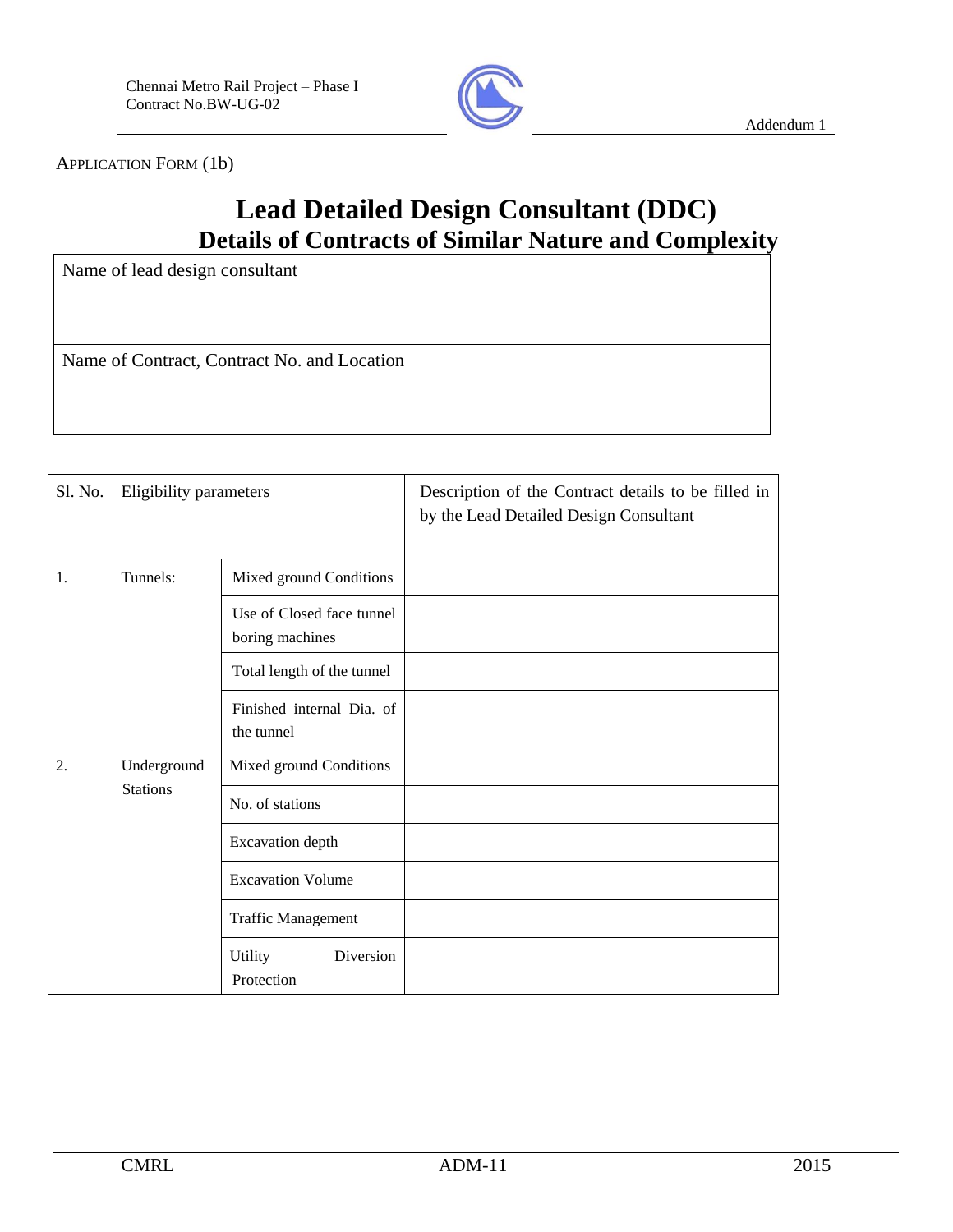

## **New Table 2.4: Refer Sl.No. B6. of Addendum 1**

| <b>Eligibility and Qualification Criteria</b> |                                      |                                                                                                                                                                                                                                                                                                                                                                                                                                                                                   | <b>Compliance Requirements</b>                                                 |                                                                                                      |                                                                                                                                           |                                                      | <b>Documentation</b> |
|-----------------------------------------------|--------------------------------------|-----------------------------------------------------------------------------------------------------------------------------------------------------------------------------------------------------------------------------------------------------------------------------------------------------------------------------------------------------------------------------------------------------------------------------------------------------------------------------------|--------------------------------------------------------------------------------|------------------------------------------------------------------------------------------------------|-------------------------------------------------------------------------------------------------------------------------------------------|------------------------------------------------------|----------------------|
|                                               |                                      |                                                                                                                                                                                                                                                                                                                                                                                                                                                                                   |                                                                                |                                                                                                      | Joint Venture (existing or intended)                                                                                                      |                                                      | <b>Submission</b>    |
| No.                                           | Factor/<br><b>Sub-Factor</b>         | Requirement                                                                                                                                                                                                                                                                                                                                                                                                                                                                       | <b>Single Entity</b>                                                           | <b>All Parties</b><br><b>Combined</b>                                                                | Each<br><b>Member</b>                                                                                                                     | <b>One Member</b>                                    | <b>Requirements</b>  |
|                                               | 2.4 Experience                       |                                                                                                                                                                                                                                                                                                                                                                                                                                                                                   |                                                                                |                                                                                                      |                                                                                                                                           |                                                      |                      |
| 2.4.1                                         | <b>General</b><br><b>Experience</b>  | Experience<br>under<br>contracts in the role<br>of prime contractor<br>(single entity or JV<br>member), for<br>at<br>least the last<br>ten<br>1 <sup>st</sup><br>years starting<br>January 2005.                                                                                                                                                                                                                                                                                  | Must meet<br>requirement                                                       | N/A                                                                                                  | Must meet<br>requirement                                                                                                                  | Must meet<br>requirement                             | Form EXP-<br>1       |
| 2.4.2<br>(a)                                  | <b>Specific</b><br><b>Experience</b> | minimum<br>$\mathbf{A}$<br>of<br>number<br>two<br>similar <sup>(i)</sup><br>contracts<br>have<br>been<br>that<br>satisfactorily<br>and<br>substantially <sup>(ii)</sup> com<br>pleted as a prime<br>(single<br>contractor<br>entity<br>JV<br><b>or</b><br>member) <sup>(iii)</sup> since 1 <sup>st</sup><br>2005<br>of<br>January<br>which<br>one<br>contracts must have<br>completed<br>been<br>$1^{\rm st}$<br>January<br>since<br>$30^{th}$<br>till<br>2010<br>September 2015. | Must meet<br>requirement<br>including<br>underground<br>stations and<br>tunnel | Must meet full<br>requirements <sup>(iv)</sup><br>including<br>tunnel and<br>underground<br>stations | <b>Must</b> meet<br>minimum<br>30%<br>requirement<br>of minimum<br>value of<br>work either<br>for<br>underground<br>station or<br>tunnel. | N/A                                                  | Form EXP<br>$-2(a)$  |
| 2.4.2<br>(b)                                  | <b>Specific</b><br><b>Experience</b> | For the above or other contracts completed and under implementation as prime contractor (single<br>entity or JV member), between 1 <sup>st</sup> January 2010 and $30th$ September 2015, a minimum experience in<br>the following key activities successfully completed:                                                                                                                                                                                                          |                                                                                |                                                                                                      |                                                                                                                                           |                                                      |                      |
|                                               |                                      | i. Executed<br>and<br>completed at least<br>one Metro tunnel<br>Closed Face<br>by<br>TBM of at least 3<br>km in total length<br>(single<br>tunnel<br>length<br>be<br>to<br>counted),<br>and of<br>finished<br>internal<br>diameter not less                                                                                                                                                                                                                                       | Must meet<br>requirements                                                      | Must meet<br>requirements                                                                            | NA                                                                                                                                        | <b>Must meet</b><br>minimum<br>50% of<br>requirement | Form EXP-<br>2(b)    |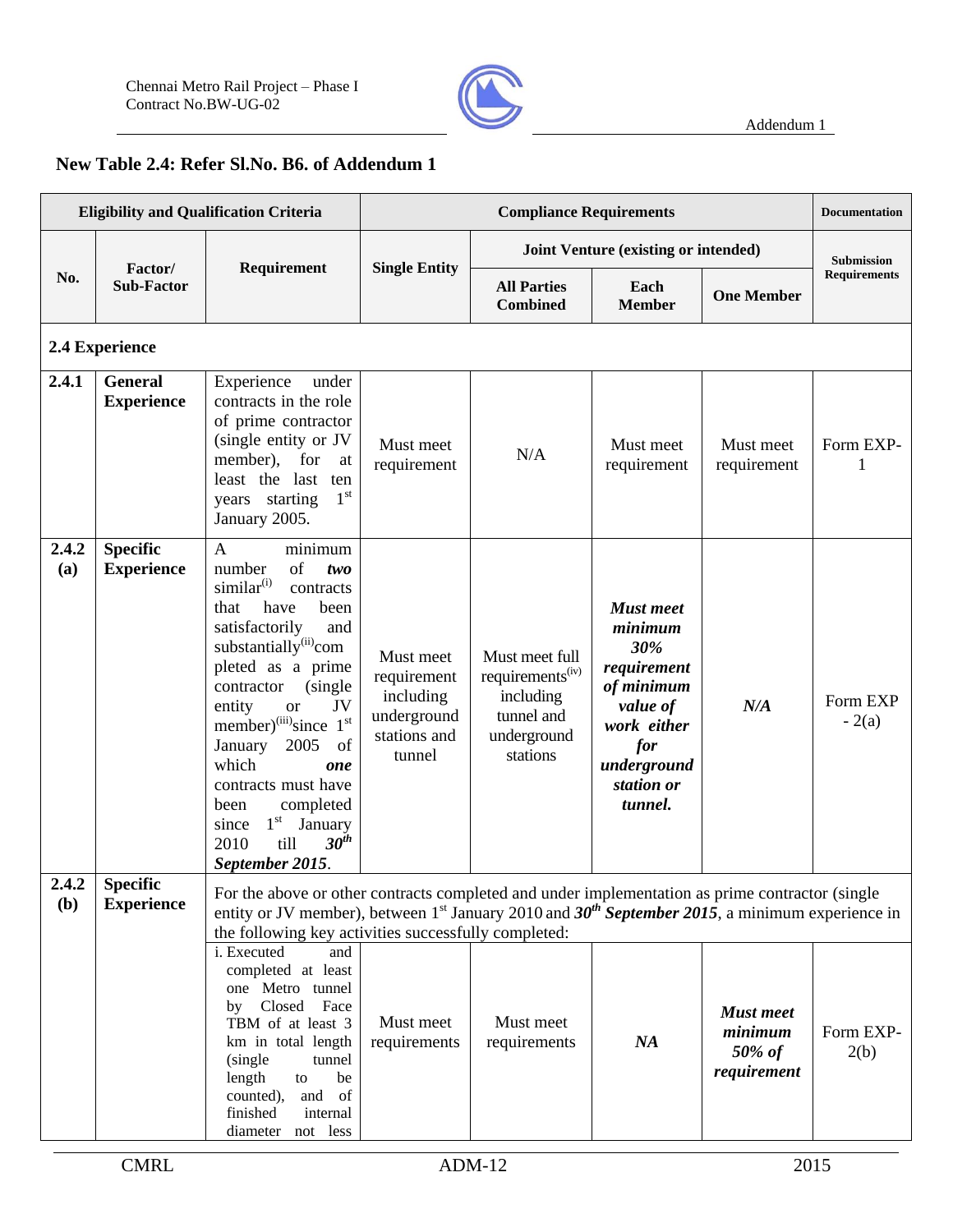

| <b>Eligibility and Qualification Criteria</b> |                                      |                    | <b>Compliance Requirements</b> |                                             |                       |                   | <b>Documentation</b> |
|-----------------------------------------------|--------------------------------------|--------------------|--------------------------------|---------------------------------------------|-----------------------|-------------------|----------------------|
|                                               |                                      | <b>Requirement</b> | <b>Single Entity</b>           | <b>Joint Venture (existing or intended)</b> |                       |                   | <b>Submission</b>    |
| No.                                           | <b>Factor</b> /<br><b>Sub-Factor</b> |                    |                                | <b>All Parties</b><br><b>Combined</b>       | Each<br><b>Member</b> | <b>One Member</b> | <b>Requirements</b>  |
| $2.4$ E $-2.2$                                |                                      |                    |                                |                                             |                       |                   |                      |

### **2.4 Experience**

|  | than $5 \text{ m}$ ; and                                                                                                                                                                                                                                   |                           |                           |    |                                                         |                   |
|--|------------------------------------------------------------------------------------------------------------------------------------------------------------------------------------------------------------------------------------------------------------|---------------------------|---------------------------|----|---------------------------------------------------------|-------------------|
|  | ii) Execution<br>and<br>completion of at<br>least<br>two<br>underground<br>stations with the<br>following<br>features:<br>-excavation depth<br>accommodate<br>to<br>two or more levels<br>(platform)<br>and<br>below<br>concourse)<br>the ground surface.; | Must meet<br>requirements | Must meet<br>requirements | NA | <b>Must meet</b><br>minimum<br>$50\%$ of<br>requirement | Form EXP-<br>2(b) |

#### Notes for the Bidder

- (i) The similarity shall be based on the physical size, complexity, methods/technology and/or other characteristics described in Section VI, Employer's Requirements. Summation of number of small value Contracts (less than the value specified under requirement) to meet the overall requirement will not be accepted. *Single similar works mean the construction of Metro Rail tunnel and/or underground station in a unban environment and the minimum value of work should be INR 350 crores.*
- (ii) Substantial completion shall be based on 80% or more works completed under the Contract.

(iii) For contracts under which the Bidder participated as a JV member, only the Bidder's share, by value, shall be considered to meet this requirement.

(iv) In case of a JV, the value of Contracts completed by its members shall not be aggregated to determine whether the requirement of the minimum value of a single Contract has been met. Instead, each Contract performed by each member shall satisfy the minimum value of a single Contract as required for single entity. In determining whether the JV meets the requirement of total number of Contracts, only the number of Contracts completed by all members each of value equal or more than the minimum value required shall be aggregated. *Minimum value of single contract of similar nature(i) is INR 350 crore.*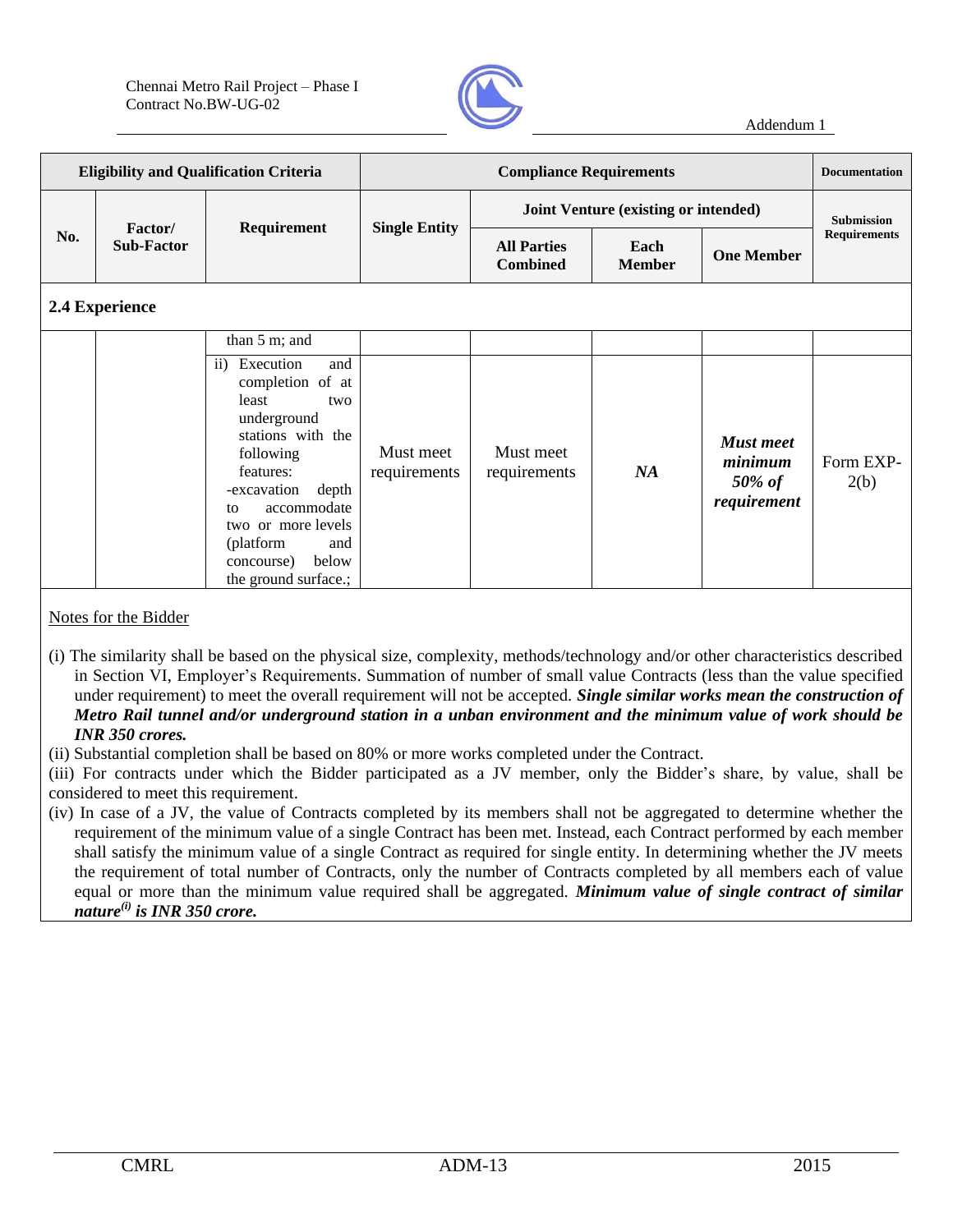

## **EQC for award of Multiple Packages: Refer Sl.No.B4 of Addendum 1**

If the Bidder is the L1 for contracts BW-UG-02 and BW-UG-03 individually, then the bidder shall satisfy the following requirements for award of both contracts (BW-UG-02 & BW-UG-03) **:**

| <b>Eligibility and Qualification</b><br>Criteria for award of multiple<br>packages (i.e. BW-UG-02 & BW-<br>$UG-03)$ |                              | <b>Compliance Requirements</b>                                                             |                                |                                          | <b>Documentation</b>                           |                      |                                                 |  |
|---------------------------------------------------------------------------------------------------------------------|------------------------------|--------------------------------------------------------------------------------------------|--------------------------------|------------------------------------------|------------------------------------------------|----------------------|-------------------------------------------------|--|
| <b>Factor</b> /                                                                                                     |                              |                                                                                            |                                |                                          | <b>Joint Venture (existing or</b><br>intended) |                      |                                                 |  |
| No.                                                                                                                 | <b>Sub-Factor</b>            | Requirement                                                                                | <b>Single</b><br><b>Entity</b> | All<br><b>Parties</b><br><b>Combined</b> | Each<br><b>Member</b>                          | One<br><b>Member</b> | <b>Submission</b><br><b>Requirements</b>        |  |
|                                                                                                                     | 2.1 Eligibility              |                                                                                            |                                |                                          |                                                |                      |                                                 |  |
| 2.1.1                                                                                                               | Nationality                  | Nationality in<br>accordance with<br>ITB 4.3.                                              | Must meet<br>requirement       | N/A                                      | Must meet<br>requirement                       | N/A                  | Form ELI $-1.1$<br>and 1.2, with<br>attachments |  |
| 2.1.2                                                                                                               | Conflict of<br>Interest      | No conflicts of<br>interests as<br>described in<br>ITB 4.2.                                | Must meet<br>requirement       | N/A                                      | Must meet<br>requirement                       | N/A                  | Letter of Bid                                   |  |
| 2.1.3                                                                                                               | <b>JICA</b><br>Ineligibility | Not having<br>been declared<br>ineligible by<br><b>JICA</b> as<br>described in<br>ITB 4.4. | Must meet<br>requirement       | N/A                                      | Must meet<br>requirement                       | N/A                  | Letter of Bid<br>Form ACK                       |  |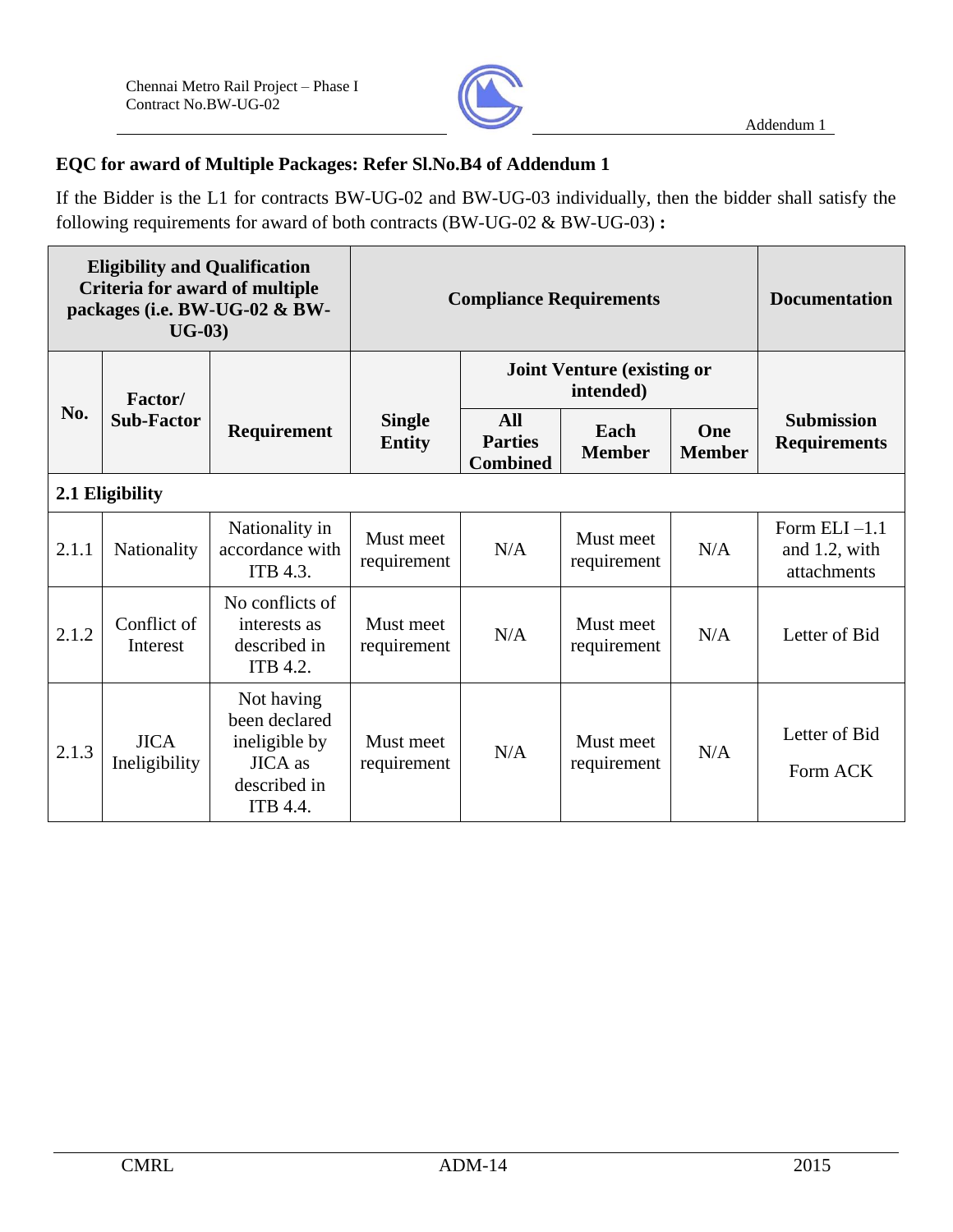

|       | <b>Eligibility and Qualification</b><br>$UG-03)$ | Criteria for award of multiple<br>packages (i.e. BW-UG-02 & BW-                                                                                                                                | <b>Compliance Requirements</b>           |                                       |                                          |                      | <b>Documentation</b>                     |
|-------|--------------------------------------------------|------------------------------------------------------------------------------------------------------------------------------------------------------------------------------------------------|------------------------------------------|---------------------------------------|------------------------------------------|----------------------|------------------------------------------|
|       | Factor/                                          |                                                                                                                                                                                                |                                          |                                       | Joint Venture (existing or intended)     |                      |                                          |
| No.   | Sub-<br>Factor                                   | Requirement                                                                                                                                                                                    | <b>Single Entity</b>                     | <b>All Parties</b><br><b>Combined</b> | Each<br><b>Member</b>                    | One<br><b>Member</b> | <b>Submission</b><br><b>Requirements</b> |
|       |                                                  | 2.2 Historical Contract Non-Performance                                                                                                                                                        |                                          |                                       |                                          |                      |                                          |
| 2.2.1 | History of<br>non-<br>performing<br>Contracts    | Non-<br>performance of<br>a Contract <sup>(i)</sup> did<br>not occur as a<br>result<br>of<br>Contractor's<br>default since $1st$<br>January 2010                                               | Must meet<br>requirement <sup>(ii)</sup> | N/A                                   | Must meet<br>requirement <sup>(ii)</sup> | N/A                  | Form CON                                 |
| 2.2.2 | Pending<br>Litigation                            | All pending<br>litigation shall in<br>total not<br>represent more<br>than Fifty<br>percent (50%) of<br>the Bidder's net<br>worth and shall<br>be treated as<br>resolved against<br>the Bidder. | Must meet<br>requirement <sup>(ii)</sup> | N/A                                   | Must meet<br>requirement <sup>(ii)</sup> | N/A                  | Form CON                                 |
| 2.2.3 | Litigation<br>History<br>Notes for the Bidder    | No consistent<br>history of<br>court/arbitral<br>award decisions<br>against the<br>Bidder <sup>(iii)</sup> since<br>$1st$ January 2005<br>$\overline{4}$                                       | Must meet<br>requirement <sup>(ii)</sup> | N/A                                   | Must meet<br>requirement <sup>(ii)</sup> | N/A                  | Form CON                                 |

(i)Non-performance, as decided by the Employer, shall include all Contracts:

(a) where non performance was not challenged by the Contractor, including through referral to the dispute resolution mechanism under the respective Contract, and

(b) that were so challenged but fully settled against the Contractor.

Non-performance shall not include Contracts where Employers decision was overruled by the dispute resolution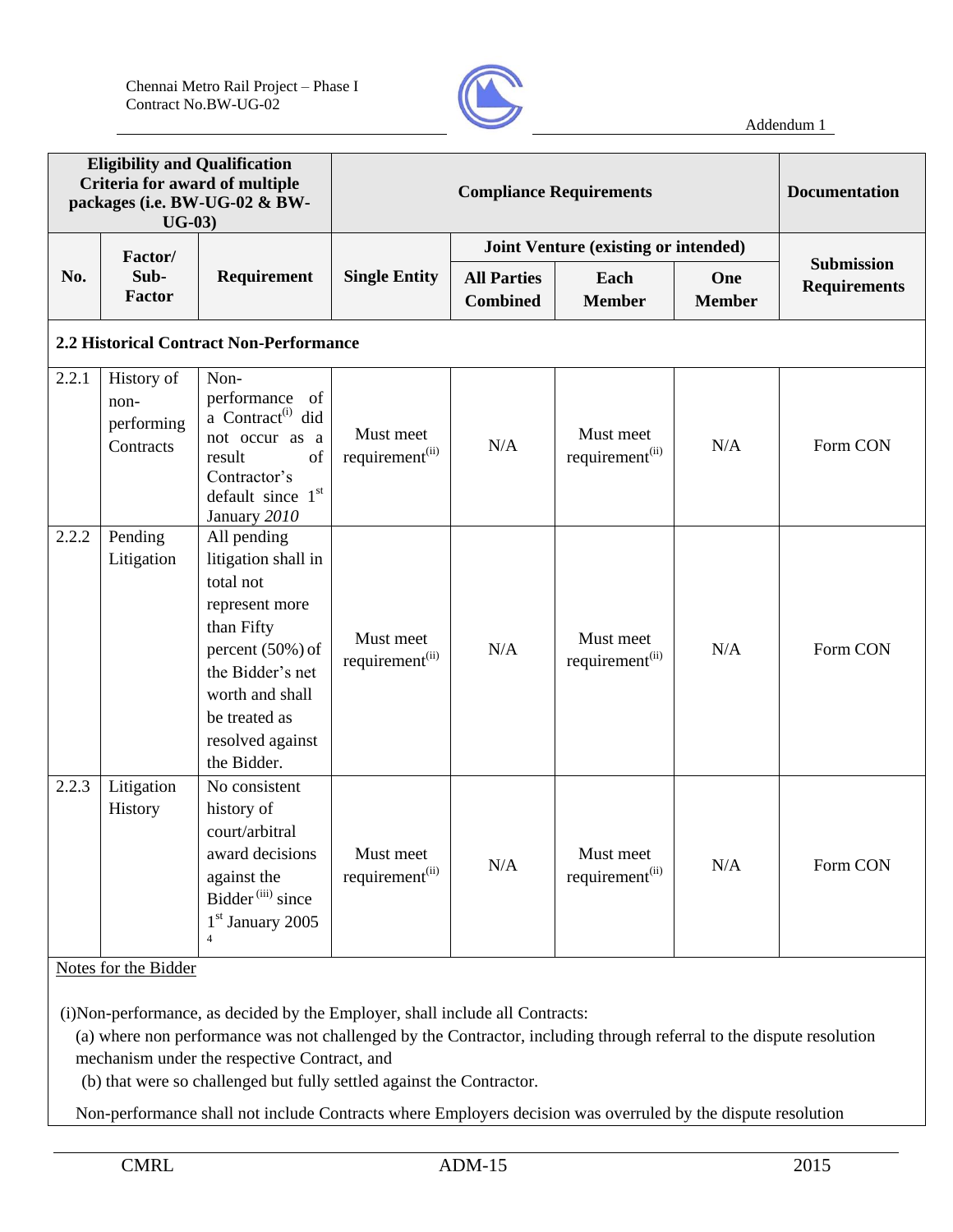

| <b>Eligibility and Qualification</b><br>Criteria for award of multiple<br>packages (i.e. BW-UG-02 & BW-<br>$UG-03)$                                                                                                                                                                                                           |                |                                                                                                                                                                                                                                                                                    | <b>Compliance Requirements</b> |                                       |                                             |                                          | <b>Documentation</b> |  |
|-------------------------------------------------------------------------------------------------------------------------------------------------------------------------------------------------------------------------------------------------------------------------------------------------------------------------------|----------------|------------------------------------------------------------------------------------------------------------------------------------------------------------------------------------------------------------------------------------------------------------------------------------|--------------------------------|---------------------------------------|---------------------------------------------|------------------------------------------|----------------------|--|
|                                                                                                                                                                                                                                                                                                                               | Factor/        |                                                                                                                                                                                                                                                                                    |                                |                                       | <b>Joint Venture (existing or intended)</b> |                                          |                      |  |
| No.                                                                                                                                                                                                                                                                                                                           | Sub-<br>Factor | <b>Requirement</b>                                                                                                                                                                                                                                                                 | <b>Single Entity</b>           | <b>All Parties</b><br><b>Combined</b> | <b>One</b><br><b>Member</b>                 | <b>Submission</b><br><b>Requirements</b> |                      |  |
| 2.2 Historical Contract Non-Performance                                                                                                                                                                                                                                                                                       |                |                                                                                                                                                                                                                                                                                    |                                |                                       |                                             |                                          |                      |  |
| mechanism. Non-performance must be based on all information on fully settled disputes or litigation, i.e. dispute or<br>litigation that has been resolved in accordance with the dispute resolution mechanism under the respective Contract and<br>where all appeal instances available to the Applicant have been exhausted. |                |                                                                                                                                                                                                                                                                                    |                                |                                       |                                             |                                          |                      |  |
| (ii) This requirement also applies to Contracts executed by the Bidder as a JV member.                                                                                                                                                                                                                                        |                |                                                                                                                                                                                                                                                                                    |                                |                                       |                                             |                                          |                      |  |
|                                                                                                                                                                                                                                                                                                                               |                | (iii) The Bidder shall provide accurate information on the related Bidding Form about any litigation or arbitration resulting<br>$\alpha$ , and the set of the set of the set of the set of $\alpha$ and $\alpha$ and $\alpha$ and $\alpha$ and $\alpha$ and $\alpha$ and $\alpha$ |                                |                                       |                                             |                                          |                      |  |

from Contracts completed or ongoing under its execution over the last Ten (10) years. A consistent history of awards against the Bidder or any member of a joint venture may result in rejection of the Bid.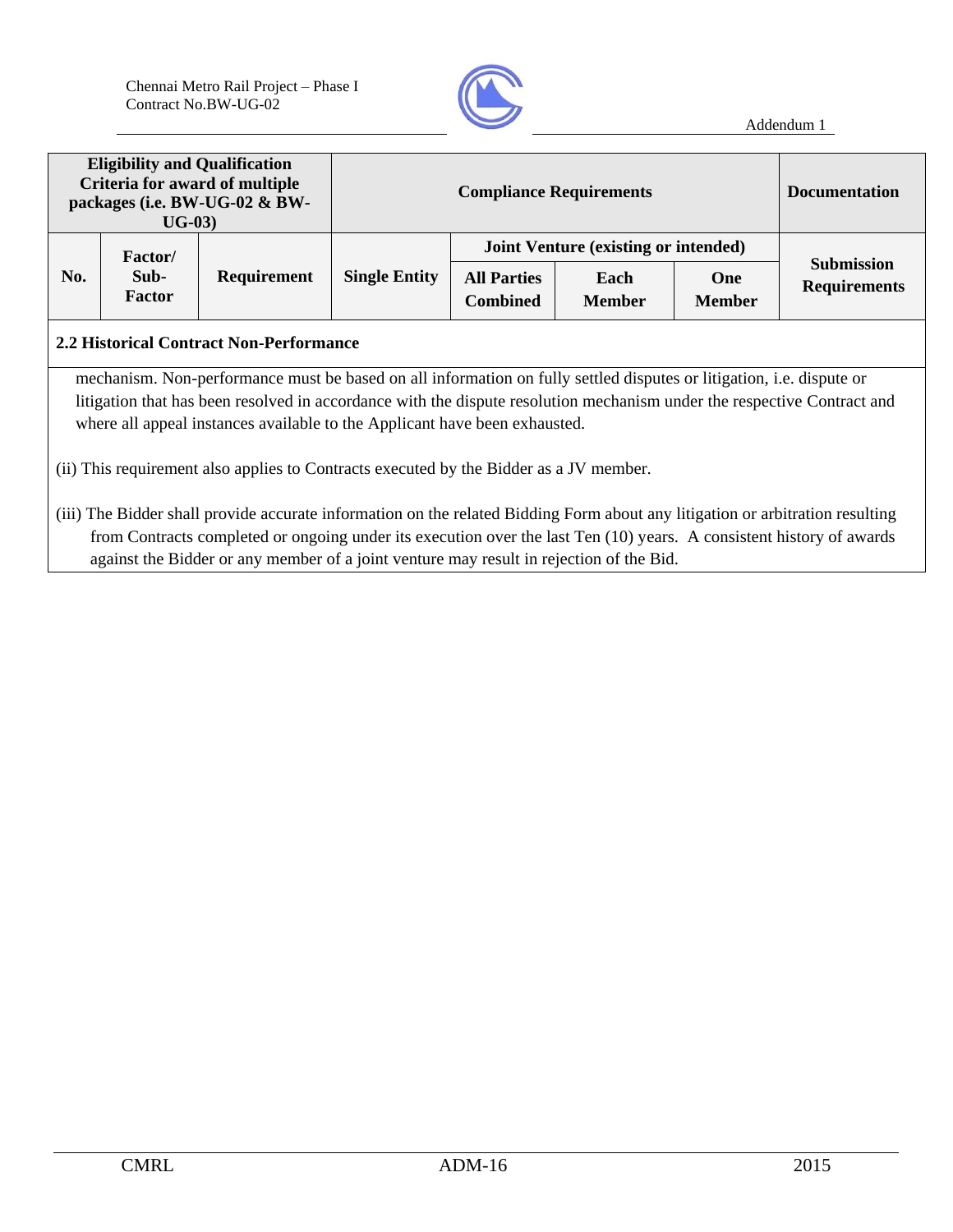

|       |                                             | Eligibility and Qualification Criteria for award of<br>multiple packages (i.e. BW-UG-02 & BW-UG-03)                                                                                                                                                                                                                                                                                                                                                                                                                                               | <b>Compliance Requirements</b> |                                       |                                                        |                                                        | <b>Documentation</b>              |
|-------|---------------------------------------------|---------------------------------------------------------------------------------------------------------------------------------------------------------------------------------------------------------------------------------------------------------------------------------------------------------------------------------------------------------------------------------------------------------------------------------------------------------------------------------------------------------------------------------------------------|--------------------------------|---------------------------------------|--------------------------------------------------------|--------------------------------------------------------|-----------------------------------|
|       |                                             |                                                                                                                                                                                                                                                                                                                                                                                                                                                                                                                                                   |                                |                                       | Joint Venture (existing or intended)                   |                                                        |                                   |
| No.   | Factor/<br><b>Sub-Factor</b>                | Requirement                                                                                                                                                                                                                                                                                                                                                                                                                                                                                                                                       | <b>Single</b><br><b>Entity</b> | <b>All Parties</b><br><b>Combined</b> | Each<br><b>Member</b>                                  | One<br><b>Member</b>                                   | Submission<br><b>Requirements</b> |
|       | <b>2.3 Financial Situation</b>              |                                                                                                                                                                                                                                                                                                                                                                                                                                                                                                                                                   |                                |                                       |                                                        |                                                        |                                   |
| 2.3.1 | <b>Financial</b><br><b>Performance</b>      | The audited balance sheets<br>or, if not required by the<br>law of the Bidder's<br>country, other financial<br>statements acceptable to<br>the Employer, for the last<br>five years (including 2015)<br>shall be submitted and<br>must demonstrate the<br>current soundness of the<br>Bidder's financial position<br>and its prospective long<br>term profitability.<br>As the minimum<br>requirement, a Bidder's net<br>worth calculated as the<br>difference between total<br>assets and total liabilities<br>should be positive since<br>2010. | Must meet<br>requirement       | N/A                                   | Must meet<br>requirement                               | N/A                                                    | Form $FIN-1$<br>with attachments  |
| 2.3.2 | Average<br><b>Annual</b><br><b>Turnover</b> | Minimum average annual<br>turnover of INR 1020<br>Crore / 160 Million USD<br>calculated as total certified<br>payments received for<br>Contracts in progress<br>and/or completed, within<br>the last Five years divided<br>by Five years.                                                                                                                                                                                                                                                                                                         | Must meet<br>requirement       | Must meet<br>requirement              | Must meet<br>25<br>percentage<br>of the<br>requirement | Must meet<br>40<br>percentage<br>of the<br>requirement | Form $FIN-2$                      |
| 2.3.3 | <b>Financial</b><br><b>Resources</b>        | (i) The Bidder shall<br>demonstrate that it has<br>access to, or has available,<br>liquid assets,<br>unencumbered real assets,<br>lines of credit, and other<br>financial means<br>(independent of any<br>contractual advance<br>payment) sufficient to meet<br>the cash flow requirements<br>estimated as INR 180                                                                                                                                                                                                                                | Must meet<br>requirement       | Must meet<br>requirement              | Must meet<br>25<br>percentage<br>of the<br>requirement | Must meet<br>40<br>percentage<br>of the<br>requirement | Form FIR-1                        |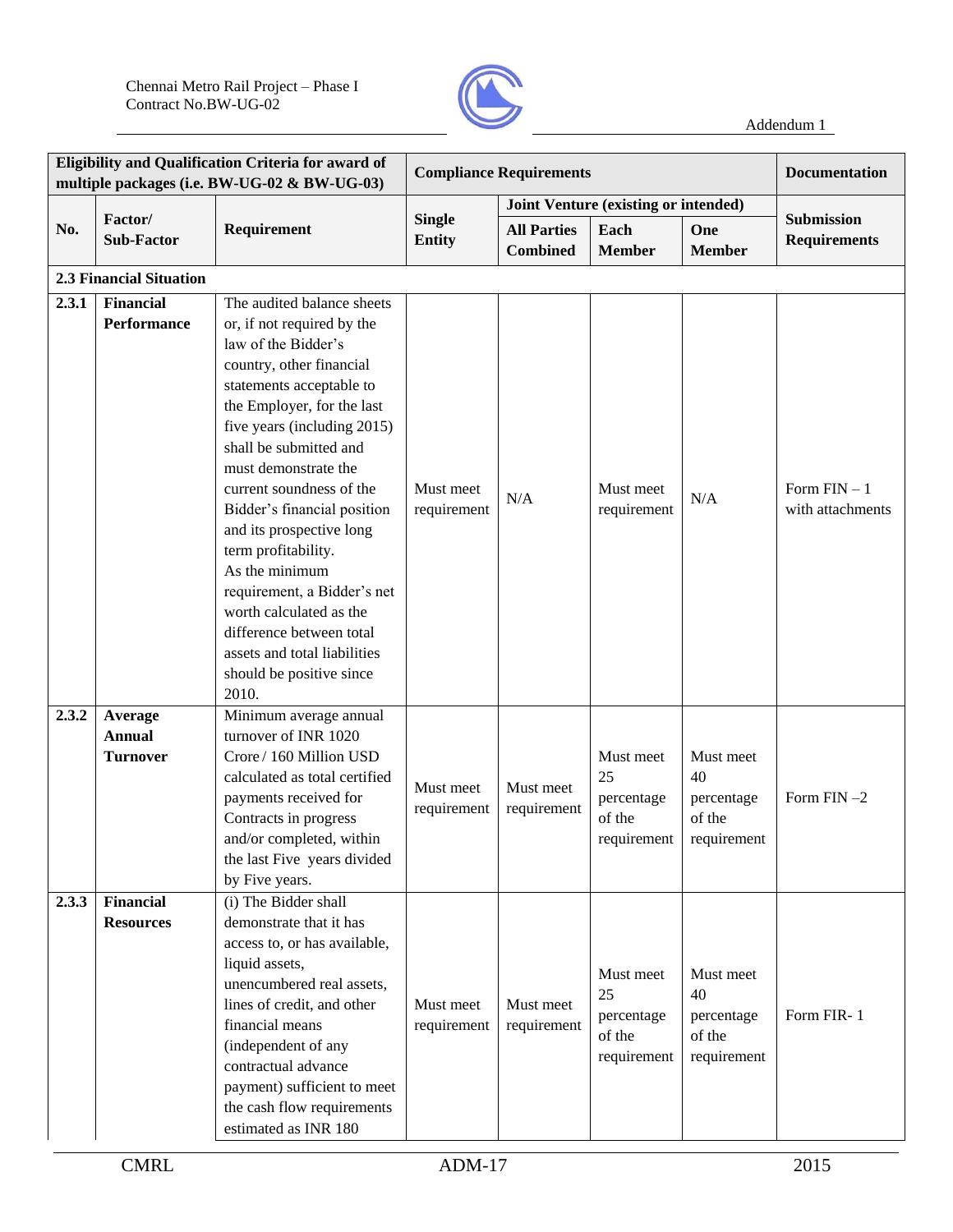

|     | Eligibility and Qualification Criteria for award of<br>multiple packages (i.e. BW-UG-02 & BW-UG-03) |                                                                                                                                                                                                                                                        | <b>Compliance Requirements</b> |                                       |                       |                             | <b>Documentation</b>                     |  |
|-----|-----------------------------------------------------------------------------------------------------|--------------------------------------------------------------------------------------------------------------------------------------------------------------------------------------------------------------------------------------------------------|--------------------------------|---------------------------------------|-----------------------|-----------------------------|------------------------------------------|--|
|     |                                                                                                     |                                                                                                                                                                                                                                                        |                                | Joint Venture (existing or intended)  |                       |                             |                                          |  |
| No. | Factor/<br><b>Sub-Factor</b>                                                                        | <b>Requirement</b>                                                                                                                                                                                                                                     | <b>Single</b><br><b>Entity</b> | <b>All Parties</b><br><b>Combined</b> | Each<br><b>Member</b> | <b>One</b><br><b>Member</b> | <b>Submission</b><br><b>Requirements</b> |  |
|     | <b>2.3 Financial Situation</b>                                                                      |                                                                                                                                                                                                                                                        |                                |                                       |                       |                             |                                          |  |
|     |                                                                                                     | Crores for four months <sup>8</sup> for<br>the subject Contract(s) net<br>of the Bidder's other<br>commitments.                                                                                                                                        |                                |                                       |                       |                             |                                          |  |
|     |                                                                                                     | (ii) The Bidder shall also<br>demonstrate, to the<br>satisfaction of the<br>Employer, that it has<br>adequate sources of finance<br>to meet the cash flow<br>requirements on works<br>currently in progress and<br>for future contract<br>commitments. | Must meet<br>requirement       | Must meet<br>requirement              | N/A                   | N/A                         | Form FIR-1 and<br>Form FIR - 2           |  |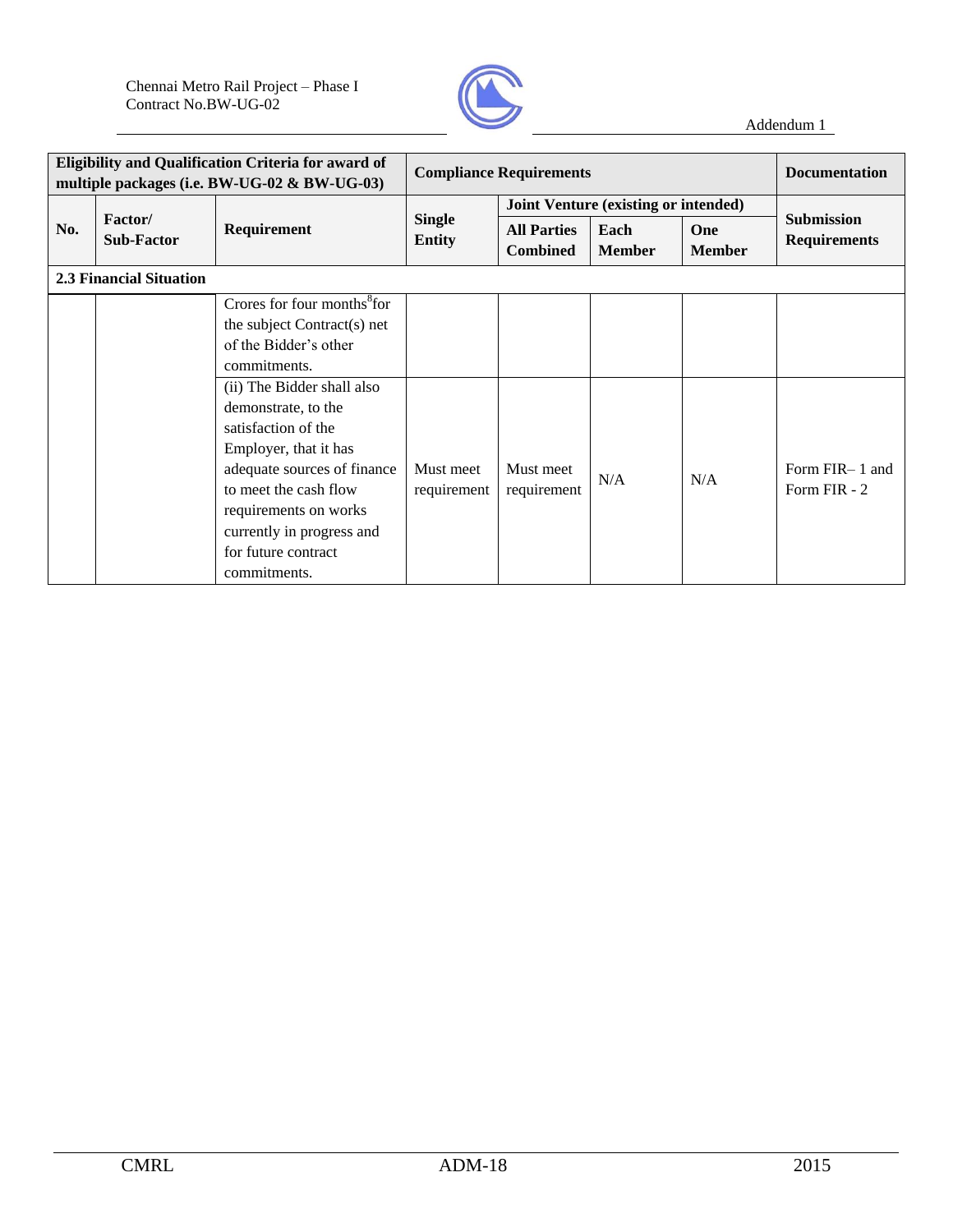

| <b>Eligibility and Qualification Criteria for</b><br>award of multiple packages (i.e. BW-UG-<br>02 & BW-UG-03) |                                      |                                                                                                                                                                                                                                                                                                                                                                                                                                                     |                                                                                |                                                                                                   | <b>Docume</b><br>ntation                                                                                                     |                          |                       |
|----------------------------------------------------------------------------------------------------------------|--------------------------------------|-----------------------------------------------------------------------------------------------------------------------------------------------------------------------------------------------------------------------------------------------------------------------------------------------------------------------------------------------------------------------------------------------------------------------------------------------------|--------------------------------------------------------------------------------|---------------------------------------------------------------------------------------------------|------------------------------------------------------------------------------------------------------------------------------|--------------------------|-----------------------|
|                                                                                                                | Factor/                              |                                                                                                                                                                                                                                                                                                                                                                                                                                                     |                                                                                |                                                                                                   | Joint Venture (existing or intended)                                                                                         |                          | <b>Submissi</b><br>on |
| No.                                                                                                            | <b>Sub-Factor</b>                    | Requirement                                                                                                                                                                                                                                                                                                                                                                                                                                         | <b>Single Entity</b>                                                           | <b>All Parties</b><br><b>Combined</b>                                                             | <b>Each Member</b>                                                                                                           | <b>One Member</b>        | Require<br>ments      |
|                                                                                                                | 2.4 Experience                       |                                                                                                                                                                                                                                                                                                                                                                                                                                                     |                                                                                |                                                                                                   |                                                                                                                              |                          |                       |
| 2.4.1                                                                                                          | <b>General</b><br><b>Experience</b>  | Experience under<br>contracts in the<br>role<br>of<br>prime<br>contractor (single<br>entity<br><b>or</b><br>JV<br>member), for at<br>least the last ten<br>years starting 1st<br>January 2005.                                                                                                                                                                                                                                                      | Must meet<br>requirement                                                       | N/A                                                                                               | Must meet<br>requirement                                                                                                     | Must meet<br>requirement | Form<br>EXP-1         |
| 2.4.2<br>(a)                                                                                                   | <b>Specific</b><br><b>Experience</b> | minimum<br>$\mathbf{A}$<br>number of four<br>similar <sup>(i)</sup> contracts<br>that have been<br>satisfactorily and<br>substantially <sup>(ii)</sup> co<br>mpleted<br>as<br>a<br>prime contractor<br>(single entity or<br>JV<br>member) <sup>(iii)</sup> since<br>January 2005<br>$1^{\rm st}$<br>which<br>of<br>two<br>contracts<br>must<br>been<br>have<br>completed<br>since<br>$1st$ January 2010<br>till 30 <sup>th</sup> September<br>2015. | Must meet<br>requirement<br>including<br>underground<br>stations and<br>tunnel | Must meet full<br>requirements <sup>(iv)</sup><br>including tunnel<br>and underground<br>stations | Must meet<br>minimum 30%<br>requirement of<br>minimum<br>value of work<br>either for<br>underground<br>station or<br>tunnel. | N/A                      | Form<br>EXP-<br>2(a)  |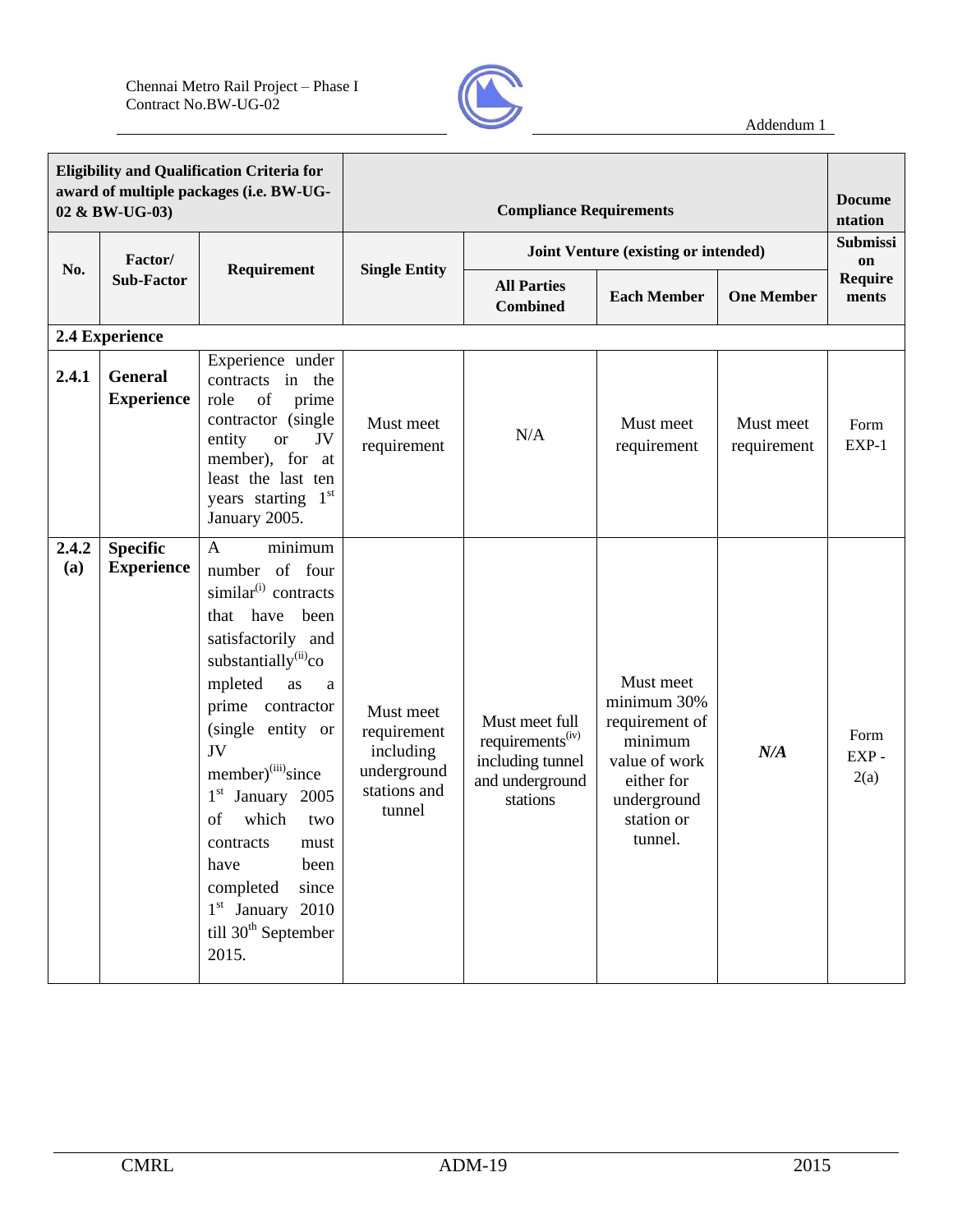

| <b>Eligibility and Qualification Criteria for</b><br>award of multiple packages (i.e. BW-UG-<br>02 & BW-UG-03) |                                      |                                                                                                                                                                                                                                                               |                           | <b>Compliance Requirements</b>        |                                      |                                                      | <b>Docume</b><br>ntation |
|----------------------------------------------------------------------------------------------------------------|--------------------------------------|---------------------------------------------------------------------------------------------------------------------------------------------------------------------------------------------------------------------------------------------------------------|---------------------------|---------------------------------------|--------------------------------------|------------------------------------------------------|--------------------------|
| No.                                                                                                            | Factor/                              | Requirement                                                                                                                                                                                                                                                   | <b>Single Entity</b>      |                                       | Joint Venture (existing or intended) |                                                      | <b>Submissi</b><br>on    |
|                                                                                                                | <b>Sub-Factor</b>                    |                                                                                                                                                                                                                                                               |                           | <b>All Parties</b><br><b>Combined</b> | <b>Each Member</b>                   | <b>One Member</b>                                    | Require<br>ments         |
|                                                                                                                | 2.4 Experience                       |                                                                                                                                                                                                                                                               |                           |                                       |                                      |                                                      |                          |
| 2.4.2<br>(b)                                                                                                   | <b>Specific</b><br><b>Experience</b> | For the above or other contracts completed and under implementation as prime contractor (single entity or JV<br>member), between 1st January 2010 and 30th September 2015, a minimum experience in the following key<br>activities successfully completed:    |                           |                                       |                                      |                                                      |                          |
|                                                                                                                |                                      | i. Executed<br>and<br>completed<br>at<br>least one Metro<br>tunnel<br>by<br>Closed<br>Face<br>TBM of at least<br>3 km in total<br>length<br>(single)<br>tunnel length to<br>be counted) of<br>underground<br>metro tunnel.                                    | Must meet<br>requirements | Must meet<br>requirements             | NA                                   | Must meet<br>minimum<br>50% of<br>requirement        | Form<br>EXP-<br>2(b)     |
|                                                                                                                |                                      | ii.<br>Execution<br>and<br>completion<br>of<br>at least four<br>underground<br>stations<br>with<br>following<br>the<br>features:<br>-excavation depth<br>to accommodate<br>two or more<br>levels (platform<br>and concourse)<br>below the ground<br>surface.; | Must meet<br>requirements | Must meet<br>requirements             | NA                                   | <b>Must</b> meet<br>minimum<br>50% of<br>requirement | Form<br>EXP-<br>2(b)     |

Notes for the Bidder

(i) The similarity shall be based on the physical size, complexity, methods/technology and/or other characteristics described in Section VI, Employer's Requirements. Summation of number of small value Contracts (less than the value specified under requirement) to meet the overall requirement will not be accepted. *Single similar works mean the construction of Metro Rail tunnel and/or underground station in an urban environment and the minimum value of work should be INR 350 crores.*

(ii) Substantial completion shall be based on 80% or more works completed under the Contract.

(iii) For contracts under which the Bidder participated as a JV member, only the Bidder's share, by value, shall be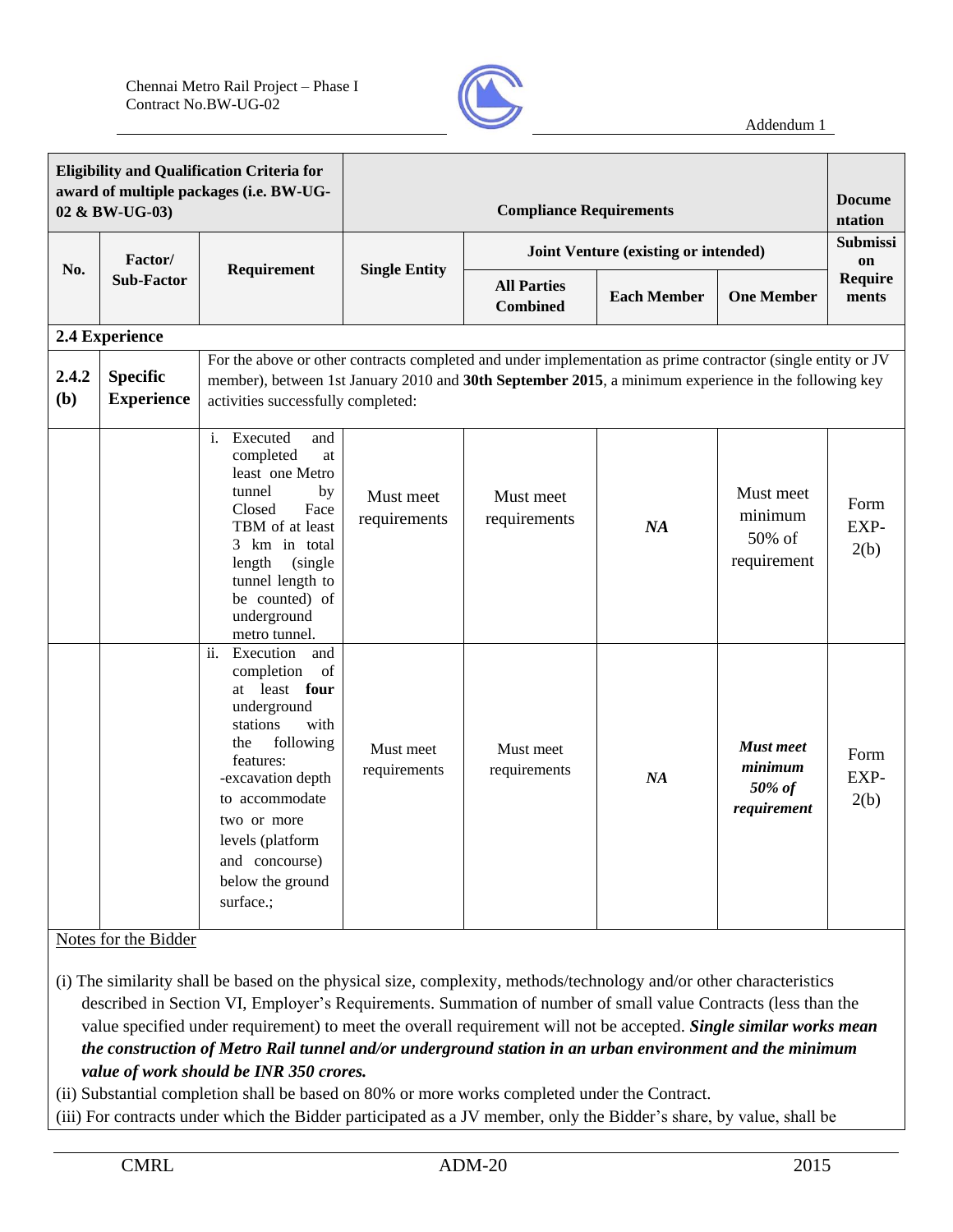

| <b>Eligibility and Qualification Criteria for</b><br>award of multiple packages (i.e. BW-UG-<br>02 & BW-UG-03) |                              |                    |                      | <b>Compliance Requirements</b>              |                    |                   | <b>Docume</b><br>ntation |
|----------------------------------------------------------------------------------------------------------------|------------------------------|--------------------|----------------------|---------------------------------------------|--------------------|-------------------|--------------------------|
|                                                                                                                | Factor/<br><b>Sub-Factor</b> | <b>Requirement</b> | <b>Single Entity</b> | <b>Joint Venture (existing or intended)</b> |                    |                   | <b>Submissi</b><br>on    |
| No.                                                                                                            |                              |                    |                      | <b>All Parties</b><br><b>Combined</b>       | <b>Each Member</b> | <b>One Member</b> | <b>Require</b><br>ments  |
|                                                                                                                | 2.4 Experience               |                    |                      |                                             |                    |                   |                          |

considered to meet this requirement.

(iv) In case of a JV, the value of Contracts completed by its members shall not be aggregated to determine whether the requirement of the minimum value of a single Contract has been met. Instead, each Contract performed by each member shall satisfy the minimum value of a single Contract as required for single entity. In determining whether the JV meets the requirement of total number of Contracts, only the number of Contracts completed by all members each of value equal or more than the minimum value required shall be aggregated. *Minimum value of single contract of similar nature(i) is INR 350 crore.*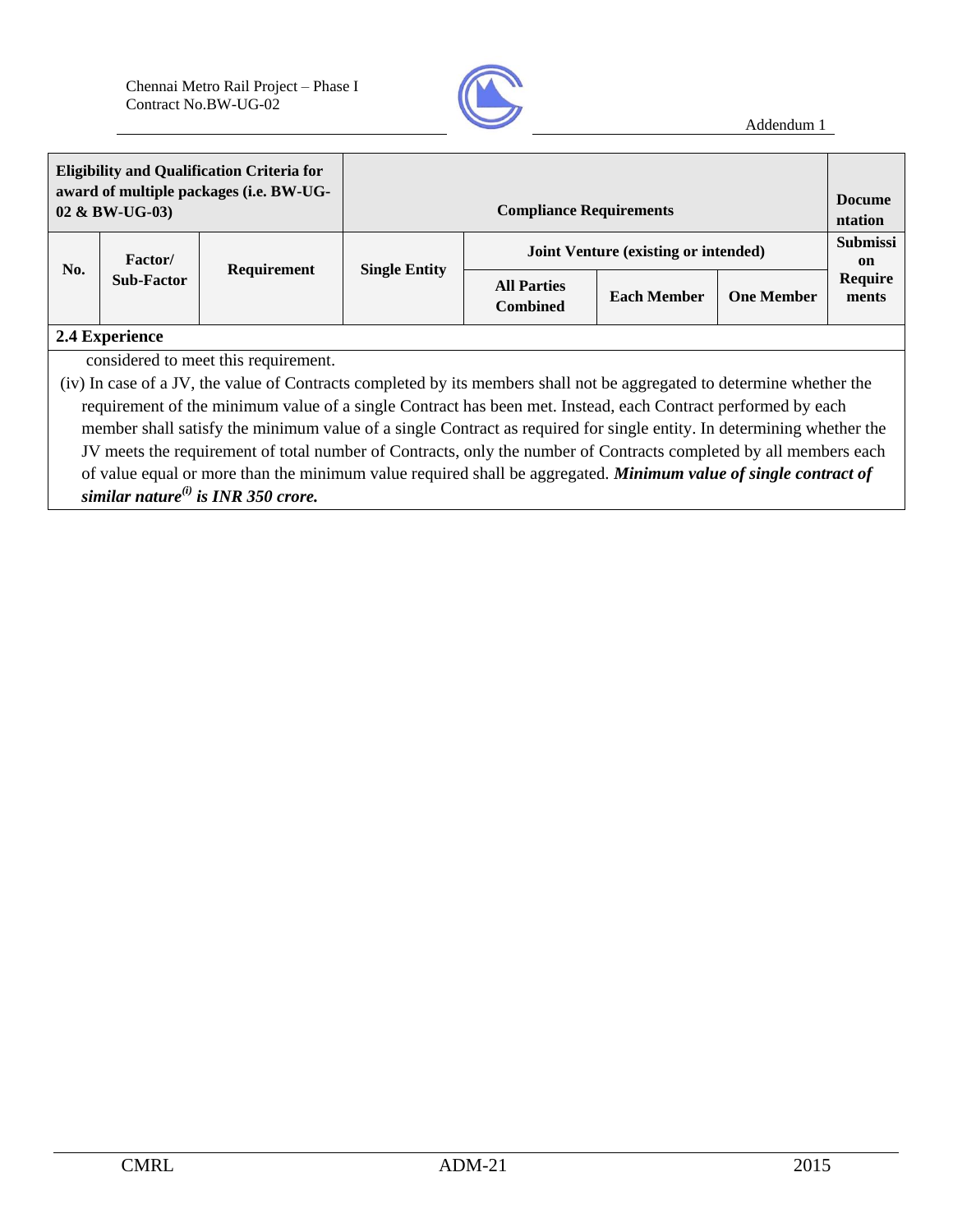

**Section 3.1: New Price Schedule Refer Sl.No.C3. of Addendum 1**

# **Price Schedules**

This is a terminated contract for the balance works. The Bidder is required to go through the drawings and schedules before quoting. However they are indicative only he is also required to visit the site.

## **1.1. Preamble**

The Pricing Document shall be read in conjunction with Notice of Invitation to Tender, Instructions to Bidders and all Tender Documents.

The Contract is a lump sum priced Contract, adjusted by the Price Variation Formula detailed in SP Clause 22 of Part 2. The Works are divided into Price Centres each representing one or more groups of inter-related works forming part of the Works. The detailed Scope of Works is given in Part 2-Employer's Requirements.

The individual item descriptions within each Price Centre are indicative only of the Work included in this Contract and shall not be taken as defining the scope of work to be executed either under the Price Centre or the Contract.

The item descriptions, if given, are general summaries only, therefore no omission from, or error in, item descriptions within this Pricing Document shall warrant an adjustment of the Contract Price nor entitle the Contractor to seek an extension of time under the Contract.

The rates to be quoted for non-schedule items should be based on TN PWD schedules and rates 2015. For the items not available in TNPWD schedule, DSR 2015 will be adopted. No escalation will be allowed.

The individual percentages inserted in the Percentage Column of the Pricing Schedule shall be used for the sole purpose of assessing amounts due for inclusion or exclusion (negative variations) within interim payments.

The percentage rate for each item detailed in Price Centres A, B, C, D, E, F, G, and H and the rates included in Price Centre I of this Pricing Document are for finished items of work 100% complete in all respects, and shall be held to include all waste on materials, duties, landing charges, shipping costs for transport by air, sea or land (or any combination thereof), insurance, import taxes and duties, input VAT, unloading, storage, getting into position, hoisting, lowering, erection, distributing to positions, fixing, temporary works including false-work and formwork (shuttering), demolition, excavation, removal of debris, labour, materials, scaffolding and staging, plant, supervision, maintenance, contractor's profit and establishment/ overheads, together with preparation of design and drawings, all general risks, insurance liabilities, compliance of labour laws and taxes/duties etc. as per statuary obligations set out or implied in the Contract, making good prior to handing over to the Employer and anything reasonably to be inferred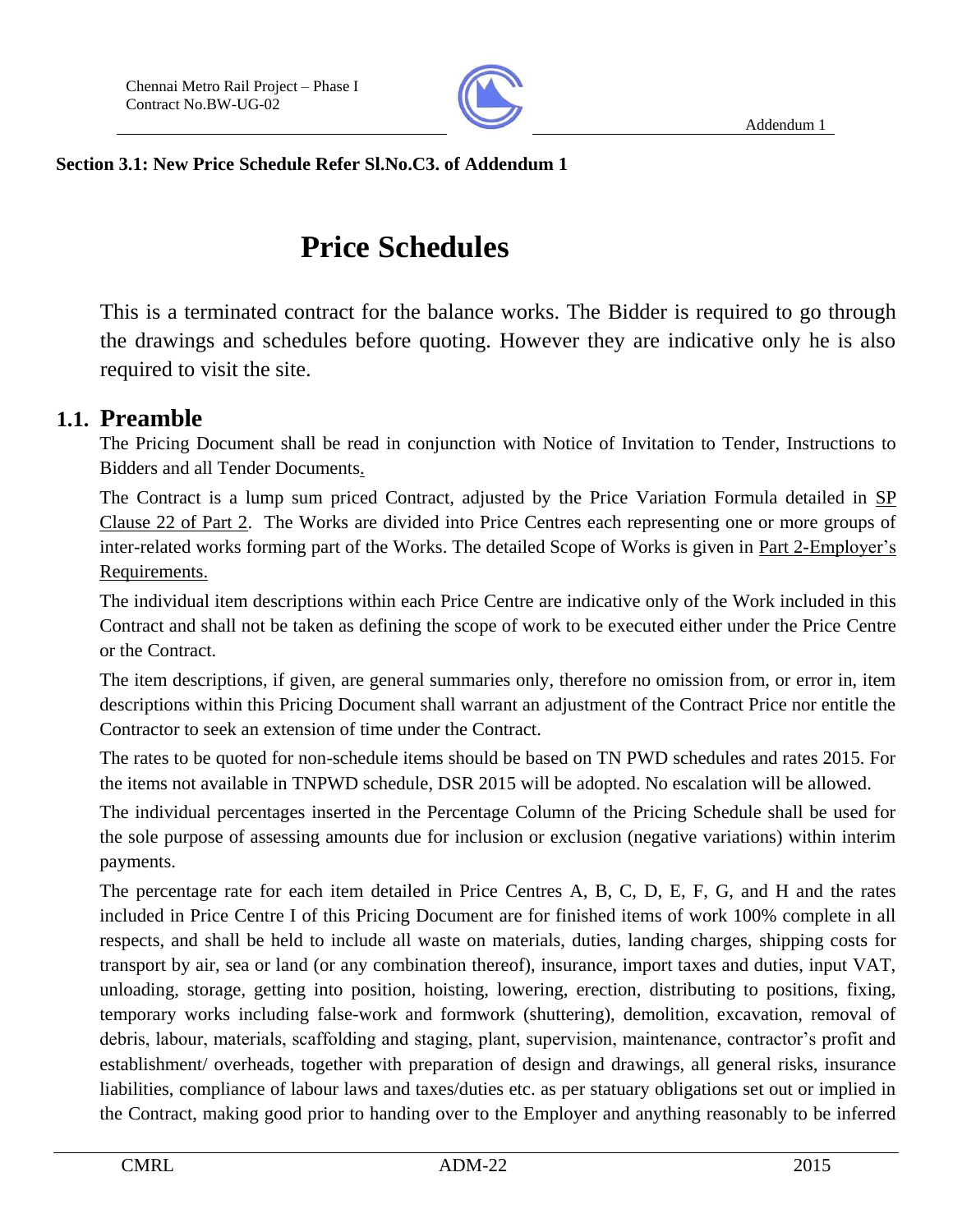

from the description of the item and indispensably necessary thereto, and all other requirements of the Contract.

The activity descriptions for items within Price Centres shall be deemed to cover all aspects of the relevant item scope, irrespective of the fact that the Bidder may not have inserted an amount against any item description. The total amount of each Price Centre shall be deemed inclusive of all of the Contractor's obligations to execute the part of the Works covered by the Price Centre and to perform all of his other obligations under the Contract in respect thereof. The Contractor shall not be entitled to receive any further or additional payment in respect of such Price Centre.

The total amount payable for each of the Price Centres B to H shall be equal to 95% of the Sum of the Price Centres inserted into the Pricing Summary Schedule below.

The person authorized to sign on behalf of the Bidder shall sign in full, with company seal and date, at the bottom of all pages of the Pricing Schedule.

## **1.2. Contract Price**

The total of all Price Centres B, C, D, E, F, G, H and I, as shown in the Pricing Summary Schedule below, with the addition of Tamil Nadu VAT, constitutes the Contract Price which shall be the total amount to be paid to the Contractor for executing the Works and performing all other obligations under the Contract, subject only to any further amounts as may be determined by the Engineer as being due to the Contractor in accordance with the Contract.

The Price Centre totals and the Contract Price shall not be subject to adjustment by the Contractor in respect of any error or oversight in the preparation of this Pricing Document, and they represent the full extent of the Contractor's entitlement to receive payment in respect of such Price Centres. Errors will be corrected by the Employer for any arithmetic mistakes in computation or summation found in the tender submission, as indicated in the ITB Part 1.

The Bidder is to note that Price Centre "I" must be priced in Indian Rupees only.

The payment for all utility diversion works (temporary or permanent diversion) undertaken for the purpose of completion of the scope of works entrusted shall be based on the applicable departmental rates for the year 2015 (TNEB, CMWSSB, BSNL, TNPWD, etc.). The contractor shall have to submit the necessary estimated bill of quantities and drawings prior to execution to the Engineer for approval of proposal. After execution of the diversion works, the Employer shall release the payments for the subject diversion based on the completion certificate received from the concerned department along with the as-built records that have been jointly signed-off by the contractor, Engineer and the utility department authority. The payment will only be made on the basis of actual measurement of work done and will be valued accordingly.

Payments for Price Centres B, C, D, E, F, G, and H will be made in the currencies quoted by the contractor upto 95% of the respective price centre values.

Price Centre "A" calculated as 5% of the price centre totals of price centre B to H shall also be paid in the currencies quoted by the contractor.

For the purpose of calculation of Price Adjustment under SP Clause 22, the Contract Price shall be calculated excluding TN VAT and Basic Customs Duty (since they are reimbursed as per actuals).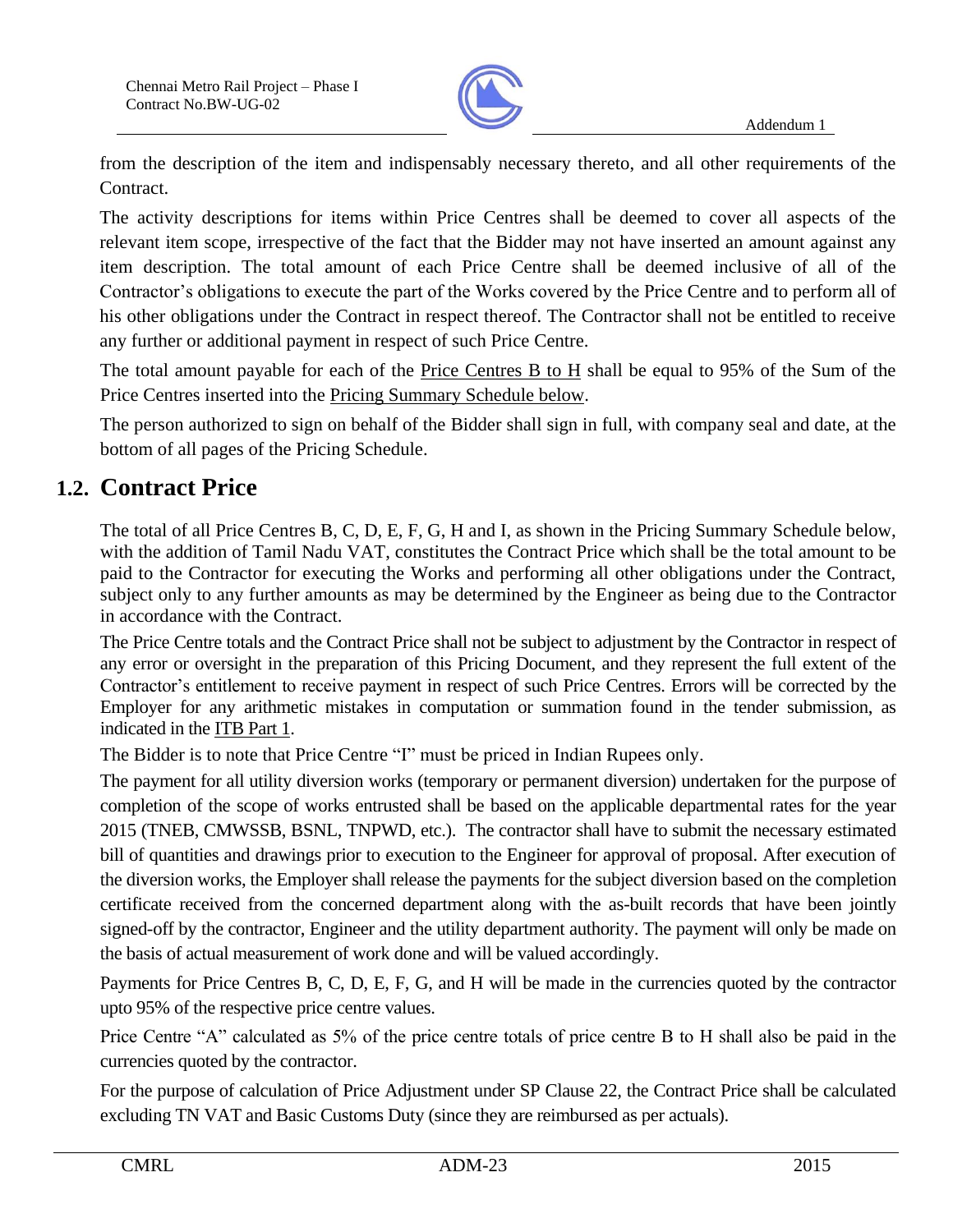

## **1.3. Description of Pricing Centres**

The Pricing Documents comprise Price Centre "A", which represents Preliminaries and General Requirements associated with Price Centres B to H inclusive, and Price Centres "B, C, D, E, F, G, H and I", which represent a series of work activities comprising a complete component when constructed.

Price Centre "I" represents Schedule of items for D-Wall/ Structural Repair for Stations and Tunnel and the rates quoted by the Bidder shall include all such costs related to Preliminaries and General Requirements for such works.

- 1.3.1 Price Centre A is not priced as it is deemed to be included in the total amount inserted into the Pricing Summary for Price Centres "B to H" and is included in this document for payment purposes only. Price Centre A is dedicated to Preliminaries and General Requirements as stated in the Schedule of Payments, including, but not limited to, the following, as per the requirements and other details given in the Employer's Requirements, Drawings and Specifications;
	- a) Initial works programme
	- b) Three month rolling programme
	- c) Detailed works programme
	- d) Monthly progress report
	- e) Software support plan
	- f) Back-up copies of the software submission
	- g) Interface management plan
	- h) Interface matrix and specific contract interface sheets
	- i) Station co-ordination installation plan for each station on a room by room basis
	- j) Project management information system
	- k) Contractor's staff organisation plan
	- l) Project signboard submission
	- m) Occupational Safety, Health & Environmental Plan
	- n) OHS&E Manual requirements submission
	- o) Environmental management plan
	- p) Detailed spoils management plan
	- q) Diesel emission mitigation plan
	- r) Dust Control plan
	- s) Temporary traffic and control plan
	- t) Accommodation proposals and provisions
	- u) Procurement Plan
	- v) Contractor's manufacturing management plan
	- w) Comprehensive testing programme
	- x) Installation plan and programme
	- y) Method statement for installation
	- z) Comprehensive testing and commissioning programme
	- aa) Test procedures
	- bb) Inspection and Test Plan
	- cc) Factory test plan
	- dd) Partial acceptance test plan
	- ee) System acceptance test plan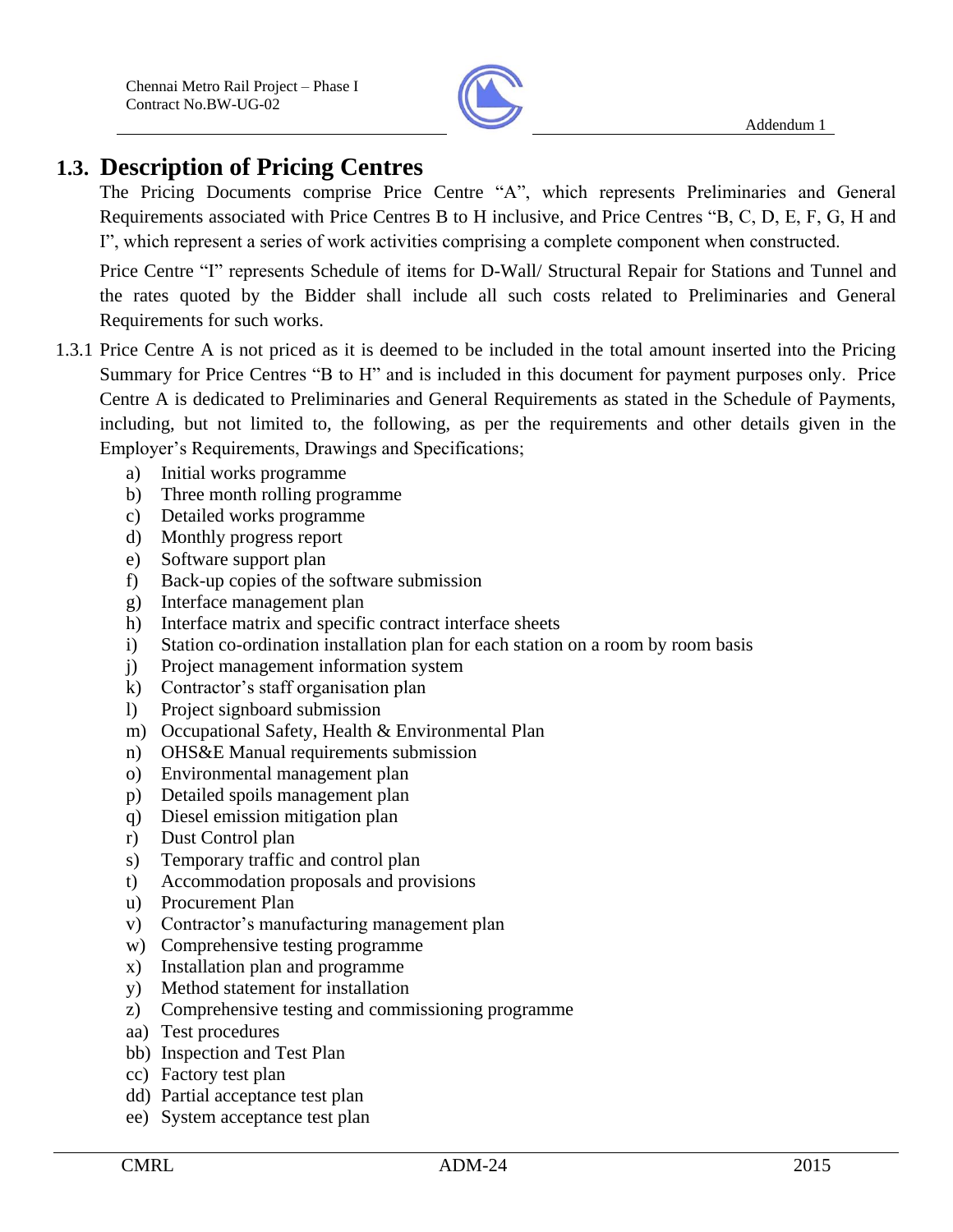

- ff) Maintenance support plan
- gg) Schedule of spare parts for EMS
- hh) Training plan
- ii) All interfacing works within the Project and other Interfacing Contractors, and
- jj) All other items included in the Scope of Works given in Employer's Requirements (Part 2).

The Bidder is to note that some of the Items are payable as a portion of the indicated percentage on a monthly or quarterly basis or are paid proportionately using the percentages of the items of works as noted in brackets (\*\*%) in the Price Centre.

The Bidder should note that for the following Key Staff; QA Manager, Safety Manager and Chief Interface Coordinator, not employed and on site within 30 days of date of mobilisation in accordance with the Contractor's Programme, there shall be a deduction of 2 lakhs for each month, or part thereof, as determined by the Engineer, whose decision shall be final and binding.

1.3.2 Price Centres "B, C, D, E, F, G, H and I" are dedicated to the design of the temporary and permanent works, construction and finishing of all Stations, entrances/exits, bored tunnels, cut and cover tunnels, access shafts, cross passages, subways, walkways, vehicle parking, drop off zones, landscaping, restoration/reinstatement of the road works, architectural and builders works, building services, finishes, etc.., as specified and as stated in the Schedule of Payments, as per the requirements and other details given in the Employer's Requirements, Drawings and Specifications, all as specified in Part 2.

The Contractor is to note that some of the Items are payable proportionately using the percentages of the items of works, as cumulative percentages, as noted in brackets (\*\*%) in the Price Centre item description.

1.3.3 The cost of additional repair/restoration/reinstatement items of works undertaken by the contractor beyond the scope shall be paid as variation on the basis of actual measurement of works done and will be valued based on Southern Railway SOR 2008 + 50%, latest DSR, TNPWD rates etc as applicable to the year 2015.

Price Centre I is dedicated to the costs relating to items for D-Wall/ Structural Repair for Stations and Tunnel and any such works to be executed shall be paid on actual measurement basis. The Contractor is required to price these items, which shall include the Contractor's requirements for preliminaries, general requirements for execution, overheads, profit, etc.

For items payable under Price Centre I, payment will only be made on the basis of certification of actual measurement of work done and will be valued in accordance with the relevant item in Price Centre I.

The Employer will be arranging alternative water supplies for existing water wells affected by the Works and where required any assistance rendered by the Contractor shall be paid by the latest TamilNadu PWD rates.

The cost of those utilities which the Contractor chooses to retain/protect during construction will be deemed to be included in Price Centres "B to H".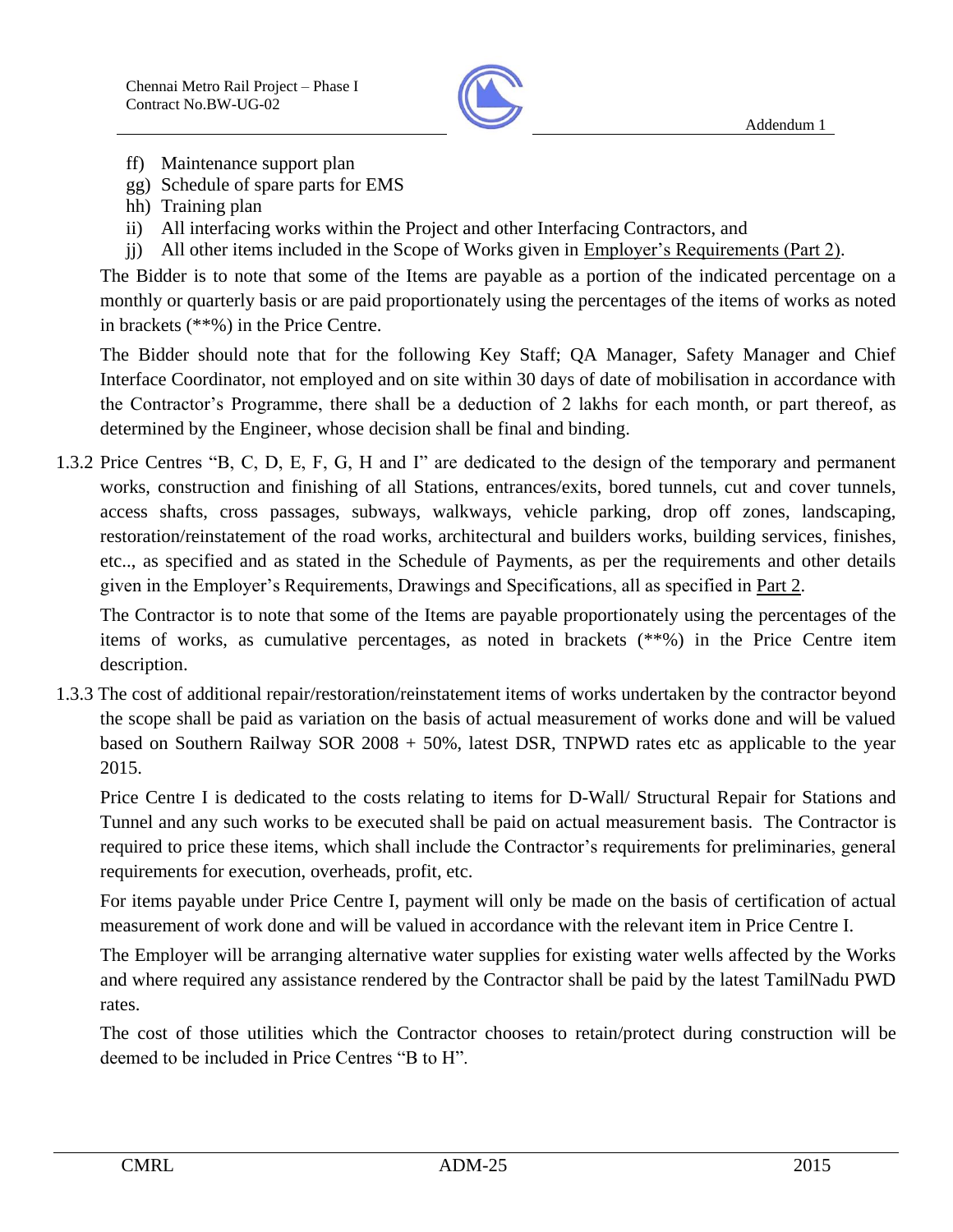

### 1.3.4 Price / Cost Breakdown

- 1.3.4.1 The totals for each Price Centre B, C, D, E, F, G and H and rates for items in Price Centre I of this Pricing Document shall be deemed to include for all costs associated with the supply, manufacture and delivery to Site of such item by the Contractor (including, without limitation, the cost of design, manufacture, packing, supply and delivery to Site, testing and commissioning, labour cost if applicable, preliminaries and other general requirements, overheads and profit) irrespective of the quantity of the items to be supplied.
- 1.3.4.2 The percentage rate for each item detailed in Price Centres B, C, D, E, F, G, and H and rates for items in Price Centre I of this Pricing Document are for finished items of work, 100% complete in all respects, as stated in Clause 1.1 above.
- 1.3.4.3 Variations will only be considered if there is any additional work required beyond the scope of the underground stations and tunnels, or the Engineer instructs any changes to the existing scope. Variations shall include all works instructed by the Engineer (in consultation with the Employer), beyond the scope of the balance works contractor. The price adjustment clause in SP 22 shall not be applicable for variation items.
- 1.3.4.4 Payments to the Contractor will be made on a monthly basis in accordance with Clause 14.3 of GC, unless otherwise stipulated. All items will be paid at 100% completion unless payment is noted as being paid proportionately using the percentages of the items of works as noted in brackets (\*\*%) in the Price Centre.

For any additional items, payment will be made on the basis of actual measurement of work-done and valued in accordance with any relevant item(s) in i) latest Tamil Nadu PWD rates and ii) latest DSR (applicable as written in priority).

- 1.3.4.5 No payment will be made against any item in the Contractor's Pricing Document which does not have a value entered against it within the Amount column, including '0', 'NIL' or intentionally left blank.
- 1.3.4.6 The lump sums included for Tunnel Price Centres shall include for the capping, removal of or other measures necessary for dealing with the presence of the existing wells but the reprovision of the water supply shall be arranged by the Employer.

## **1.4 Schedule of Payments (SOPs)**

The total sum for Price Centre "A" Preliminaries shall be equal for 5% of Price Centres B, C, D, E, F, G, and H. Payments under Price Centre A will be made on a monthly, quarterly, or percentage basis as indicated in Price Centre A.

The Schedule of Payments, refer Sub-clause 14.4 of GC, for a Price Centre shows the amount payable to the Contractor for work carried out in that Price Centre subject to conditions stated in this Contract and shall be used to determine the amounts of the interim payments in accordance with Sub-clause 14.3 of GC.

The value of Basic Customs Duty shall be subtracted proportionately from all Price Centres for the purpose of calculation of Price Centre Values in the Interim Payment Certificates.

As part of the first Monthly Progress Report provided in accordance with Sub-clause 4.21 of GC, the Contractor shall convert the time scale of the SOPs included as part of the Contractor's Submission from "months after Commencement Date" to months and years on the Gregorian calendar.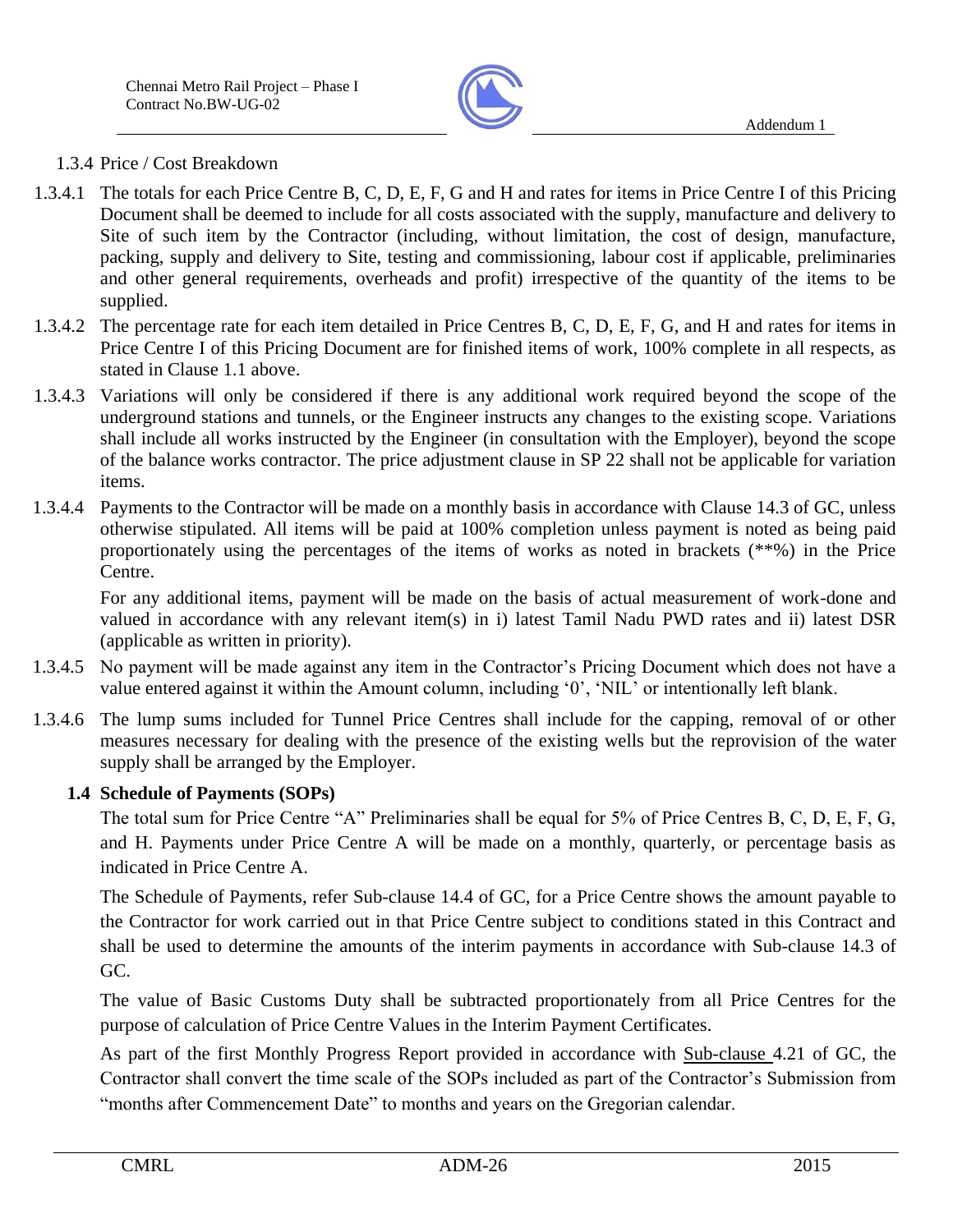

## **1.5 Payment Concept**

Payment will be calculated using the Schedule of Payments (SOPs), subject to the Engineer being satisfied that the works for each item are 100% complete, unless payment is on a percentage/monthly/quarterly basis. Payment will be based on the Contractor's submission of a monthly statement, in accordance with Sub-clause 14.3 of GC. The Engineer may, at his discretion, certify partial completion and payment of item units in parts of not less than 30% of that item.

Subject to the Contractor's Monthly Statement meeting the minimum value of 2% of Contract Price, and after the Engineer's assessment, the Engineer will issue an Interim Payment Certificate calculated on percentages from the SOP Items, Sub-clause 1.3.4.6 above, for each Price Centre in the manner described in Sub-clause 14.6 of GC.

### **1.6 Revisions During the Contract Period.**

1.6.1 Revisions to Price Centres.

In the unlikely event that revisions to the Price Centres are required during the Contract in accordance with Clause 14 of GC, the following procedures shall apply:

- a) Where new items are required, the Schedule of Payments and the Price Centre Descriptions shall be revised, by the Contractor, to include the new item(s) with the appropriate description of the work and submitted to the Engineer for a Notice
- b) Where revisions to existing Price Centres are required, the appropriate Price Centre description shall be revised by the Engineer to reflect the revisions to the work.
- 1.6.2 Revisions to Schedule of Payments.

The affected Price Centre total, the Schedule of Payments, and the Contractor's Price shall be adjusted by the Engineer to incorporate any change to the Contract Price. The Contractor shall update the Schedule of Payments and submit to the Engineer for a Notice of No Objection.

1.6.3 Engineer may revise the Schedule of Payments in consultation with the Employer during the course of execution.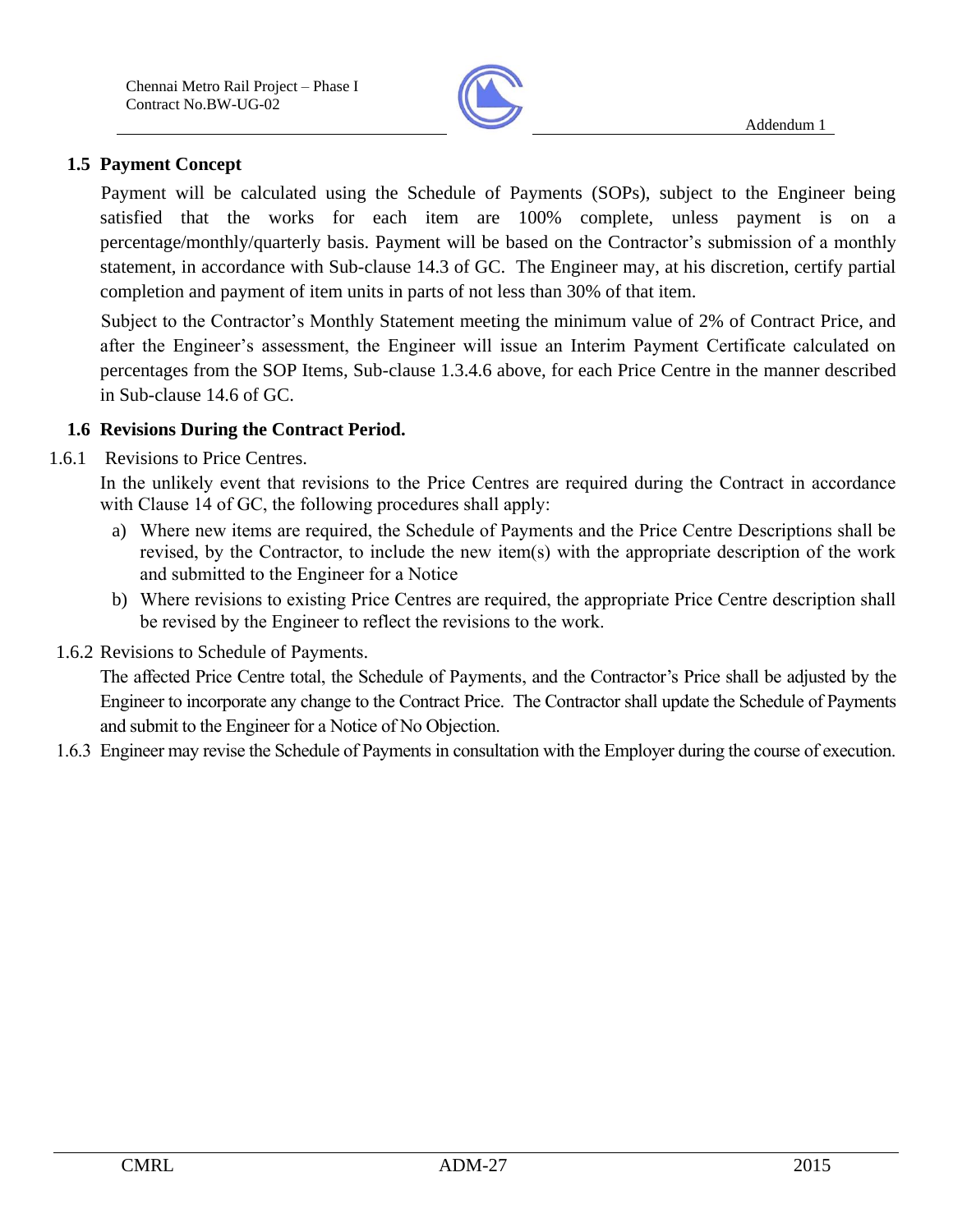

### **Contract No.BW-UG-02** DESIGN AND CONSTRUCTION OF BALANCE WORKS OF UNDERGROUND STATIONS AT GOVERNMENT ESTATE, LIC AND THOUSAND LIGHTS AND ASSOCIATED TUNNELS

#### **PRICING SUMMARY**

| Price<br>Centre           | Description                                                                                                         | <b>Indian Rupees</b> | Foreign Currency<br>(1) | Foreign Currency<br>(2) |
|---------------------------|---------------------------------------------------------------------------------------------------------------------|----------------------|-------------------------|-------------------------|
|                           | <b>Stations</b>                                                                                                     |                      |                         |                         |
| $\bf{B}$                  | <b>Government Estate Station</b>                                                                                    |                      |                         |                         |
| $\mathbf C$               | <b>LIC</b> Station                                                                                                  |                      |                         |                         |
| D                         | <b>Thousand Lights Station</b>                                                                                      |                      |                         |                         |
|                           | <b>Tunnel Sections</b>                                                                                              |                      |                         |                         |
| E                         | South end of May Day Park Shaft to<br><b>Government Estate Station</b>                                              |                      |                         |                         |
| $\mathbf F$               | Government Estate Station to LIC Station                                                                            |                      |                         |                         |
| $\mathbf G$               | LIC Station to Thousand Lights Station                                                                              |                      |                         |                         |
| $\boldsymbol{\mathrm{H}}$ | Thousand Lights Station to north end of<br>Gemini Station                                                           |                      |                         |                         |
| $\bf{I}$                  | Schedule of items for D wall/structural repair<br>for stations and tunnels                                          |                      |                         |                         |
|                           | TENDER SUB TOTAL (P)                                                                                                |                      |                         |                         |
|                           | TN VAT (Ceiling Amount) (Q)                                                                                         |                      |                         |                         |
|                           | TENDER TOTAL (R=P+Q)                                                                                                |                      |                         |                         |
|                           | <b>BASIC CUSTOMS DUTIES (S)</b>                                                                                     |                      |                         |                         |
|                           | (Ceiling Amount)                                                                                                    |                      |                         |                         |
|                           | <b>TOTAL AMOUNT (T=R-S)</b>                                                                                         |                      |                         |                         |
|                           | Rate of Conversion of Foreign Currency to<br><b>INR</b> on Base Date                                                |                      |                         |                         |
|                           | <b>Equivalent Total Amount in Indian Rupees</b><br>$(T$ for evaluation purpose $-$ Both in figures<br>and in words) |                      |                         |                         |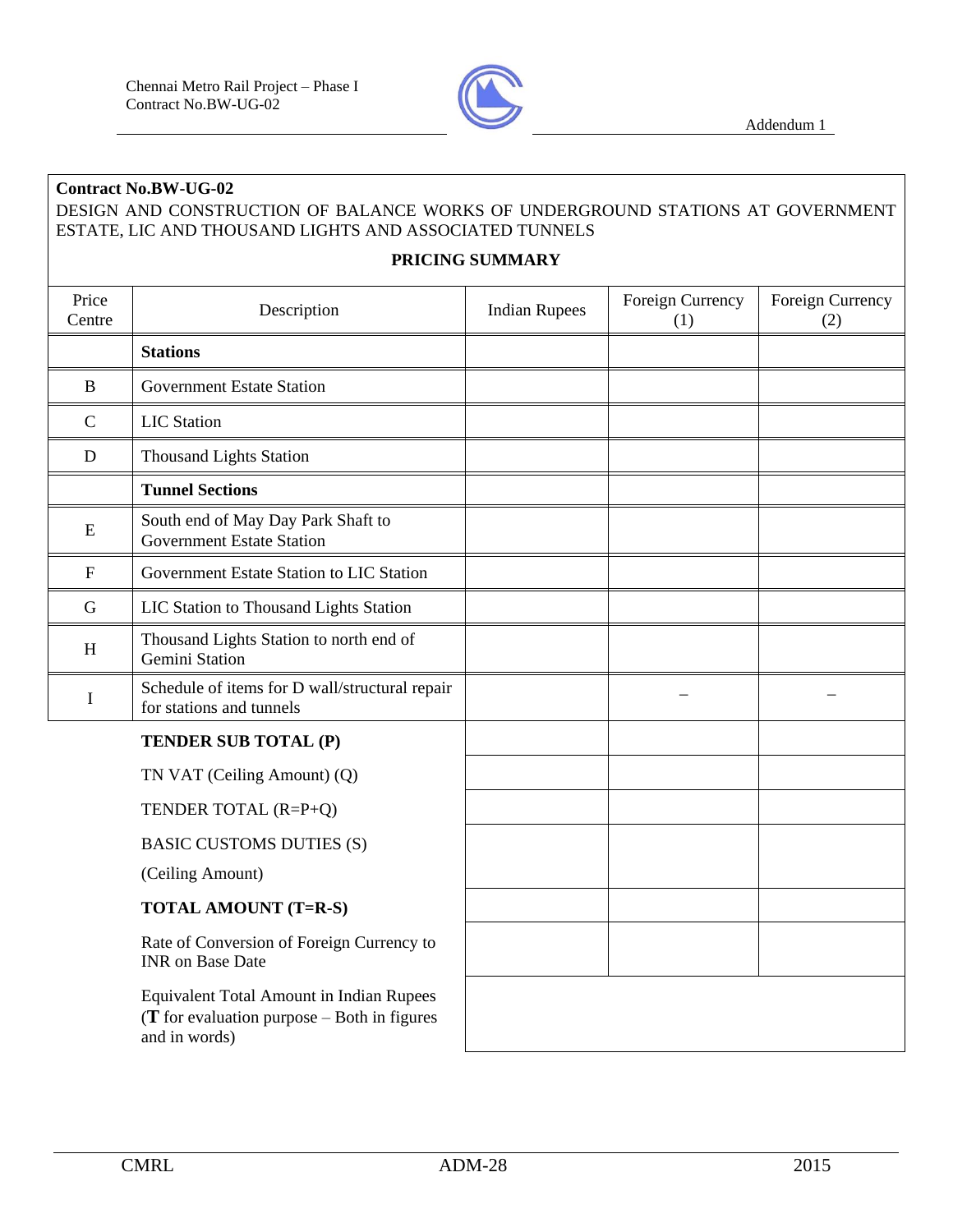

Note:

- (1) Payments for this Contract will be made in Indian Rupees, two other currencies from OECD countries, if the Contractor so desires, or in a combination of all three currencies. Bidders shall quote for Price Centres B to I including Customs Duty but excluding TN VAT. Price Centre A has not been priced but will be 5% of the price centre totals of Price Centres B to H quoted in the table.
- (2) Insert one currency symbol as appropriate.
- (3) The Bidder is to note that i) Price Centre I, ii) TN VAT (Ceiling Amount) and iii) Basic Customs Duties (Ceiling Amount), must be priced in Indian Rupees only.
- (4) Bidder is to insert a ceiling amount for Tamil Nadu VAT and Basic Customs Duties, which will be reimbursed in accordance with contract condition. Bidders shall note that the Basic Customs Duty and TN VAT indicated in the above table will be reimbursed by the Employer on proof of payment/liability subject to the ceiling amounts indicated in the above table.
- (5) The Equivalent Total Amount shall be equal to the sum of the Tender Totals, minus the sum inserted for Basic Customs Duties. The Equivalent Total Amount shall be converted into Indian Rupees if other currencies are used and the exchange rate(s) shall be that prevalent on the Base Date as publicised by the Reserve Bank of India.

**\_\_\_\_\_\_\_\_\_\_\_\_\_\_\_\_\_\_\_\_\_\_\_\_\_\_\_\_\_\_\_\_\_\_\_\_\_\_\_\_\_\_\_\_\_\_\_\_\_\_\_\_\_\_\_\_\_\_\_\_\_\_\_\_\_\_\_\_\_\_\_\_\_\_\_\_\_\_\_\_\_\_\_\_\_\_** 

(6) The Bidder shall complete the Tender Total (R) in words below;

**TENDER TOTAL (R):** 

**Authorized Signatory with Company Seal**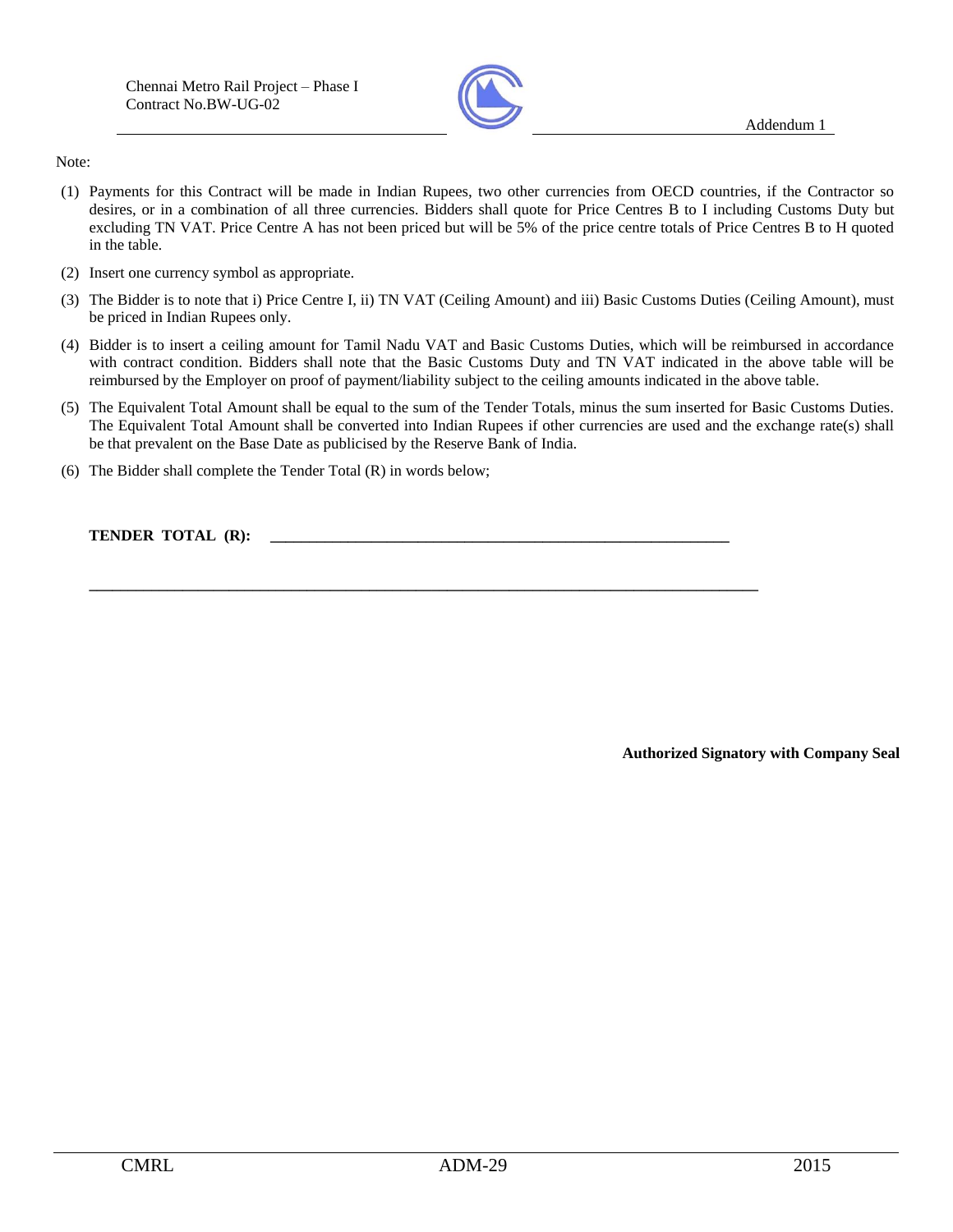

## **New Price Centre A: Refer Sl.No. C4. of Addendum 1**

| <b>Schedule of Payments</b><br>Pricing centre "A" Preliminaries shall be equal to 5% of the Price centre Totals of Price centre B to H<br><b>Price Centre 'A' Details</b> |                                                                                                                   |               |           |  |  |  |  |
|---------------------------------------------------------------------------------------------------------------------------------------------------------------------------|-------------------------------------------------------------------------------------------------------------------|---------------|-----------|--|--|--|--|
|                                                                                                                                                                           |                                                                                                                   |               |           |  |  |  |  |
|                                                                                                                                                                           |                                                                                                                   | $\frac{0}{0}$ | Unit      |  |  |  |  |
| A                                                                                                                                                                         | Preliminaries (5%)                                                                                                |               |           |  |  |  |  |
| A1                                                                                                                                                                        | <b>Contractual Submissions</b>                                                                                    |               |           |  |  |  |  |
| A1.1                                                                                                                                                                      | Submission of PII, Bond, insurances, etc.                                                                         | 4%            |           |  |  |  |  |
| A1.a                                                                                                                                                                      | Submission of Performance BG                                                                                      | 40%           |           |  |  |  |  |
| A1.b                                                                                                                                                                      | Professional Indemnity Insurance                                                                                  | 30%           |           |  |  |  |  |
| A1.c                                                                                                                                                                      | Car Policy (Insurances)                                                                                           | 30%           | Quarterly |  |  |  |  |
| A2                                                                                                                                                                        | <b>General Items</b>                                                                                              |               |           |  |  |  |  |
| A2.1                                                                                                                                                                      | Initial Works Programme,                                                                                          | 4%            |           |  |  |  |  |
| A2.2                                                                                                                                                                      | Detailed Works Programme, updates, revisions and Three<br><b>Month Rolling Programme</b>                          | 4%            | Quarterly |  |  |  |  |
| A2.3                                                                                                                                                                      | <b>Monthly Progress Report</b>                                                                                    | 6%            | Monthly   |  |  |  |  |
| A2.4                                                                                                                                                                      | Design Statement & Programme for Design Deliverables<br>(Design Units)                                            | 4%            | LS        |  |  |  |  |
| $\mathbf{i}$                                                                                                                                                              | On Submission                                                                                                     | 60%           |           |  |  |  |  |
| $\overline{\mathbf{u}}$                                                                                                                                                   | On Approval                                                                                                       | 40%           |           |  |  |  |  |
| A2.5                                                                                                                                                                      | Quality Assurance & Quality Control Plans & Audits                                                                | 8%            | LS        |  |  |  |  |
| i.                                                                                                                                                                        | Submission of Plan                                                                                                | 25%           |           |  |  |  |  |
| $\ddot{\mathbf{i}}$                                                                                                                                                       | Audit                                                                                                             | 75%           |           |  |  |  |  |
| A2.6                                                                                                                                                                      | Interface Management Plan & Audits                                                                                | 8%            | LS        |  |  |  |  |
| a                                                                                                                                                                         | Submission of IMP(25% of 8%)                                                                                      | 25%           |           |  |  |  |  |
| $\mathbf b$                                                                                                                                                               | Quarterly Audit on Interface Performance(75% of 8%)                                                               | 75%           |           |  |  |  |  |
| A2.7                                                                                                                                                                      | Interface Matrix and Specific Contract Interface Sheets                                                           | 4%            | LS        |  |  |  |  |
|                                                                                                                                                                           | a) Nomination of CIC $(25\% \text{ of } 4\%)$                                                                     | 25%           |           |  |  |  |  |
|                                                                                                                                                                           | b) Detailed study of Interface Points(75% of 4%)                                                                  | 75%           |           |  |  |  |  |
| A2.8                                                                                                                                                                      | Interface management and coordination, including<br>All<br>provision of services, for the Interfacing Contractors | 4%            | Monthly   |  |  |  |  |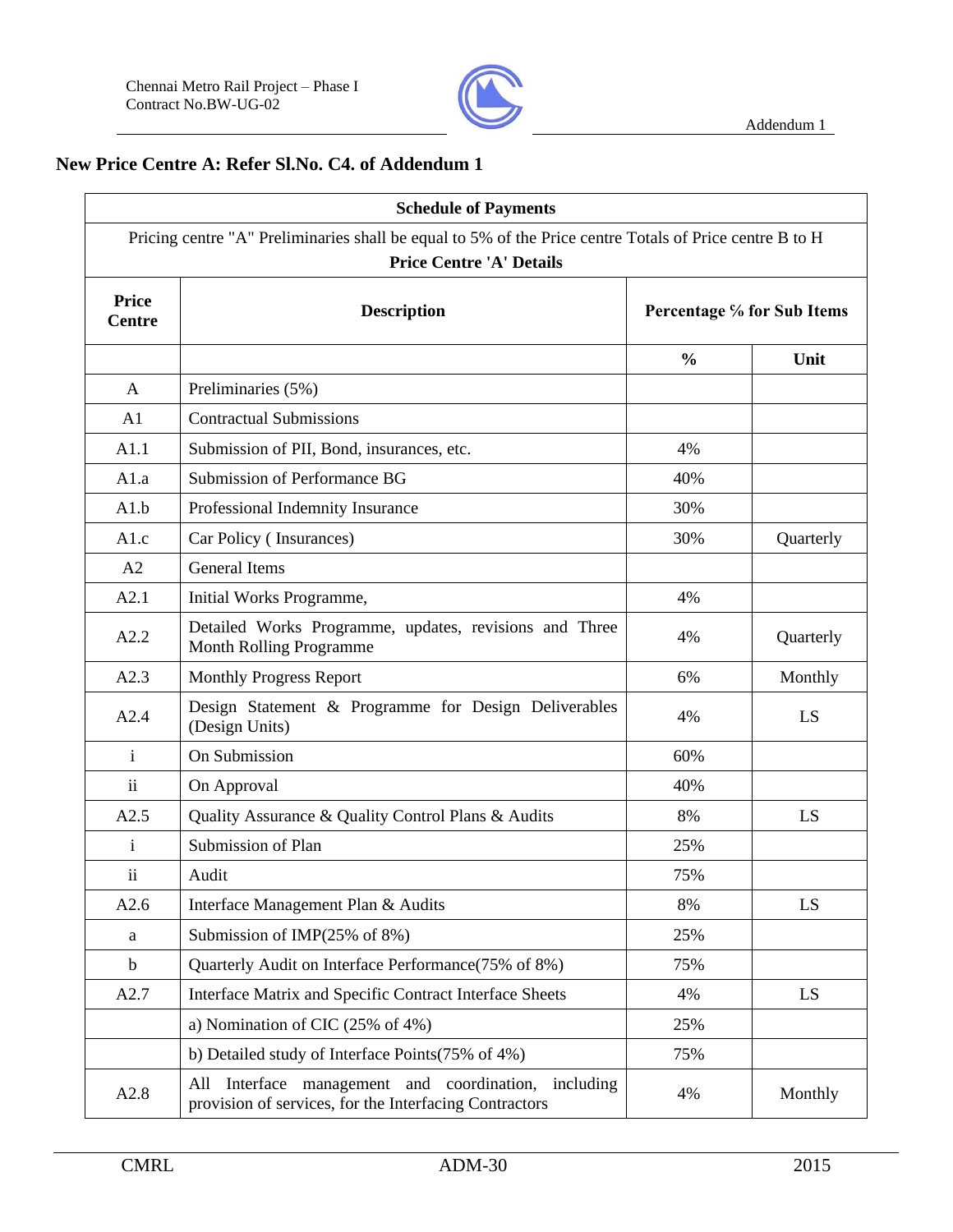

| <b>Schedule of Payments</b>   |                                                                                                                                                            |                            |            |  |  |  |  |  |
|-------------------------------|------------------------------------------------------------------------------------------------------------------------------------------------------------|----------------------------|------------|--|--|--|--|--|
|                               | Pricing centre "A" Preliminaries shall be equal to 5% of the Price centre Totals of Price centre B to H<br><b>Price Centre 'A' Details</b>                 |                            |            |  |  |  |  |  |
| <b>Price</b><br><b>Centre</b> | <b>Description</b>                                                                                                                                         | Percentage % for Sub Items |            |  |  |  |  |  |
|                               |                                                                                                                                                            | $\frac{0}{0}$              | Unit       |  |  |  |  |  |
| A2.9                          | Interface management and coordination from the issue of<br>Taking Over Certificate until start of Revenue Services.<br>(Employer to instruct if required.) | 4%                         | Quarterly  |  |  |  |  |  |
| A2.10                         | Station Coordination Installation Plan for Each Station on a<br>Room by Room Basis                                                                         | 4%                         | LS.        |  |  |  |  |  |
| $\mathbf{i}$                  | <b>Station Coordination Installation Plan</b>                                                                                                              | 25%                        | Monthly    |  |  |  |  |  |
| $\overline{\mathbf{ii}}$      | Room By Room Basis                                                                                                                                         | 75%                        | Monthly    |  |  |  |  |  |
| A2.11                         | Project Management Information System                                                                                                                      | 4%                         | <b>Nos</b> |  |  |  |  |  |
| A2.12                         | Contractor's Staff Organisation Plan & Key Staff.(Contractor<br>to note Key Staff payment deduction, refer Clause 1.3.1<br>above.)                         | 4%                         | Monthly    |  |  |  |  |  |
| A2.13                         | Project Sign Boards                                                                                                                                        | 2%                         | Yearly     |  |  |  |  |  |
| A2.14                         | <b>OHS&amp;E Plan Submission</b>                                                                                                                           | 4%                         | One Time   |  |  |  |  |  |
| A2.15                         | Occupational<br>Compliance<br>with<br>Safety,<br>Health<br>and<br>Environmental Plan & Audits                                                              | 12%                        | LS         |  |  |  |  |  |
| $\mathbf{i}$                  | Submission of Plan                                                                                                                                         | 25%                        | One Time   |  |  |  |  |  |
| $\ddot{\rm ii}$               | Audit                                                                                                                                                      | 75%                        | Quarterly  |  |  |  |  |  |
| A2.16                         | Environmental Management Plan & Audits to include; Spoils<br>Management, Diesel Emission Mitigation and Dust Control<br>Plans & Audits                     | 4%                         | LS         |  |  |  |  |  |
| $\mathbf{i}$                  | Submission of Plan                                                                                                                                         | 25%                        | One Time   |  |  |  |  |  |
| $\ddot{\rm ii}$               | Audit                                                                                                                                                      | 75%                        | Quarterly  |  |  |  |  |  |
| A2.17                         | Comprehensive Testing and Commissioning Programme                                                                                                          | 4%                         | After ROD  |  |  |  |  |  |
| A2.18                         | Schedule of Spare Parts                                                                                                                                    | 4%                         | LS         |  |  |  |  |  |
| A2.19                         | Training Plan, Updates and Audits                                                                                                                          | 4%                         | LS         |  |  |  |  |  |
| $\mathbf{i}$                  | Submission of Plan                                                                                                                                         | 25%                        | One Time   |  |  |  |  |  |
| $\mathbf{ii}$                 | Audit                                                                                                                                                      | 75%                        | Quarterly  |  |  |  |  |  |
|                               | <b>Sub Total</b>                                                                                                                                           | 96%                        |            |  |  |  |  |  |
| A2.20                         | All other Items that are included or inferred in the Employer's<br>Requirements Part 2.                                                                    | 4%                         |            |  |  |  |  |  |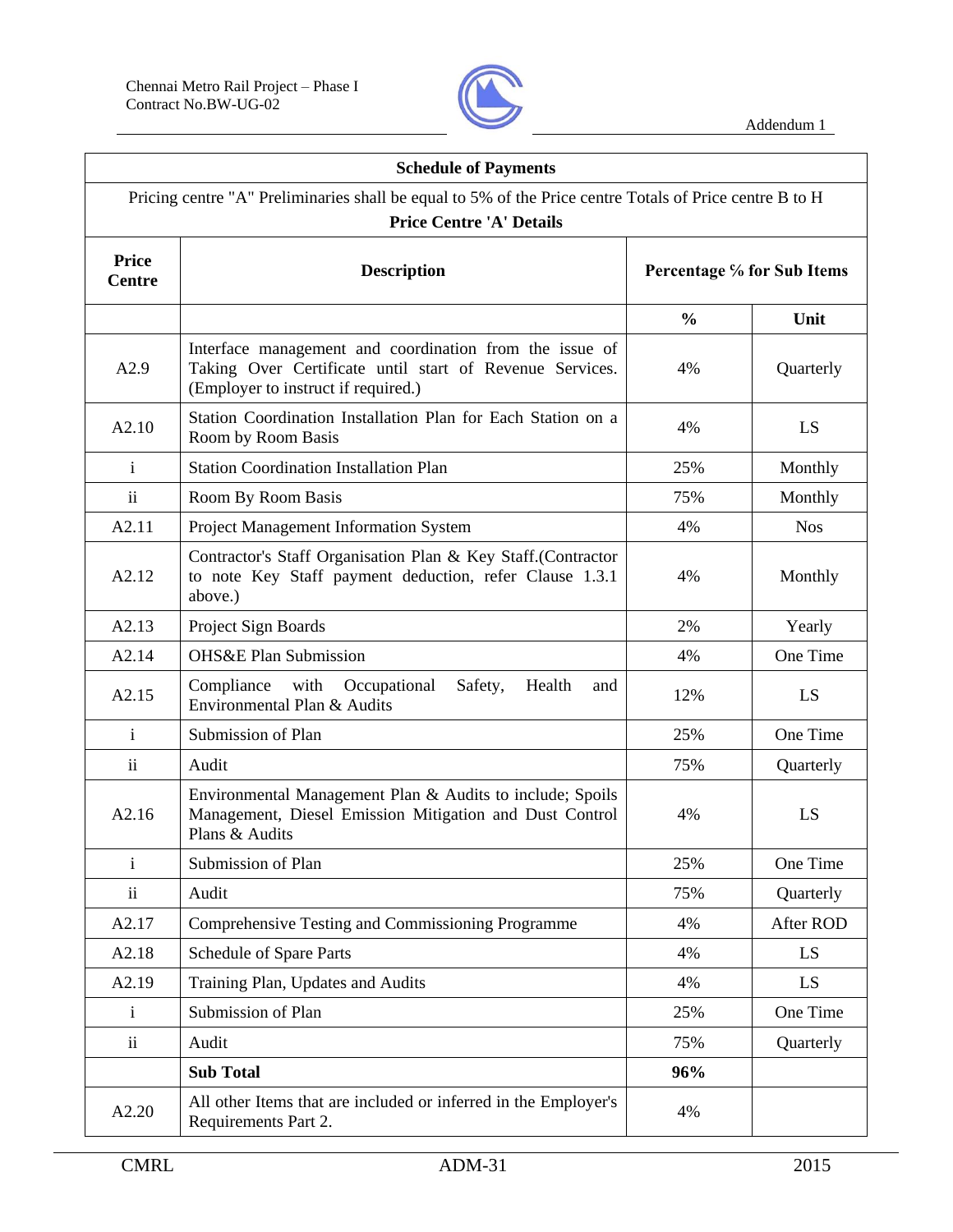

|                               | <b>Schedule of Payments</b>                                                                                                                |                            |      |  |  |  |
|-------------------------------|--------------------------------------------------------------------------------------------------------------------------------------------|----------------------------|------|--|--|--|
|                               | Pricing centre "A" Preliminaries shall be equal to 5% of the Price centre Totals of Price centre B to H<br><b>Price Centre 'A' Details</b> |                            |      |  |  |  |
|                               |                                                                                                                                            |                            |      |  |  |  |
| <b>Price</b><br><b>Centre</b> | <b>Description</b>                                                                                                                         | Percentage % for Sub Items |      |  |  |  |
|                               |                                                                                                                                            | $\frac{0}{0}$              | Unit |  |  |  |
|                               | <b>Total for Price Centre A</b>                                                                                                            | 100%                       |      |  |  |  |

The Above Total for Price Centre A shall be equal to 5% of the sum of the Total Amount for the each Price centre "B to H".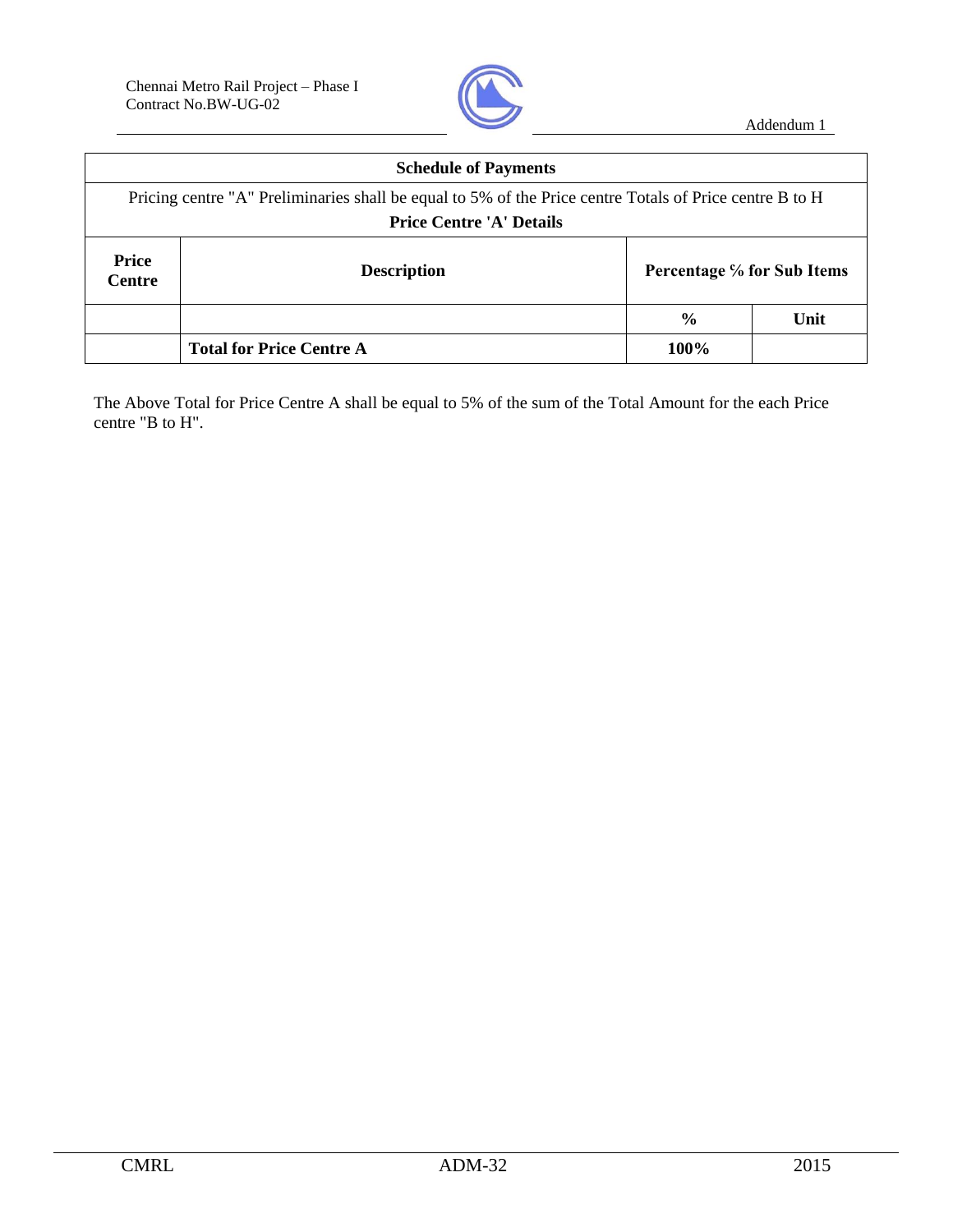

## **New Price Centre I: Refer Sl.No. C5. of Addendum 1**

|                               | <b>Schedule of Payments</b>                                                                                                                                                                                                                                                                               |                |                   |  |  |  |  |  |
|-------------------------------|-----------------------------------------------------------------------------------------------------------------------------------------------------------------------------------------------------------------------------------------------------------------------------------------------------------|----------------|-------------------|--|--|--|--|--|
|                               | Price Centre "I" Schedule of items for D-Wall/ Structural Repair for Stations and Tunnels<br><b>Price Centre 'I' Details</b>                                                                                                                                                                              |                |                   |  |  |  |  |  |
| <b>Price</b><br><b>Centre</b> | <b>Item Description</b><br>Unit<br>Rate<br>Qty.<br><b>Amount</b>                                                                                                                                                                                                                                          |                |                   |  |  |  |  |  |
| Rendering etc.                | Undertake necessary D-Wall and Structural Repair (Roof, Concourse, Base Slab, Columns and Beams) of already<br>executed works by Terminated Contractor with Approved Method Statement and Specification including D-Wall                                                                                  |                |                   |  |  |  |  |  |
| I.1.                          | Undertake repair works of all types of Cracks and Joint leakages<br>including dry/wet cracks of various thickness includes with D-<br>Wall Joints, Structural cracks in roof, concourse, base etc. as per<br>approved method statement and materials to the satisfaction of<br>the Engineer.              | <b>RM</b>      | 200m              |  |  |  |  |  |
| I.2.                          | Undertake repair works for rebar exposed area including<br>removal of contaminated concrete to sound concrete,<br>application of bonding agent, structural repair, to required finish<br>standard, curing with approved methods and materials to the<br>satisfaction of the Engineer.                     | M <sup>2</sup> | $100m^2$          |  |  |  |  |  |
| I.3.                          | Mapping of exposed coupler including with drilling and<br>grouting of displaced coupler along with required pull-out test<br>etc. as per approved methods statement and materials to the<br>satisfaction of Engineer.                                                                                     | Nos.           | 20,000            |  |  |  |  |  |
| I.4.                          | Chipping and repair of honey comb concrete including removal<br>of loose concrete to the sound concrete, application of bonding<br>agent, structural repair to the required finish standard, curing<br>etc. with approved method statement and materials to the<br>satisfaction of the Engineer.          | M <sup>2</sup> | 100m <sup>2</sup> |  |  |  |  |  |
| I.5.                          | Undertake control chipping of excess bulging concrete beyond<br>25mm exposure. Including with repair of chipped concrete to<br>match with adjoining finishes with approved method statement<br>and materials to the satisfaction of the Engineer.                                                         | M <sup>3</sup> | $20m^3$           |  |  |  |  |  |
| I.6.                          | Undertake<br>of<br>subsidence<br>repair<br>soil<br>with<br>necessary<br>TAM/Pressure grouting or lean concrete filling for complete<br>stabilization including with secondary treatment for subsequent<br>subsidence with approved method statement and materials to the<br>satisfaction of the Engineer. | $M^3$          | 100m <sup>3</sup> |  |  |  |  |  |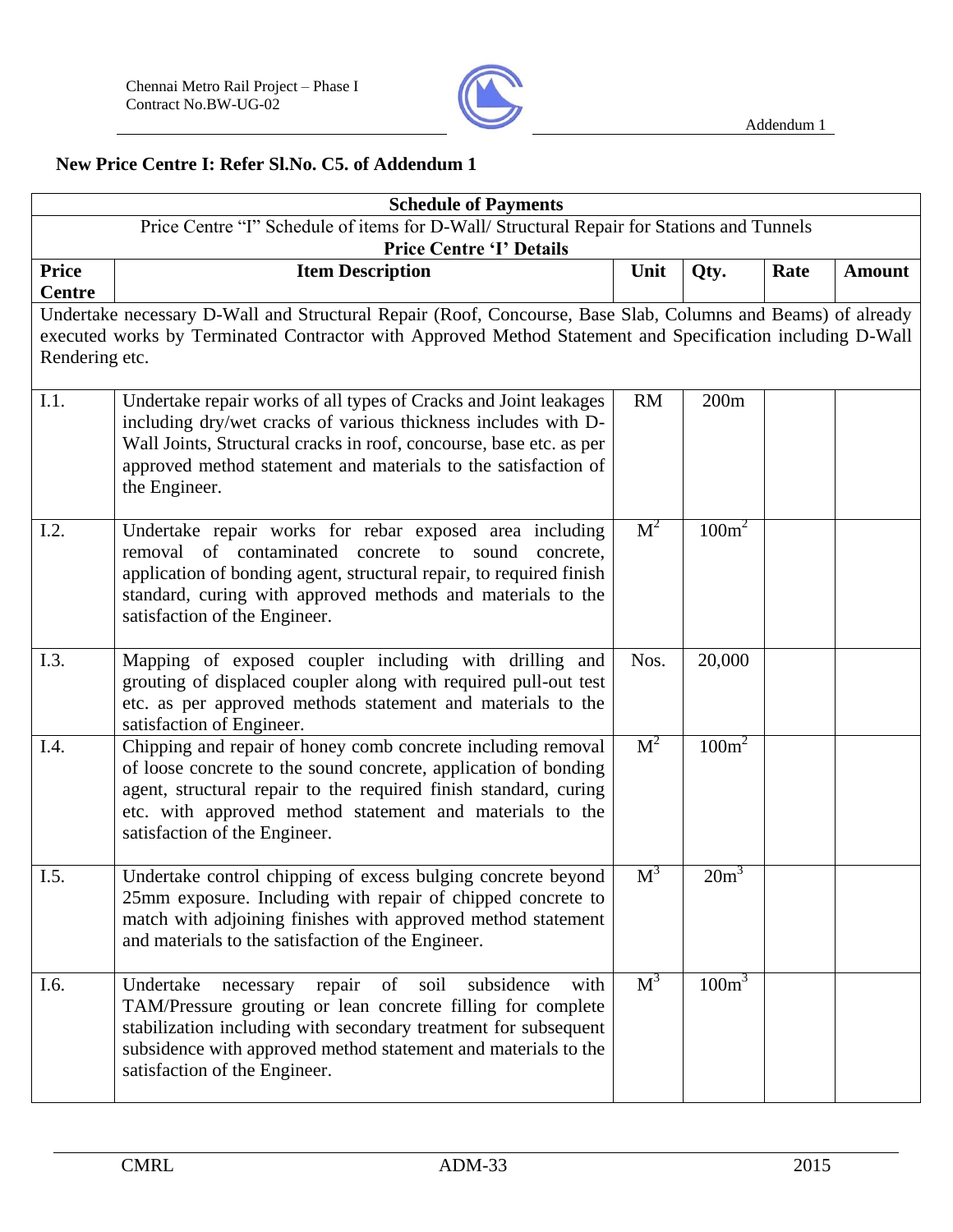

| <b>Schedule of Payments</b>                                                               |                                                                                                                                                                                                                                                                                                     |           |                   |      |               |
|-------------------------------------------------------------------------------------------|-----------------------------------------------------------------------------------------------------------------------------------------------------------------------------------------------------------------------------------------------------------------------------------------------------|-----------|-------------------|------|---------------|
| Price Centre "I" Schedule of items for D-Wall/ Structural Repair for Stations and Tunnels |                                                                                                                                                                                                                                                                                                     |           |                   |      |               |
|                                                                                           | <b>Price Centre 'I' Details</b>                                                                                                                                                                                                                                                                     |           |                   |      |               |
| <b>Price</b>                                                                              | <b>Item Description</b>                                                                                                                                                                                                                                                                             | Unit      | Qty.              | Rate | <b>Amount</b> |
| <b>Centre</b>                                                                             |                                                                                                                                                                                                                                                                                                     |           |                   |      |               |
| I.7.                                                                                      | Undertake back-up D-wall panel of single bite panel (2.5m)<br>length 1.0m thick and 20m deep approximately) with plain<br>cement concrete (M-35) as per approved method statement and<br>materials to the satisfaction of the Engineer.                                                             | $M^3$     | 200m <sup>3</sup> |      |               |
| I.8.                                                                                      | Undertake repair of all types of cracks and Joint leakages<br>including dry/wet cracks of various thickness in installed tunnel<br>rings as per approved method statement and materials to the<br>satisfaction of the Engineer.                                                                     | <b>RM</b> | 100m              |      |               |
|                                                                                           | <b>TOTAL for Price Centre "I"</b>                                                                                                                                                                                                                                                                   |           |                   |      | (in INR only) |
|                                                                                           | (both in figures and in words)                                                                                                                                                                                                                                                                      |           |                   |      |               |
| Note:                                                                                     | (1) The quantities indicated are tentative only. However, payment will be made based on actual measurement of<br>work done.<br>(2) For every repair, the contractor should make a mapping of the defect, suggest the method of repair and<br>material to be used and its quality control procedure. |           |                   |      |               |
| (3) There is no limit to increase or decrease in the above quantities.                    |                                                                                                                                                                                                                                                                                                     |           |                   |      |               |

(4) Any other item not covered above, but required as per site condition, will be paid as variation.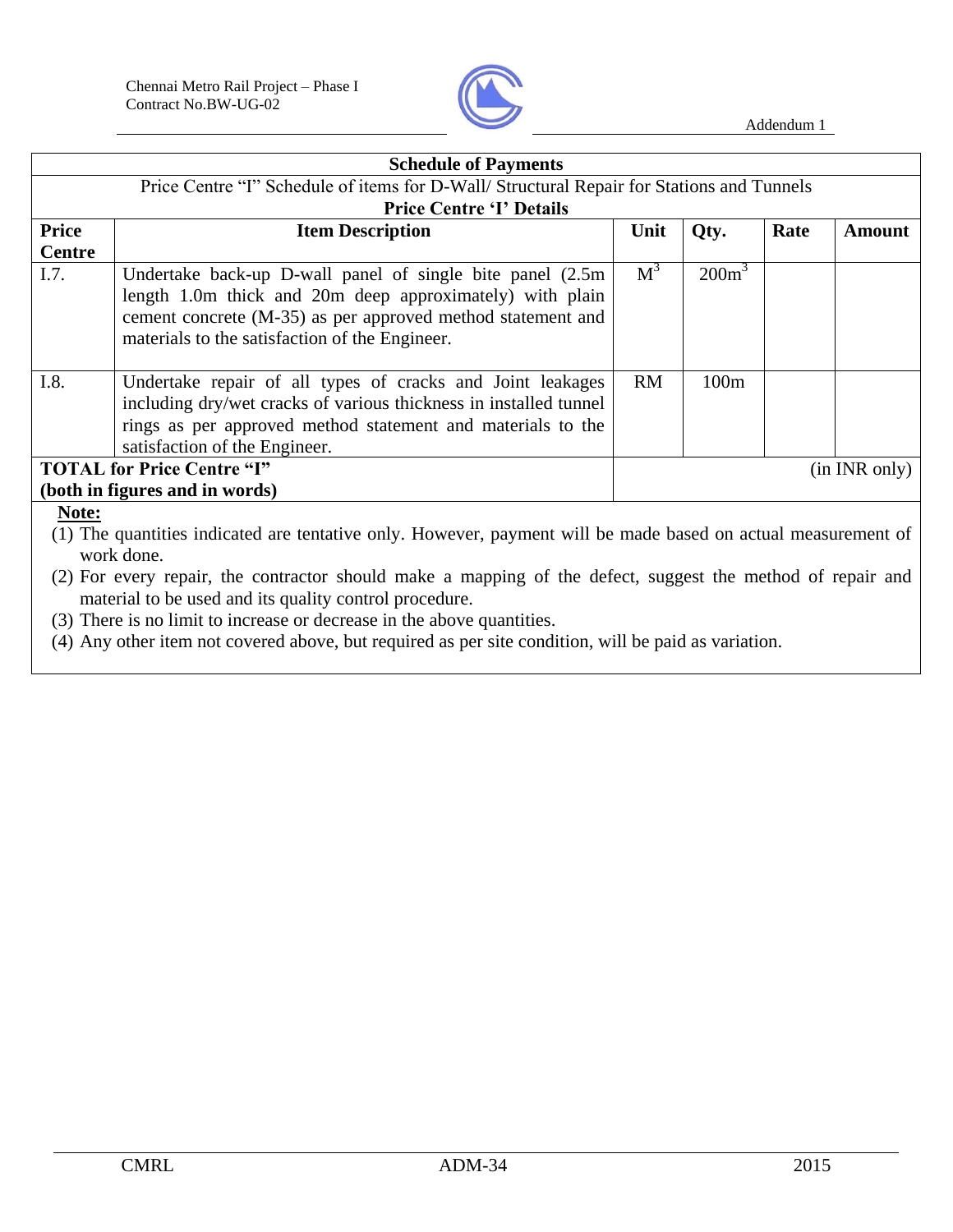

## **SP 26 and SP 27: Refer Sl.No.G6 & G7 of Addendum 1**

| SP <sub>No.</sub> |                     | Section VII $-$ The following Clause in this Part-B Specific Provisions supplement Section                                                                                                                                                              |
|-------------------|---------------------|---------------------------------------------------------------------------------------------------------------------------------------------------------------------------------------------------------------------------------------------------------|
|                   | <b>GC</b><br>$Sub-$ | VII General Conditions, unless otherwise stated.                                                                                                                                                                                                        |
|                   | <b>Clause No.</b>   |                                                                                                                                                                                                                                                         |
| <b>SP 26</b>      | 2.1                 | Replace Clause 2.1(b) of General Conditions with the following                                                                                                                                                                                          |
|                   | Right of Access     |                                                                                                                                                                                                                                                         |
|                   | to the Site         | In case of delay in handing over of the site by the Employer, the Contractor will be<br>given extension of time only. The payment in the extended period in such cases<br>will be with price adjustment effective from the original date of completion. |
| <b>SP 27</b>      | 14.9                | Add the following sub-clause at the end of Clause 14.9 of General Conditions:                                                                                                                                                                           |
|                   | Payment of          |                                                                                                                                                                                                                                                         |
|                   | Retention           | 14.9.1 One half of the retention money in the form of Bank Guarantee will be                                                                                                                                                                            |
|                   | Money               | released when the Taking Over Certificate is issued by the Engineer.                                                                                                                                                                                    |
|                   |                     | Balance retention money (BG) will be released within 21 days after the                                                                                                                                                                                  |
|                   |                     | issue of Performance Certificate.                                                                                                                                                                                                                       |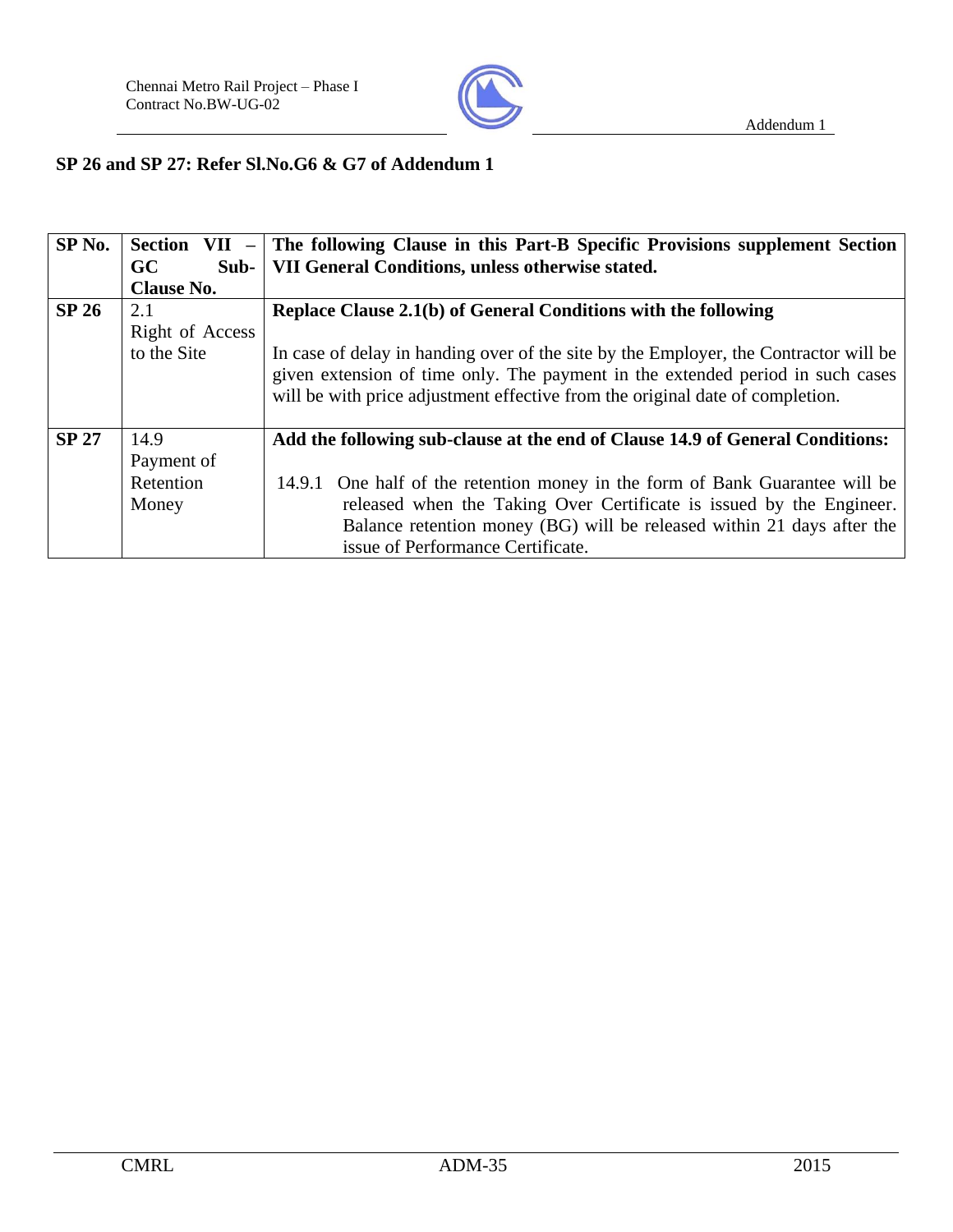

 $\overline{\phantom{a}}$ 

## **Annexure to Supplementary Instructions 45.4.3: Refer Sl.No. D2 of Addendum 1**

| <b>LIST 1A</b><br><b>INVENTORY OF PLANT AND MACHINERIES</b><br><b>BW-UG-02</b> |                                                |                                 |                          |                  |  |
|--------------------------------------------------------------------------------|------------------------------------------------|---------------------------------|--------------------------|------------------|--|
| Sl.No.                                                                         | <b>Location</b>                                | <b>Equipment</b>                | <b>Make</b>              | <b>Reference</b> |  |
| $\mathbf{1}$                                                                   | <b>Batching plant</b>                          | <b>Transit mixer</b>            | <b>Schwing Stetter</b>   | TN-19-F-4964     |  |
| $\overline{2}$                                                                 | Batching plant                                 | Transit mixer                   | <b>Schwing Stetter</b>   | TN-19-F4963      |  |
| 3                                                                              | <b>Batching plant</b>                          | Transit mixer                   | <b>Schwing Stetter</b>   | TN-19-F-4997     |  |
| $\overline{4}$                                                                 | Batching plant                                 | Transit mixer                   | <b>Schwing Stetter</b>   | TN-19-F-4988     |  |
| 5                                                                              | <b>Batching plant</b>                          | Dumper                          | Leyland                  | TN-09-BS-0753    |  |
| 6                                                                              | <b>Batching plant</b>                          | Loader                          | Hindustan                | TN-09-BS-7229    |  |
| $\tau$                                                                         | <b>Batching plant</b>                          | Generator250(KVA)               | Jakson                   | CJS-11114400     |  |
| 8                                                                              | <b>Batching plant</b>                          | <b>Batching Plant Unit</b>      | Schwing stetter          | BAP/0056/18532   |  |
| 9                                                                              | <b>Batching plant</b>                          | Air Compressor (XRH1100)        | Atlas copco              | ACP/1100/32424   |  |
| 10                                                                             | <b>Batching plant</b>                          | Air Compressor(XA146)           | Atlas copco              | ACP/0300/30323   |  |
| 11                                                                             | <b>Batching plant</b>                          | Electronic Weigh Bridge<br>100T | Viswakarma               | ENB/0100/42213   |  |
| 12                                                                             | <b>Batching plant</b>                          | Transit mixer                   | Ashok Leyland            | TN18E6041        |  |
| 13                                                                             | <b>Batching plant</b>                          | <b>Chiller Plant</b>            | Reynold                  | RR1GO175DC       |  |
| 14                                                                             | <b>Batching plant</b>                          | Generator(125KVA)               | Jakson                   | CJS-11114266     |  |
| 15                                                                             | <b>SGE</b>                                     | DG (250KVA) - 1No               | Jacksons Ltd             | <b>JSPF-250</b>  |  |
| 16                                                                             | <b>SGE</b>                                     | DG (125KVA) - 1No               | Jacksons Ltd             | CJ125D5P         |  |
| 17                                                                             | <b>SGE-Site Office</b>                         | Containers - 7Nos               | N.A                      | N.A              |  |
| 18                                                                             | <b>SGE</b> - Ancillary<br><b>Building Area</b> | Container-1No                   | N.A                      | N.A              |  |
| 19                                                                             | <b>SGE-JV Safety</b><br>Container              | <b>Total Station</b>            | SOKKIA-<br><b>SET510</b> | D21866           |  |
| 20                                                                             | <b>SGE-JV Safety</b><br>Container              | <b>Total Station</b>            | <b>TOPCON</b>            | 750746           |  |
| 21                                                                             | SLIRL/Ancillary<br><b>Bldg</b>                 | Vibro Hammer -Powerpack         | ICE                      | <b>HA15</b>      |  |
| 22                                                                             | SLIRL/Ancillary<br><b>Bldg</b>                 | Vibro Hammer-Driving Head       | <b>ICE</b>               | VHH1250001       |  |
| 23                                                                             | SLI-RL/Higgins<br>opp                          | Container                       | N.A                      | N.A              |  |
| 24                                                                             | SLI-RL/Entry B                                 | BentoniteTank                   | N.A                      | N.A              |  |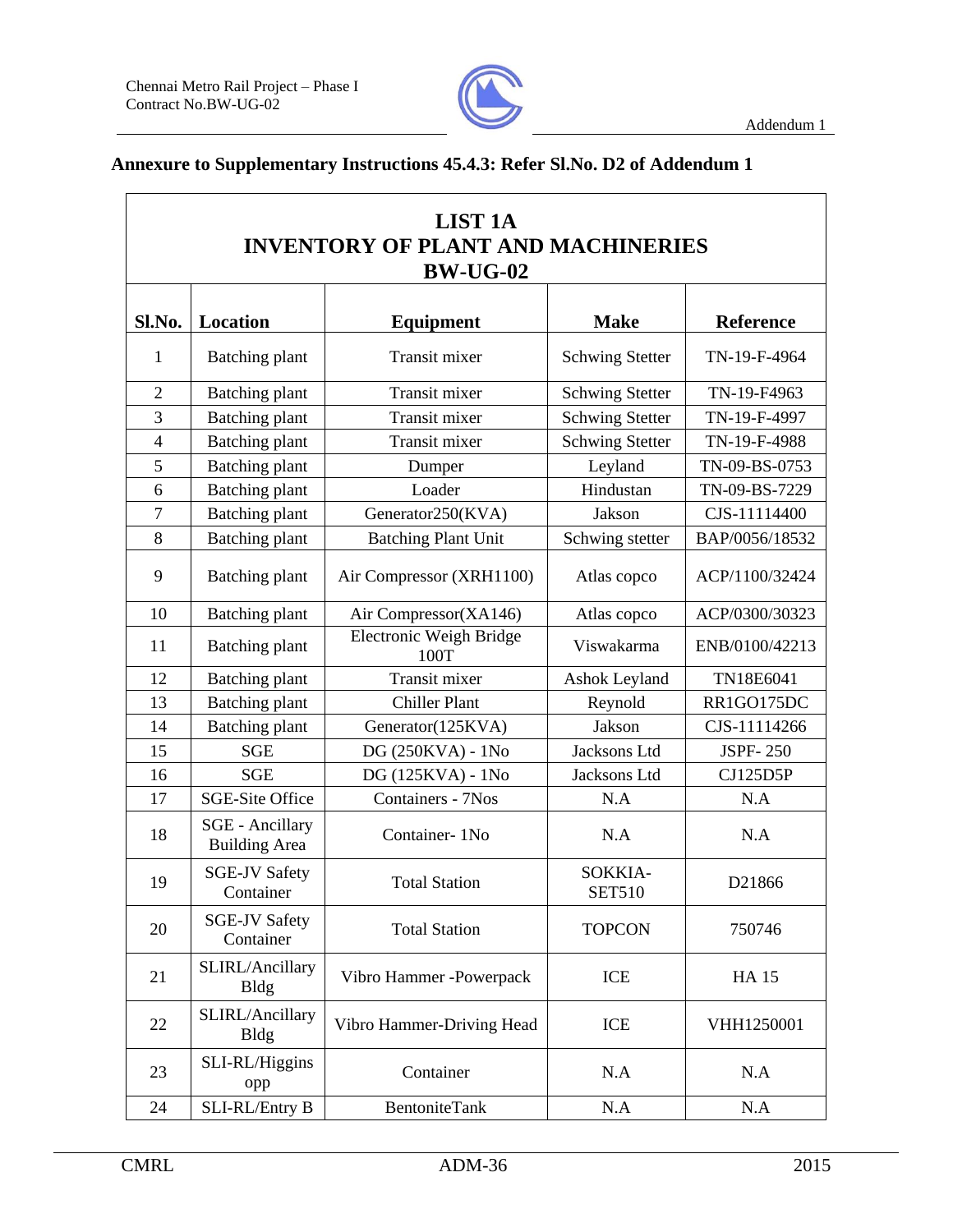

| <b>LIST 1A</b><br><b>INVENTORY OF PLANT AND MACHINERIES</b><br><b>BW-UG-02</b> |                                                             |                                         |                |                  |  |
|--------------------------------------------------------------------------------|-------------------------------------------------------------|-----------------------------------------|----------------|------------------|--|
| Sl.No.                                                                         | <b>Location</b>                                             | Equipment                               | <b>Make</b>    | <b>Reference</b> |  |
| 25                                                                             | SLI - Entry A                                               | Bentonite Mixer tank with<br>20HP Motor | N.A            | N.A              |  |
| 26                                                                             | <b>SLI</b> - Concourse<br>Level, Main<br><b>Station Box</b> | <b>Grouting Pump</b>                    | N.A            | PMG/0300/27339   |  |
| 27                                                                             | STL-Office<br>container                                     | <b>KODEN</b>                            | <b>KODEN</b>   | 60400495         |  |
| 28                                                                             | STL - RL office<br>area                                     | <b>BABY ROLLER</b>                      | <b>GREEVES</b> | A3F0741274       |  |
| 29                                                                             | STL - RL/South<br>(AARTI)                                   | Grouting rig                            | N.A            | WDL/045/13514    |  |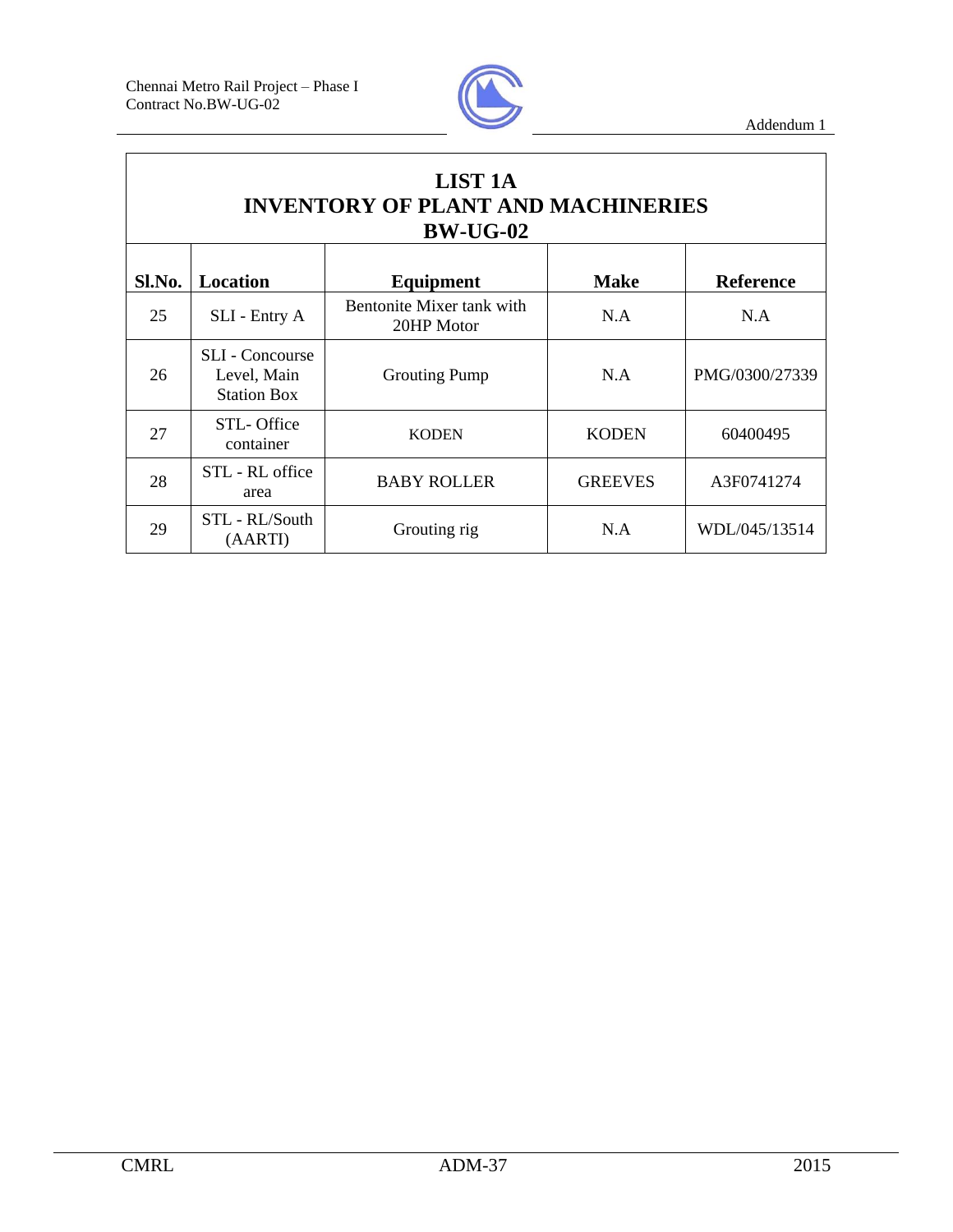

| <b>LIST 1B</b><br><b>INVENTORY OF PLANT AND MACHINERIES</b><br><b>BW-UG-02</b> |                       |                                            |                                               |                   |  |
|--------------------------------------------------------------------------------|-----------------------|--------------------------------------------|-----------------------------------------------|-------------------|--|
| Sl.No.                                                                         | Location              | <b>Equipment</b>                           | <b>Make</b>                                   | Reference         |  |
| 1                                                                              | <b>SGE</b>            | Ventilation Fans with ducts -<br>2Nos      | Zitron                                        | ZVN-14-160/4      |  |
| $\overline{2}$                                                                 | <b>SGE</b>            | <b>Distribution Transformer</b><br>(800KV) | <b>Current Electricals</b><br>Limited         | 126110            |  |
| $\overline{3}$                                                                 | <b>SGE</b>            | Air Compressor - 2Nos                      | <b>ADEKOM</b>                                 | KD 7508           |  |
| $\overline{4}$                                                                 | <b>SGE</b>            | Air Tanks -2Nos                            | Shangai Shenjian<br>Pressure Vessel Co<br>Ltd | 2170310402012F196 |  |
| 5                                                                              | SLI-<br>RL/Stn<br>box | Ambulance                                  | Maruthi-Suzuki                                | TN09 BR 5486      |  |
| 6                                                                              | May day<br>park       | <b>40 TON GANTRY CRANE</b>                 | Atlas Crane Pvt ltd                           | 529               |  |
| $\overline{7}$                                                                 | May day<br>park       | <b>20 TON GANTRY CRANE</b>                 | <b>HI TECH ENGG</b>                           | 528               |  |
| 8                                                                              | May day<br>park       | <b>JCB LOADALL(FORKLIFT)</b>               | <b>JCB 540-170</b>                            | <b>FORKLIFT</b>   |  |
| 9                                                                              | May day<br>park       | Van                                        | <b>AMBULANCEE</b>                             | TN 09 BR 5486     |  |
| 10                                                                             | May day<br>park       | Batching plant                             | schwing setter CP-<br>30                      | N.A               |  |
| 11                                                                             | May day<br>park       | Air Compressor                             | Atlas Copco                                   | <b>XA176</b>      |  |
| 12                                                                             | May day<br>park       | Loco Motive-02                             | Schoma<br>LokoMotiven                         | 5790              |  |
| 13                                                                             | May day<br>park       | Conveyor Belt Set up S-703                 | HK                                            | N.A               |  |
| 14                                                                             | May day<br>park       | Conveyor Belt Set up S-704                 | HK                                            | N.A               |  |
| 15                                                                             | May day<br>park       | Loco Motive-05                             | Schoma<br>LokoMotiven                         | 5879              |  |
| 16                                                                             | May day<br>park       | Loco Motive-03                             | Schoma<br>LokoMotiven                         | 5787              |  |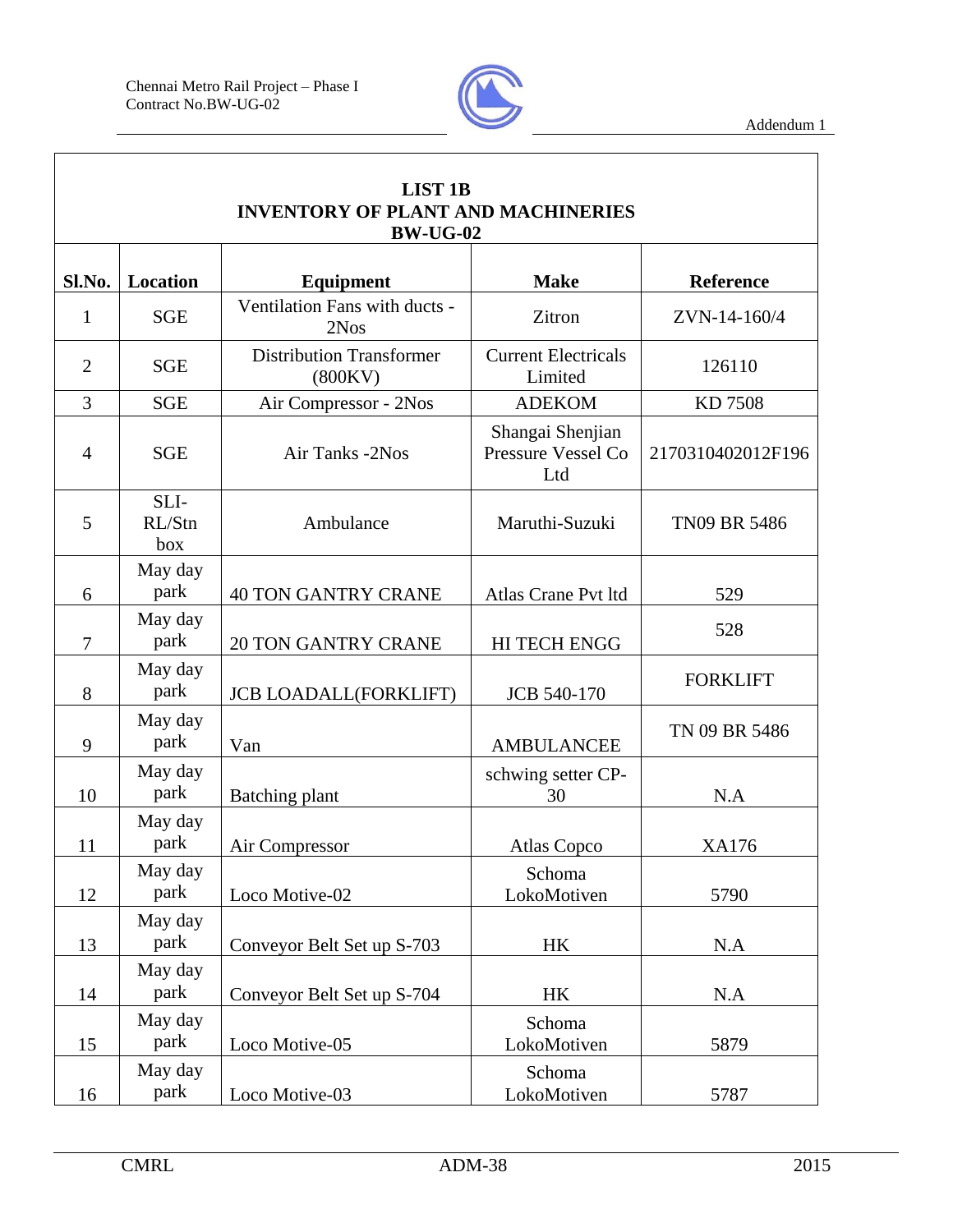

| <b>LIST 1B</b><br><b>INVENTORY OF PLANT AND MACHINERIES</b><br><b>BW-UG-02</b> |                            |                                                                                                                               |                       |                  |  |
|--------------------------------------------------------------------------------|----------------------------|-------------------------------------------------------------------------------------------------------------------------------|-----------------------|------------------|--|
| Sl.No.                                                                         | <b>Location</b>            | <b>Equipment</b>                                                                                                              | <b>Make</b>           | <b>Reference</b> |  |
| 17                                                                             | May day<br>park            | Loco Motive-06                                                                                                                | Schoma<br>LokoMotiven | 5739             |  |
| 18                                                                             | May day<br>park(Shaft)     | Man Rider-02                                                                                                                  | N.A                   | N.A              |  |
| 19                                                                             | May day<br>park(703)       | Man Rider-03                                                                                                                  | N.A                   | N.A              |  |
| 20                                                                             | May day<br>park(Shaft)     | Grout Car 1                                                                                                                   | N.A                   | N.A              |  |
| 21                                                                             | May day<br>park(703)       | Grout Car 2                                                                                                                   | N.A                   | N.A              |  |
| 22                                                                             | May day<br>park            | DG -set 14000KVA                                                                                                              | <b>Grand Motor</b>    | ALT no: 280041/1 |  |
| 23                                                                             | May day<br>park            | DG -set 14000KVA                                                                                                              | <b>Grand Motor</b>    | ALT no: 280041/2 |  |
| 24                                                                             | May day<br>park            | DG -set 14000KVA                                                                                                              | <b>Grand Motor</b>    | ALT no: 280041/3 |  |
| 25                                                                             | May day<br>park            | DG -set 14000KVA                                                                                                              | <b>Grand Motor</b>    | ALT no: 280041/4 |  |
| 26                                                                             | May day<br>park<br>(Shaft) | TBM $S703 + 01$ no Backup<br>$bridge+4$ nos of backup<br>gantry+ segment erector+<br>segment feeder+ segment<br>crane $(EOT)$ | HK                    | S703             |  |
| 27                                                                             | May day<br>park<br>(Shaft) | TBM $S704 + Backup bridge+$<br>4 nos of backup gantry+<br>segment erector+ segment<br>feeder+ segment crane (EOT)             | HK                    | S704             |  |